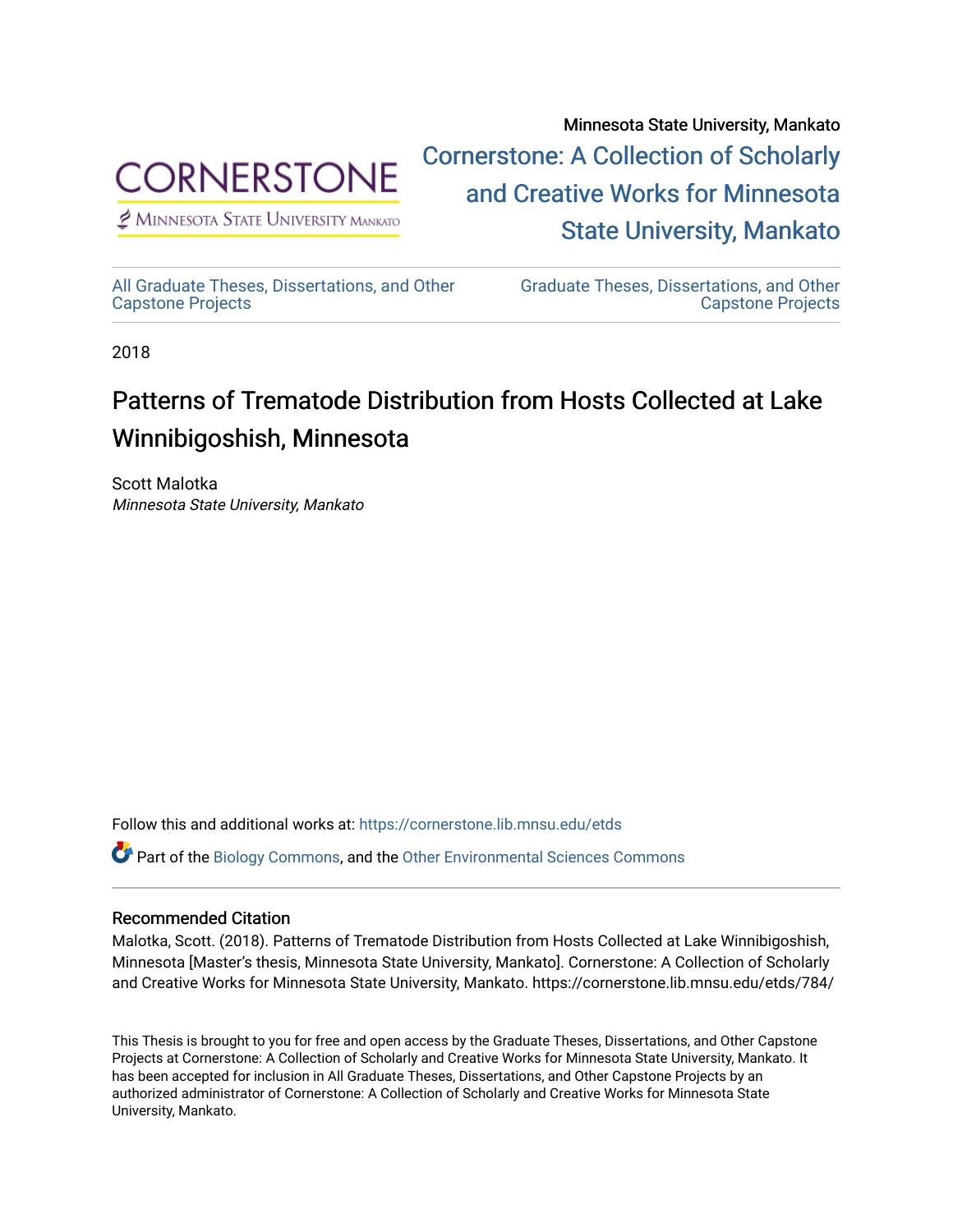Patterns of Trematode Distribution from Hosts Collected at Lake Winnibigoshish, Minnesota

By

Scott E. Malotka

A Thesis Submitted in Partial Fulfillment of the

Requirements for the Degree of

Master of Science

In

Biology

Department of Biological Sciences

Minnesota State University, Mankato

Mankato, Minnesota 56001, USA

April 2018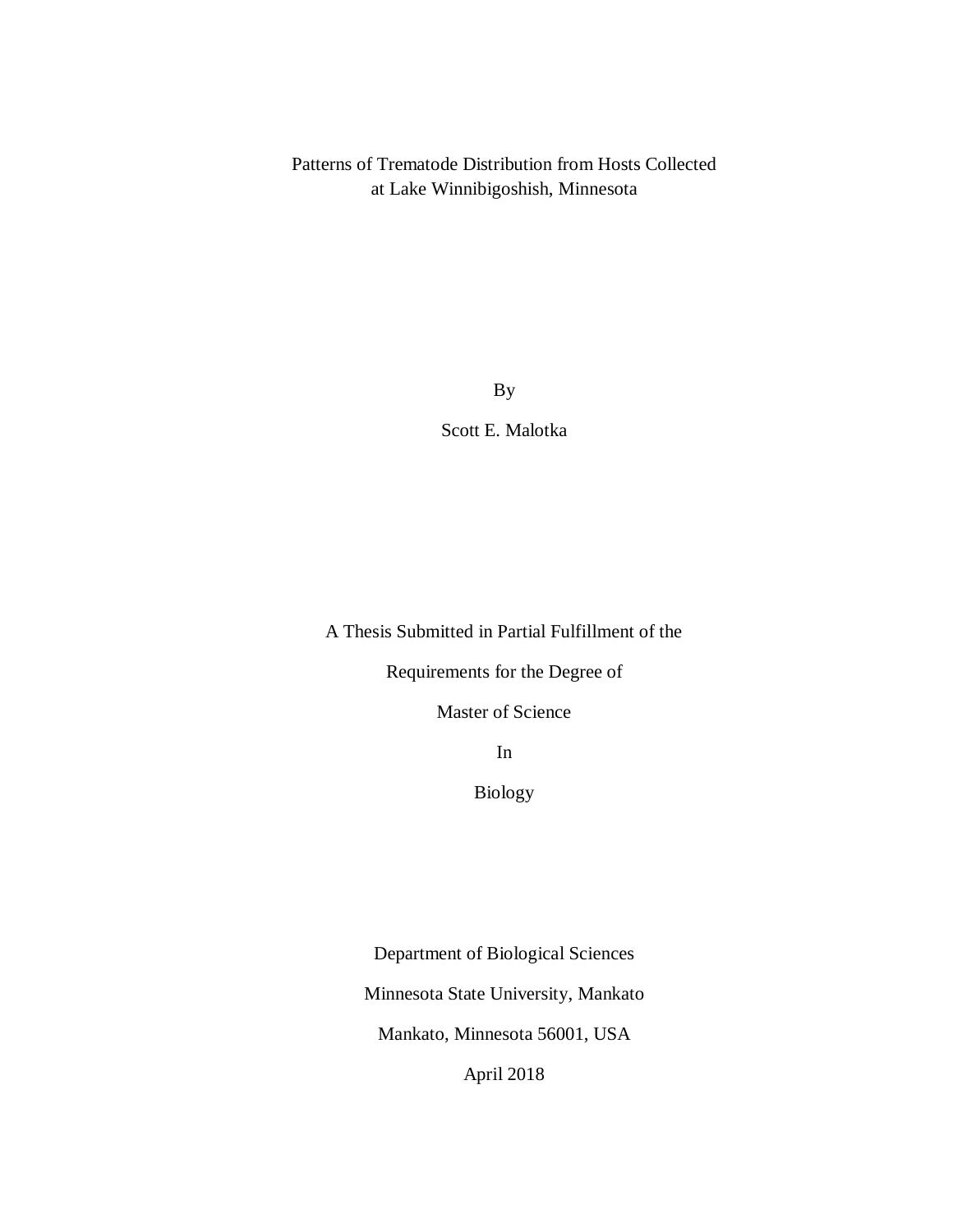Patterns of Trematode Distribution from Hosts Collected at Lake Winnibigoshish, Minnesota

Scott E. Malotka

This thesis has been examined and approved by the following members of the thesis committee.

April 5, 2018

Dr. Robert E. Sorensen, Advisor

Dr. John D. Krenz

Dr. Timothy E. Secott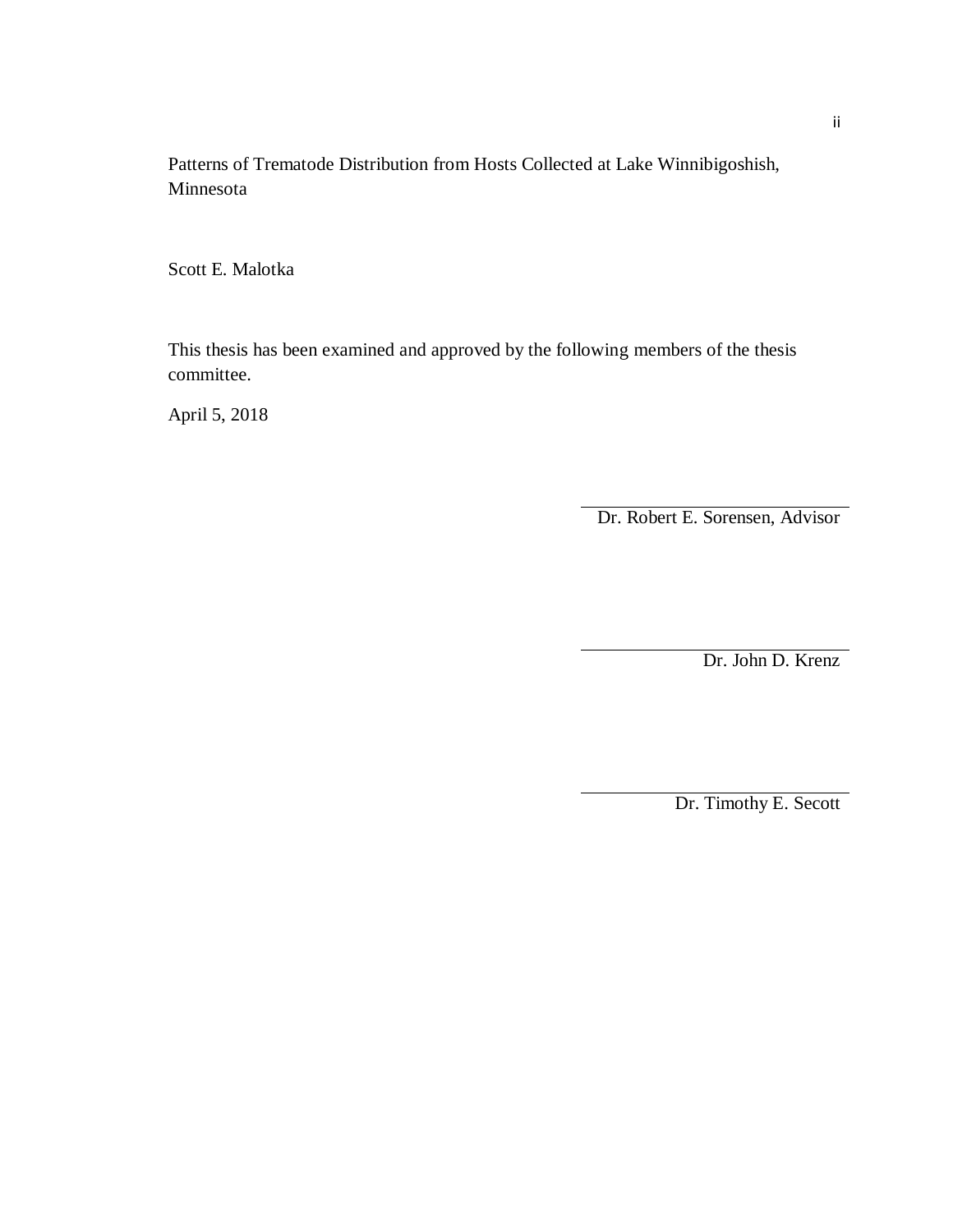#### **ABSTRACT**

A comparative and seasonal study was performed on trematode populations and communities within waterfowl definitive hosts in order to determine important factors in the structuring of these communities. Furthermore, larval trematode populations were also sampled in order to compare larval stages found within snail hosts to adult stages found within collected waterfowl in order to determine where infections could have occurred with the trematode species. 52 birds including 18 blue-winged teal (*Anas discors*), 5 bufflehead (*Bucephala albeola*), 4 common goldeneye (*Bucephala clangula*), 1 greater scaup (*Aythya marila*), 1 green-winged teal (*Anas carolinensis*), 11 lesser scaup (*Aythya affinis*), 1 northern pintail (*Anas acuta*), 1 redhead (*Aythya americana*), and 10 wood duck (*Aix sponsa*) were collected by licensed waterfowl hunters during the fall and spring migration seasons in 2012 and 2013, respectively. Of these species blue-winged teal, bufflehead, lesser scaup, and wood duck were sampled during the fall and spring migration. Overall, trematode populations and communities were highly variable among the hosts sampled and differences during the fall and spring migration season were also present, with the fall migration season harboring a greater number and diversity of trematodes.

In general, a total of 42,118 trematodes were recovered during the fall migration season, representing a total of 13 trematode species, whereas 316 trematodes were recovered during the spring migration, representing a total of 8 trematode species. The role of diet and overall size of the intestinal tract appeared to represent important factors in both the number of trematodes that were found as well as the species richness of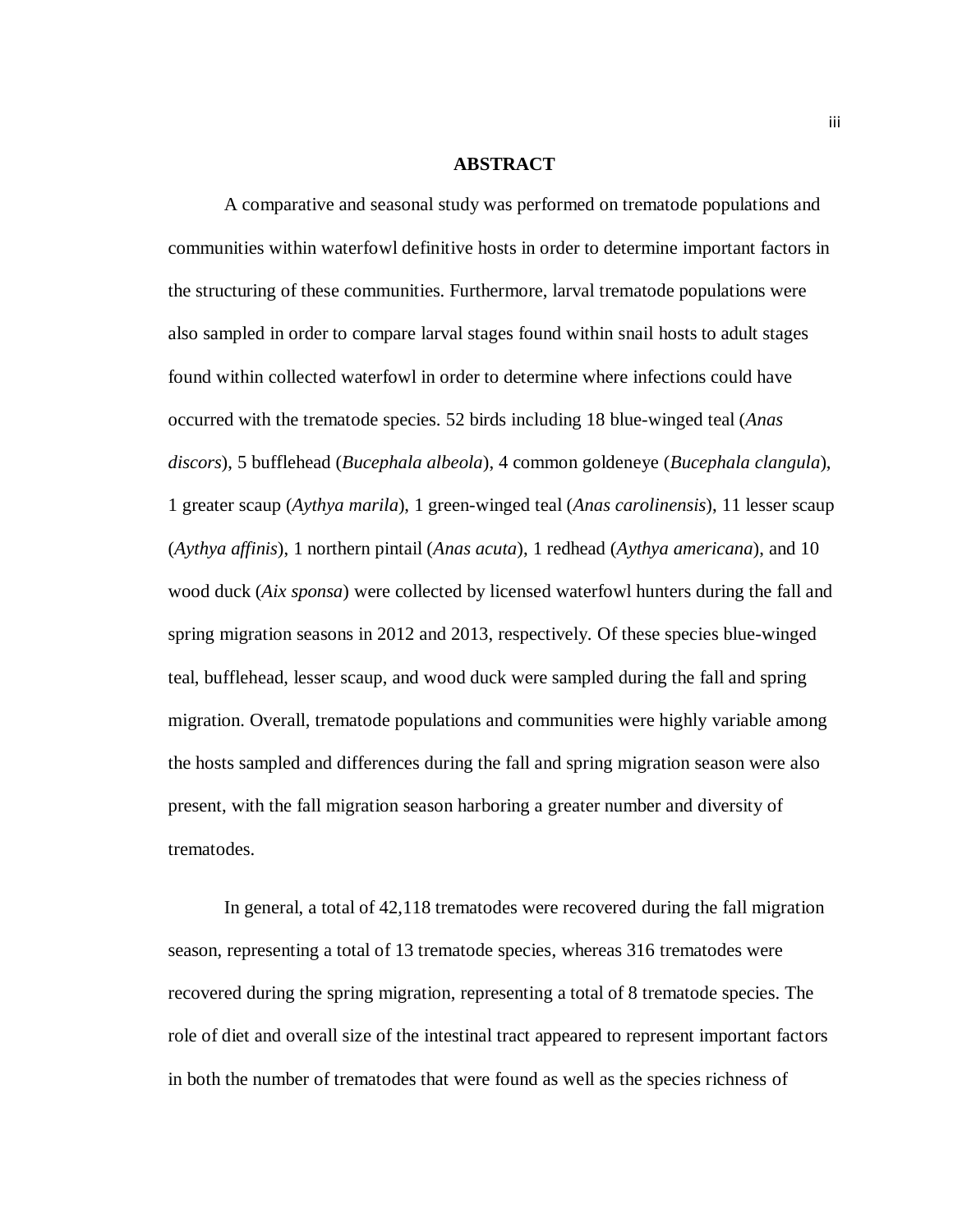trematodes. Overall, mean trematode intensity and species richness was highest in lesser scaup during the fall migration with wood duck harboring fewer trematodes and fewer trematode species than other birds used during community analysis (blue-winged teal and lesser scaup). When adult trematode communities were compared to larval trematode communities that were sampled, 2 trematode species (*Cyathocotyle bushiensis* and *Sphaeridiotrema pseudoglobulus*) appeared to have the ability to represent an autochthonous relationship, meaning that infections could have occurred at the site where both the birds and snails were collected. Although site characteristics could have played a role in the type and prevalence of certain types of trematodes found within the waterfowl hosts, host size (including length of the intestine), diet, and feeding patterns could also be important factors in determining the trematode species present within a given host and the number of trematodes within a given host. Finally, this work represents a comprehensive study on the trematode communities and populations of waterfowl trematodes found within Lake Winnibigoshish, Minnesota and the potential factors responsible for trematode distribution within intermediate and definitive hosts collected from this location.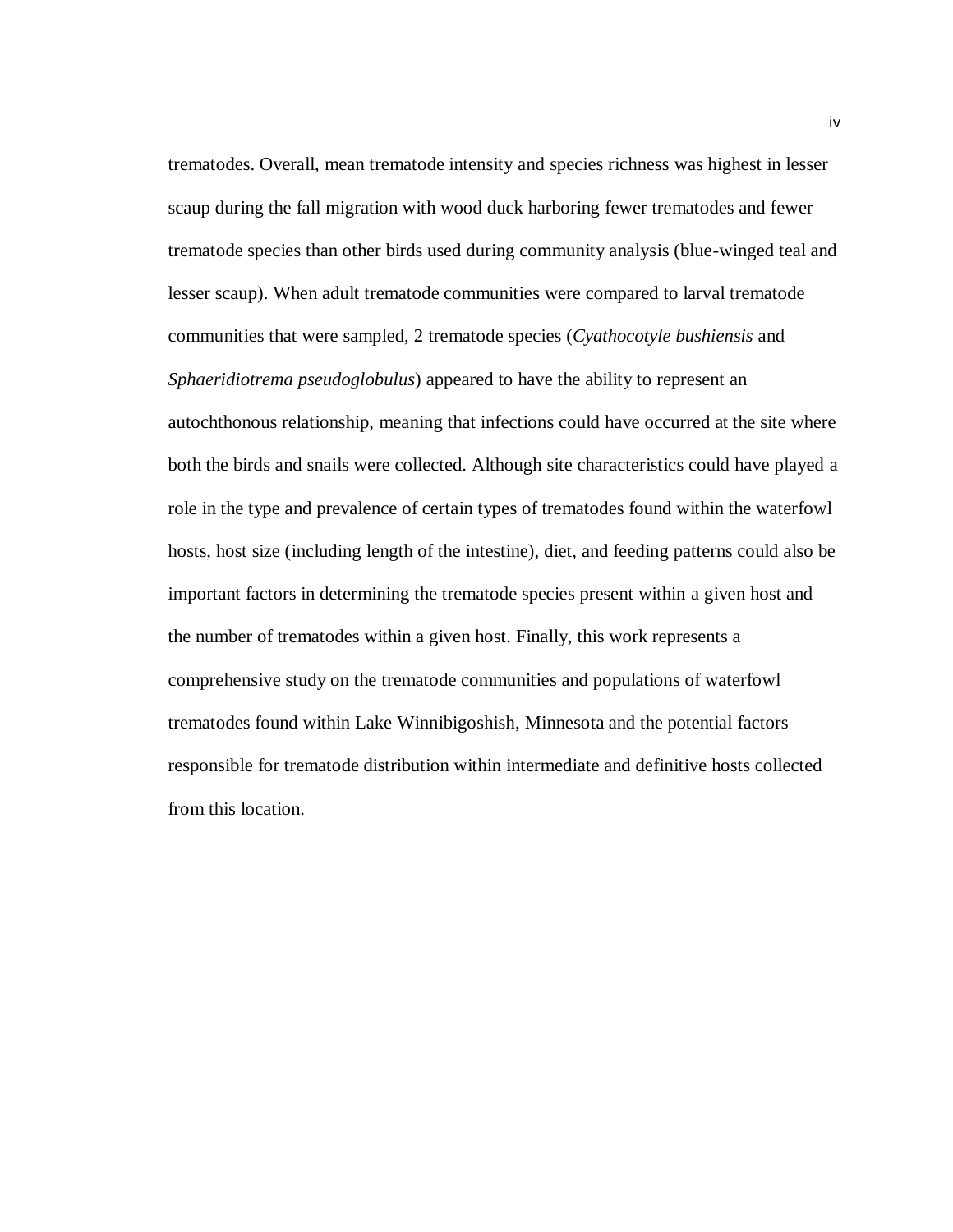#### **ACKNOWLEDGEMENTS**

First, I thank my advisor, Dr. Robert E. Sorensen, for his guidance throughout this project and my graduate career. He allowed me to experience many different aspects in the field of parasitology and was very influential by taking me on as a graduate student. Dr. Sorensen is a one of a kind mentor and I credit him with not only shaping me as a biologist and a teacher, but as a human being and a professional. I will always be grateful to him for his patience and support during very chaotic times. I also thank my committee members, Dr. John Krenz and Dr. Timothy Secott, for their input on this project and their flexibility throughout the course of this project. A sincere thanks goes out to Dr. Tanya Simms who always encouraged me to write and was very instrumental in me writing this thesis well ahead of time. Also, I would like to thank Holly Bloom for collecting the waterfowl specimens from Lake Winnibigoshish.

My interests in the field of biology were first started at Saint Mary's University of Minnesota. I am extremely grateful for my undergraduate advisor, Dr. Phil Cochran, for introducing me to the wonderful field of biology and for pushing me to receive a graduate education. I also thank my other colleagues from Saint Mary's University of Minnesota for their help and support during my undergraduate years.

Thirdly, I thank the numerous graduate students at Minnesota State University Mankato who have been amazing colleagues throughout these past years in no particular order: Lauren Borkowski, Alicia Freeman, Nate Lederman, April Londo, Melissa Joy, Cari Graber, Christine Peek, Travis Peek, Maddie Michels-Boyce, Erin Moseman, Alex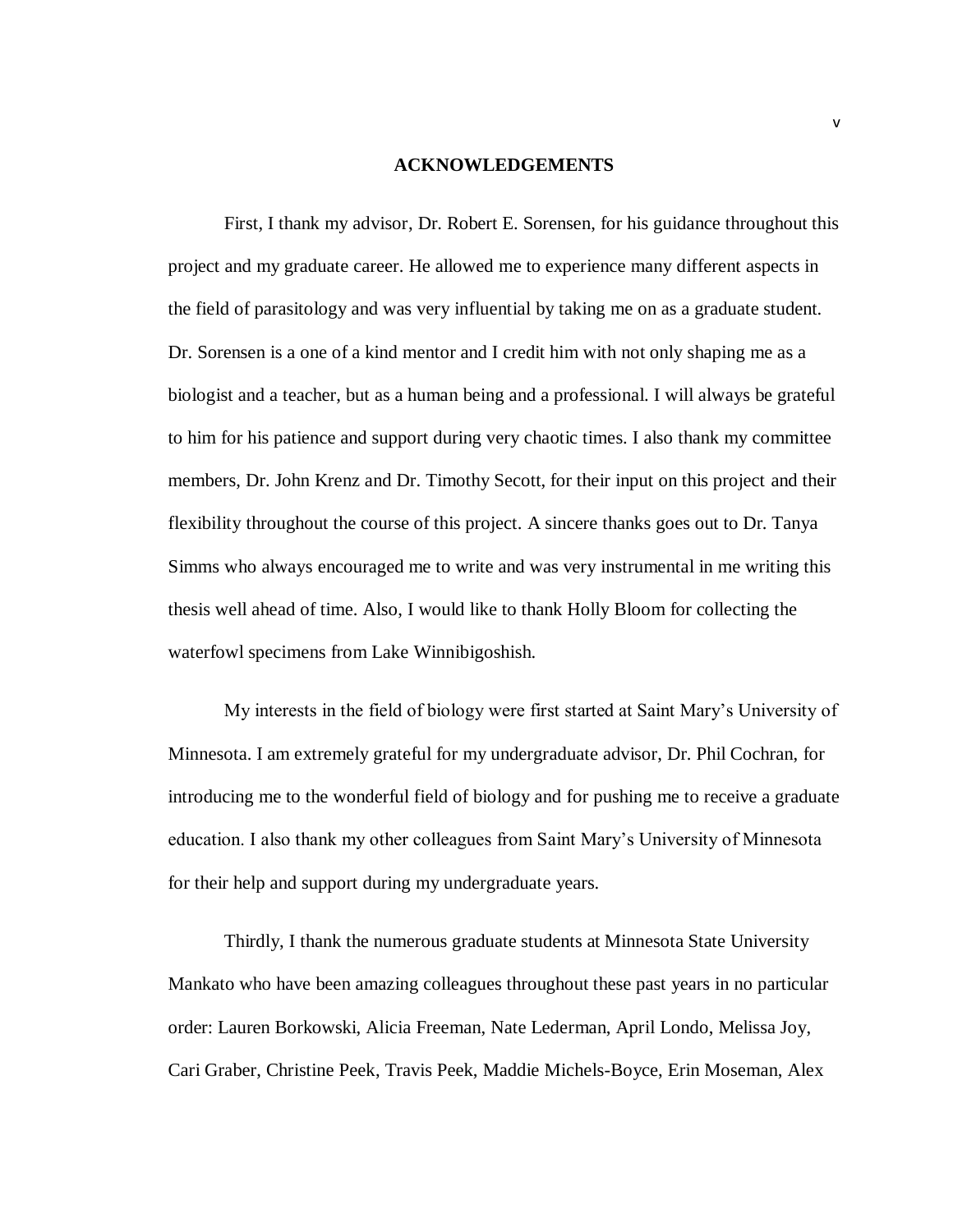Maple, Ashani Sudasinghe, and Matt Swanson. I thank the numerous undergraduate students who helped in the laboratory and in the field: Taylor Rose, Rachel Eiler, Stephanie Botros, Bree Friedman, Bailey Ludwig, Lindsay Strommen, Madison Teasley, Emily Haan, Hannah Supan, Kayla Van Beck, Tashinga Mupambo, and Ashley Adam. These individuals have served as lab/field assistants, consultants, and most importantly, my friends.

A special thank you to Lindsay Abram and Sarah Kuehn for your inspiration and your willingness to listen whatever the time and whenever the occasion. I am extremely grateful for your friendship.

Also, special thanks to Jake Iverson and Ross Buttleman for letting me live with you boys during my final months in Mankato. I am honored to call you both my friends.

I also acknowledge the faculty and staff and Minnesota State University Mankato for being absolutely amazing during my years here. The entire department of Biological Sciences is truly one of a kind and has definitely helped shape me as a person.

Finally, a sincere thank you to my parents, Chris and Pat Malotka, and my aunt Judy Malotka for their support and encouragement these past years and without their help, my graduate career would have been impossible.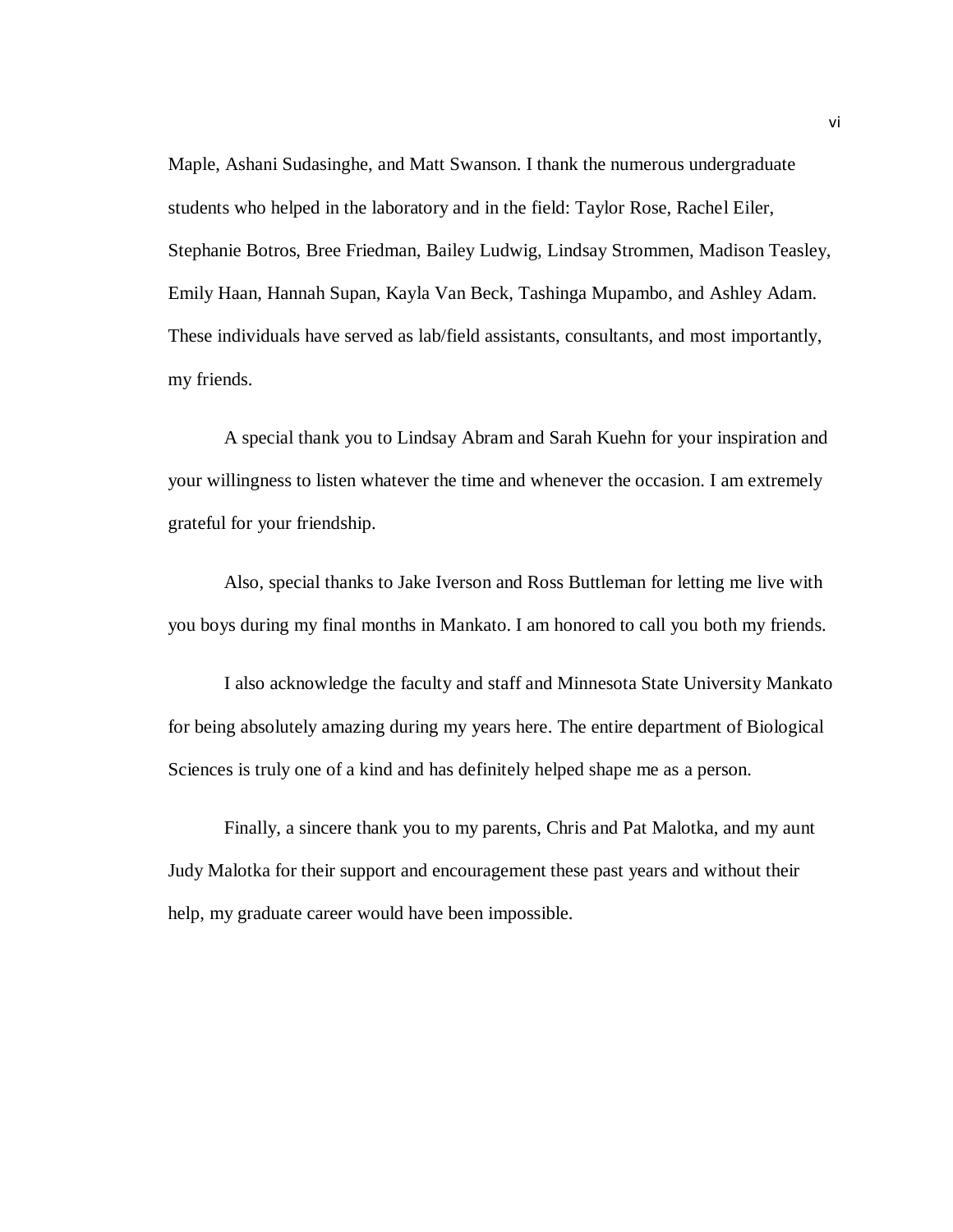## **TABLE OF CONTENTS**

| Chapter One: Trematode Community Structure of Waterfowl Collected from Lake   |
|-------------------------------------------------------------------------------|
| Winnibigoshish, Minnesota                                                     |
|                                                                               |
|                                                                               |
|                                                                               |
|                                                                               |
|                                                                               |
|                                                                               |
|                                                                               |
| Chapter Two: A Comparison of Adult and Larval Trematode Communities from Lake |
| Winnibigoshish, Minnesota                                                     |
|                                                                               |
|                                                                               |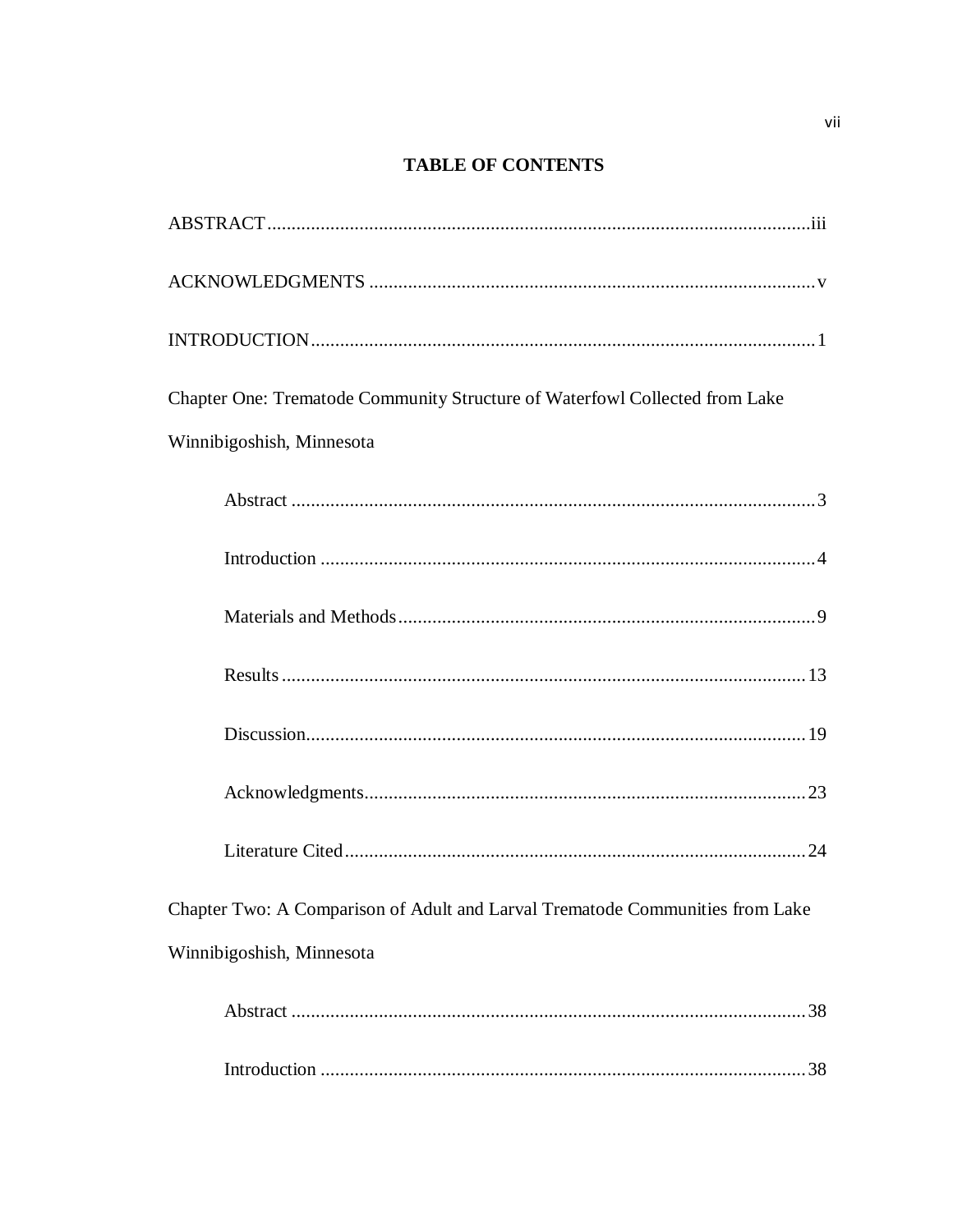|  | 40         |
|--|------------|
|  |            |
|  |            |
|  |            |
|  | $\Delta$ 9 |
|  |            |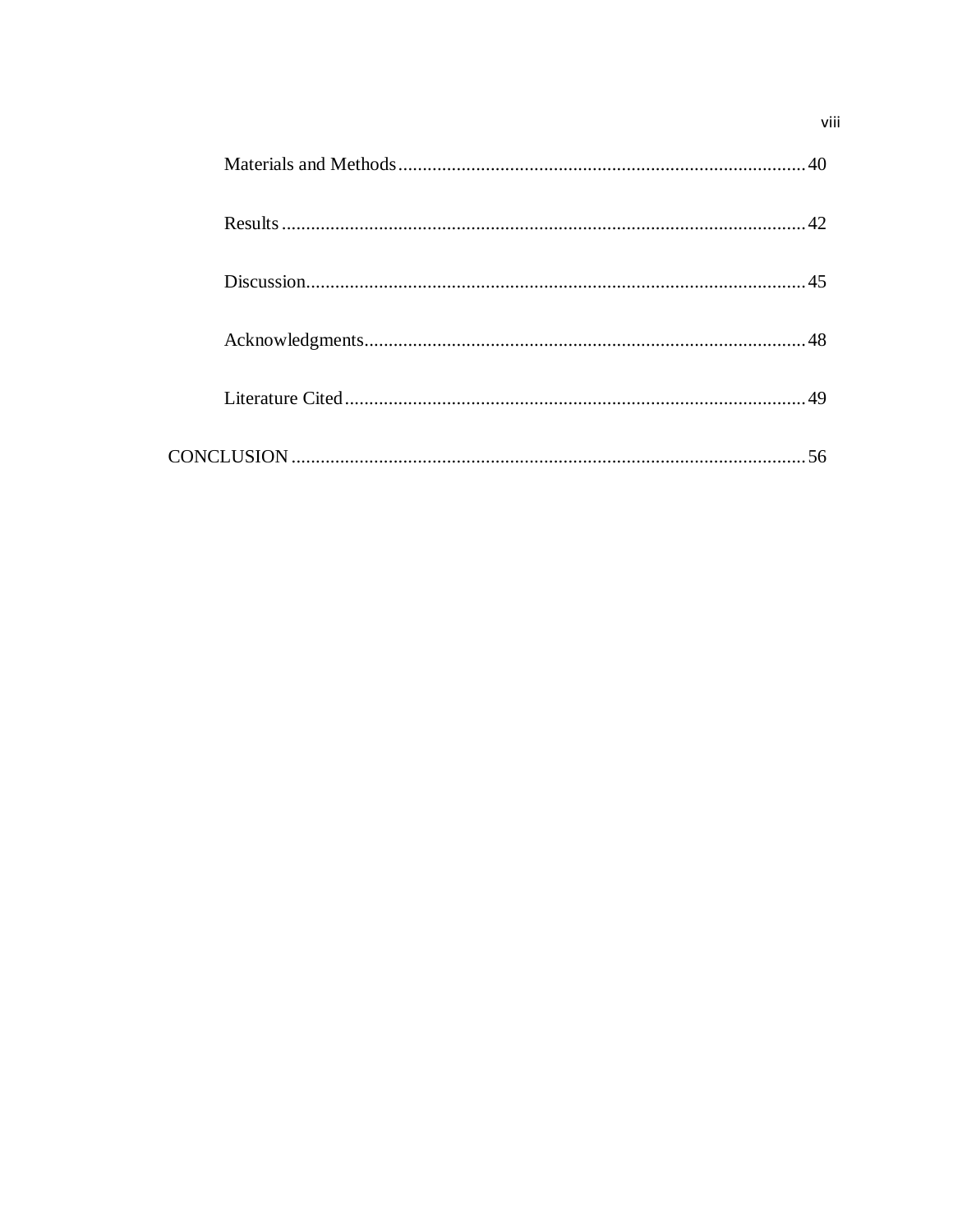### **LIST OF FIGURES**

| Figure 2. Trendlines representing the logarithmic relationships for the trematode species   |
|---------------------------------------------------------------------------------------------|
| collected for each bird species as a function of the number of birds sampled31              |
| Figure 3. Mean trematode species richness among 3 species of waterfowl 33                   |
| Figure 4. Mean trematode intensity among 3 species of waterfowl34                           |
| Figure 5. Trendline representing relationships between weight and total trematodes          |
|                                                                                             |
| Figure 6. Trendline representing relationship between weight and trematode species          |
| richness for blue-winged teal (A), lesser scaup (B), and wood duck $(C)$ 36                 |
| Figure 7. Trendlines representing the relationship between intestine length and trematode   |
| species richness among blue-winged teal $(A)$ , lesser scaup $(B)$ , and wood duck $(C)$ 37 |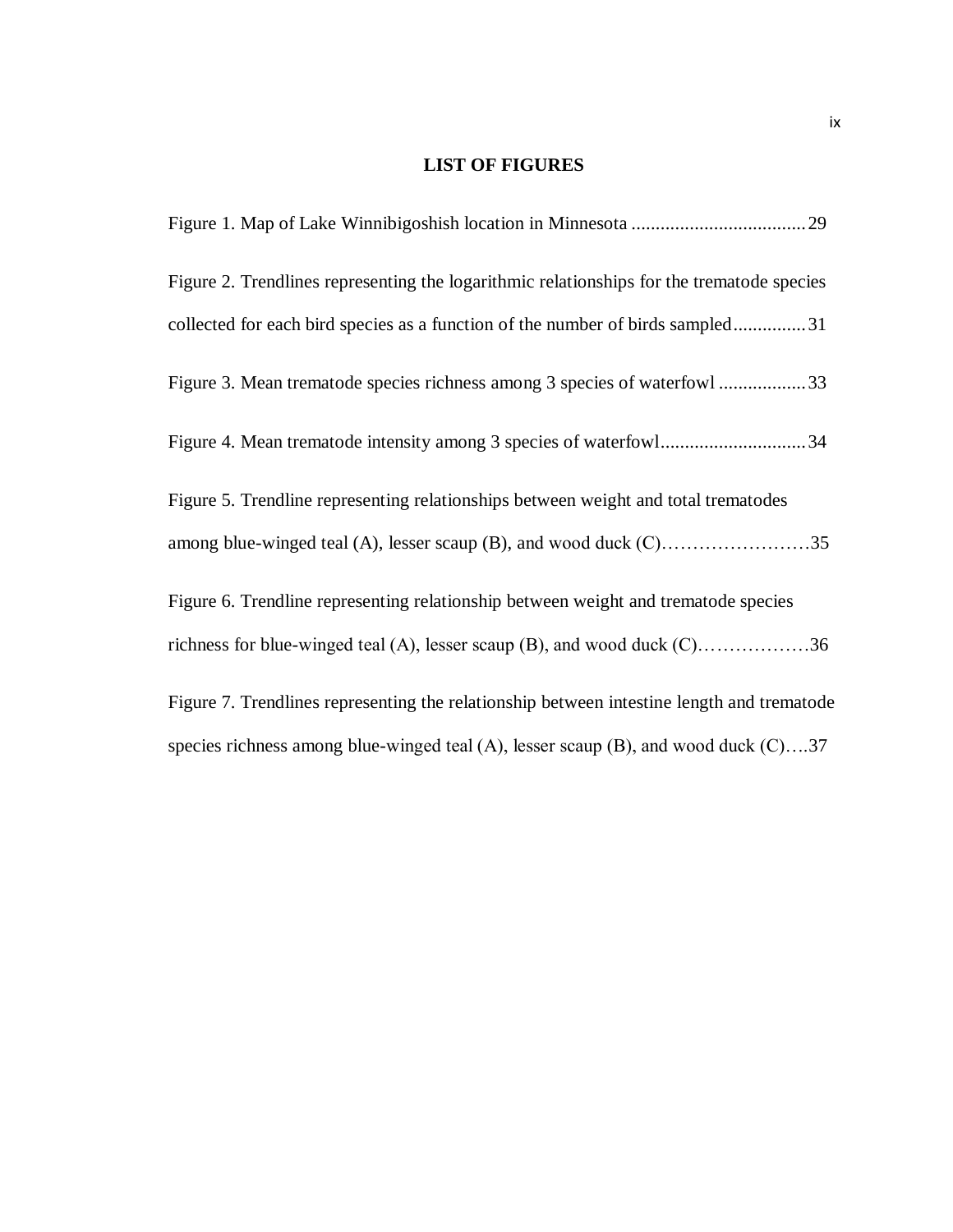## **LIST OF TABLES**

# Chapter One

| Table 1. Trematode species present in waterfowl species collected during fall |
|-------------------------------------------------------------------------------|
|                                                                               |
| Table 2. Prevalence and mean intensity values for trematodes collected from   |
|                                                                               |
| Chapter 2                                                                     |
| Table 1. Prevalence values for collected trematode species from waterfowl     |
|                                                                               |
| Table 2. Mean intensity of trematodes collected from waterfowl harvested      |
|                                                                               |
| Table 3. Total number of snails collected from Lake Winnibigoshish,           |
|                                                                               |
| Table 4. Prevalence of snail species infected as either a first or second     |
|                                                                               |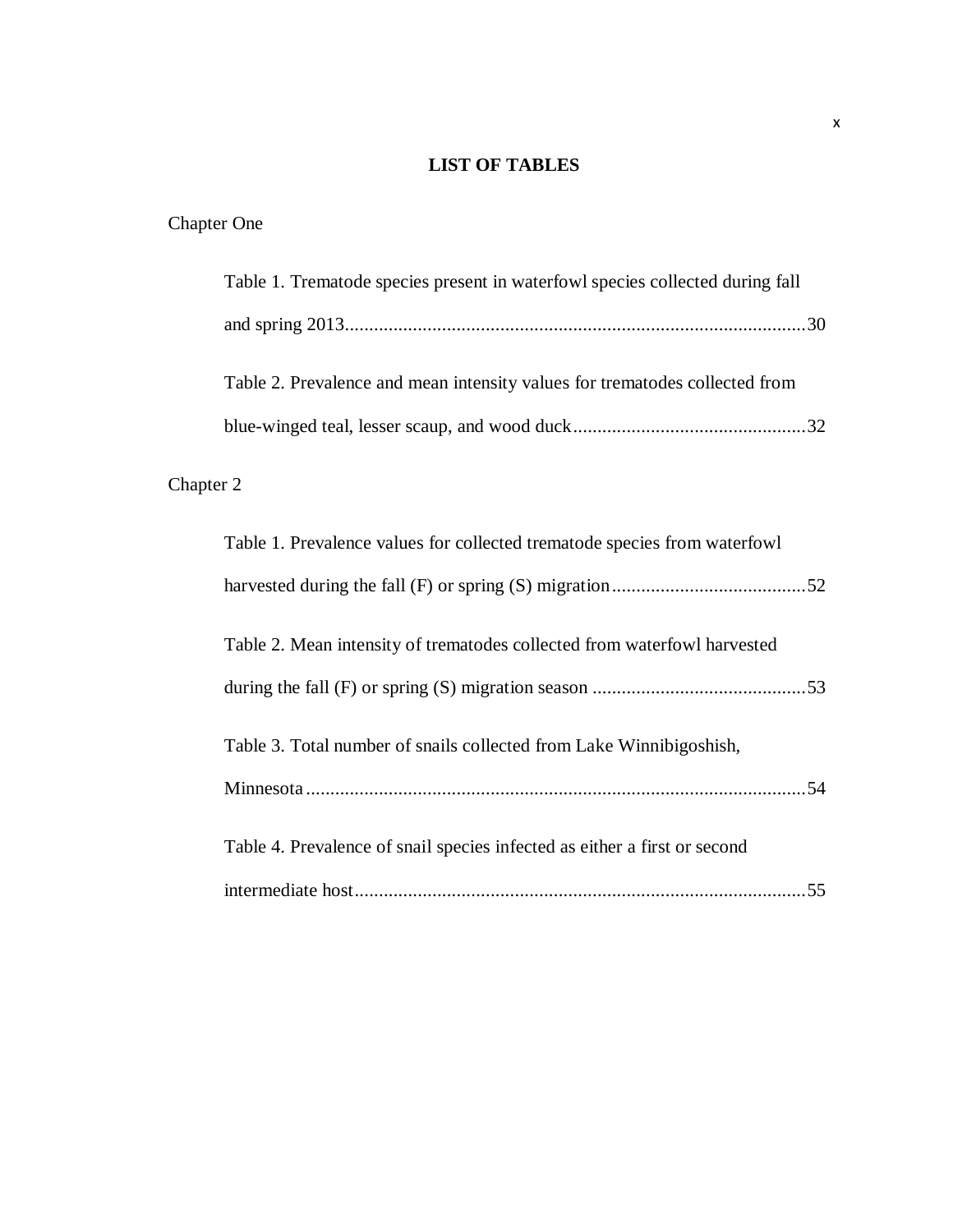#### **INTRODUCTION**

Trematodes represent a diverse group of parasites with some estimates suggesting there may be more than 24,000 species (Poulin 2000). While the interactions between trematodes of humans and domestic animals has received considerable attention, many trematode species with influences on wildlife have not received as much attention. The purpose of the studies provided within this thesis was to describe the overall trematode communities present among waterfowl collected from Lake Winnibigoshish, Minnesota, and to compare differences in trematode communities between birds collected during fall and spring migration periods, as well as to compare the adult trematode communities from these birds to those present among intermediate host snails at Lake Winnibigoshish.

The first chapter of this thesis examined the structure of the trematode communities present within waterfowl collected from Lake Winnibigoshish. A variety of factors that had potential influences in the structuring of these communities were analyzed and overall lesser scaup were found to have the highest number of individual trematodes (intensity), as well as the highest trematode species diversity (species richness) of any other bird.

The second study compared the trematode communities present within waterfowl during the fall and spring migration periods. Overall, trematode communities were higher in both infection intensity and species richness during the fall migration season. When adult trematode communities from waterfowl were compared the larval trematode communities that were collected in snails, a total of 5 trematode species were found in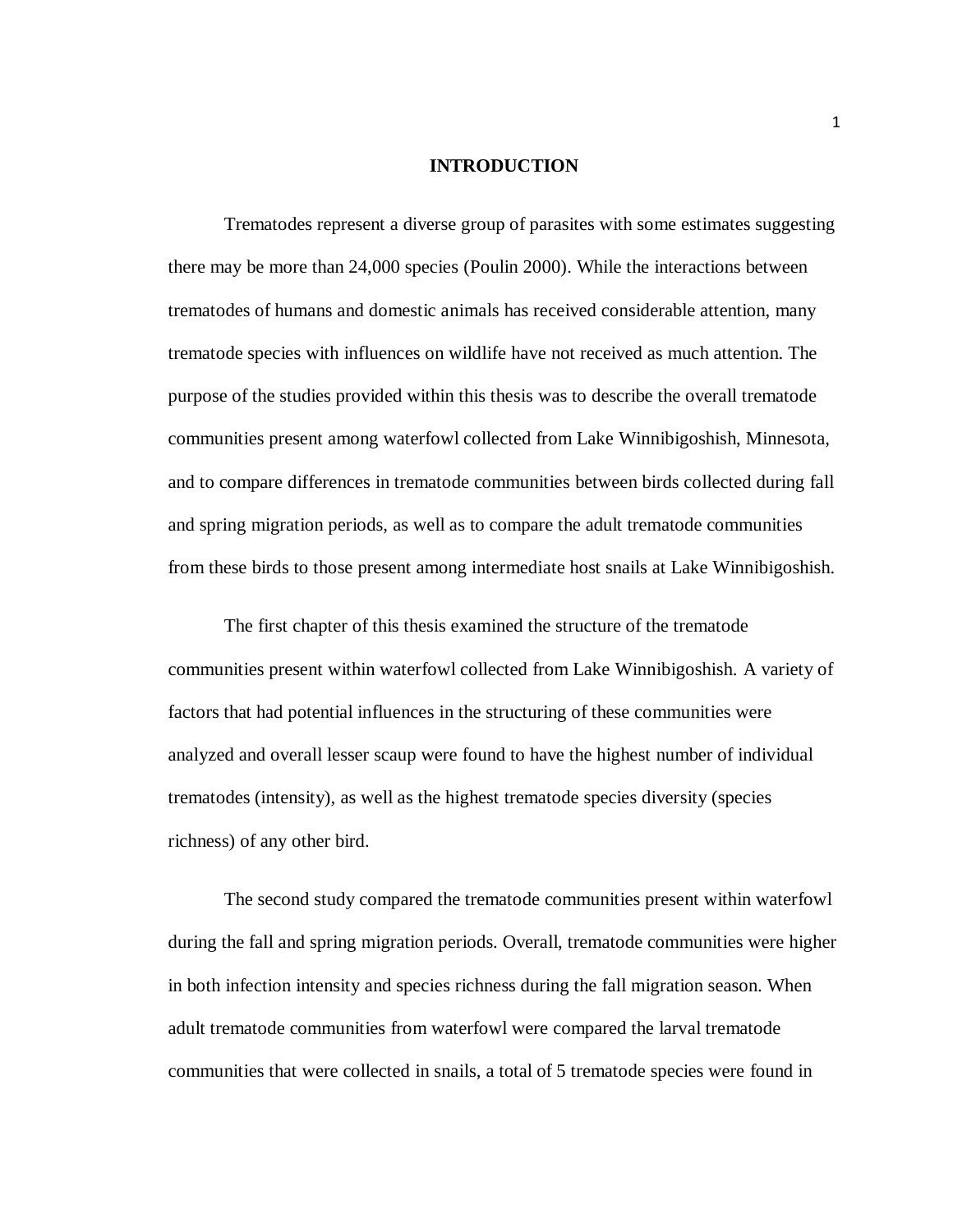common between the two host communities. This suggests that waterfowl which were infected with these trematodes species could have acquired those infections as a result of their exposure at Lake Winnibigoshish if it is assumed that trematode populations are maintained in the snail population from year-to-year at a given site.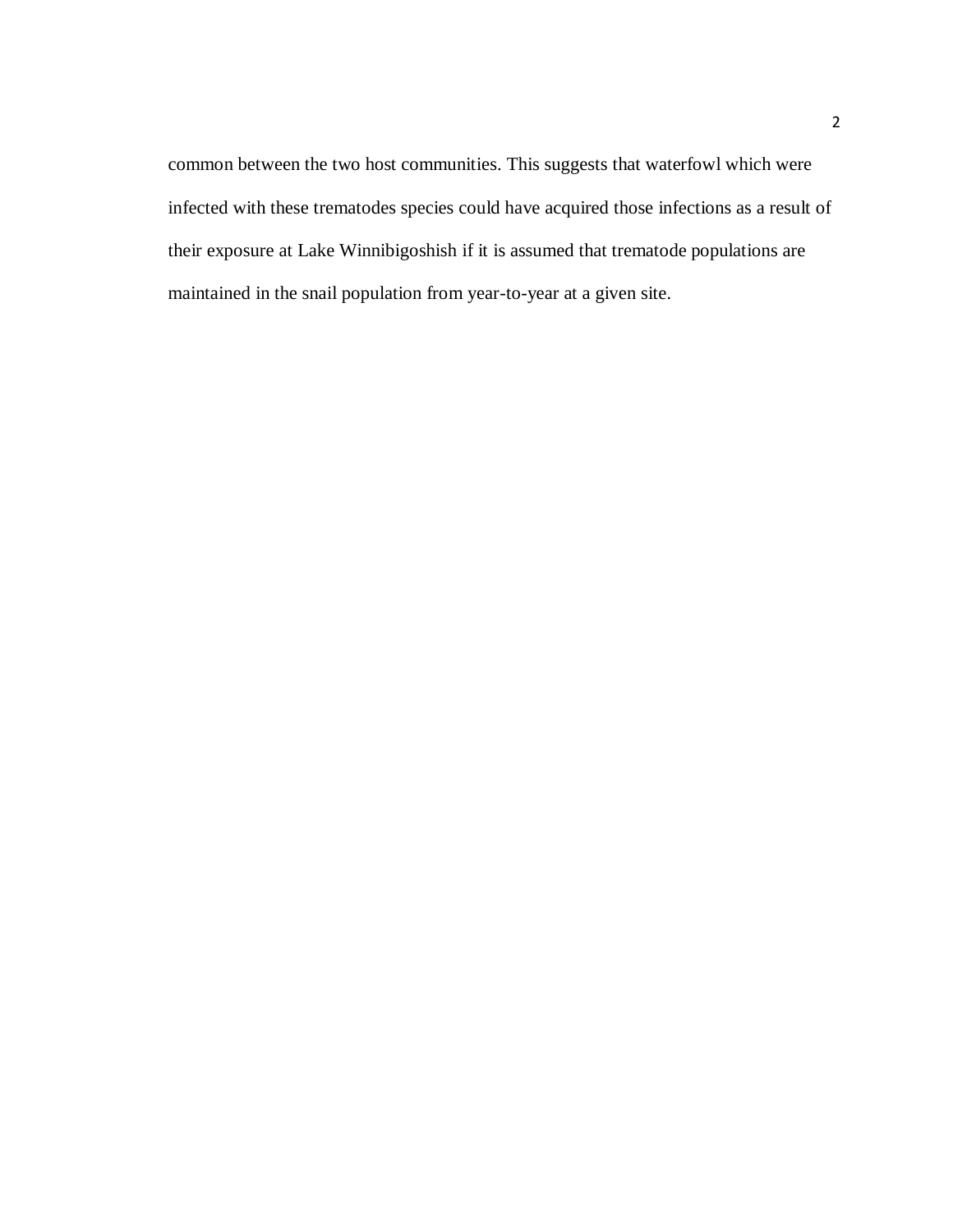# **CHAPTER ONE:** TREMATODE COMMUNITY STRUCTURE OF WATERFOWL COLLECTED FROM LAKE WINNIBIGOSHISH, MINNESOTA

*Abstract*:

Helminth parasite communities have received considerable attention within many host systems to better understand the factors that structure those communities. Within waterfowl, helminth communities have been studied at a variety of levels to help elucidate important factors that lead to the structuring of these communities. In this study, thirty-eight waterfowl were collected from Lake Winnibigoshish during the fall migration season in 2012, from six different duck species that included 16 blue-winged teal (*Anas discors*), 10 lesser scaup (*Aythya affinis*), 7 wood duck (*Aix sponsa*), 3 bufflehead (*Bucephala albeola*), 1 northern pintail (*Anas acuta*), and 1 redhead (*Aythya americana*). In total, 41,006 trematodes were collected, which were distributed among 12 trematode species and two Family-level identifications. Despite showing some overlap of trematode infections between these three host species, statistically significant differences in mean trematode intensity and mean trematode species richness ( $P \le 0.05$ ) were detected. By utilizing various methods of community analysis, we are able to highlight important factors to better describe the patterns of trematode distribution within these waterfowl hosts.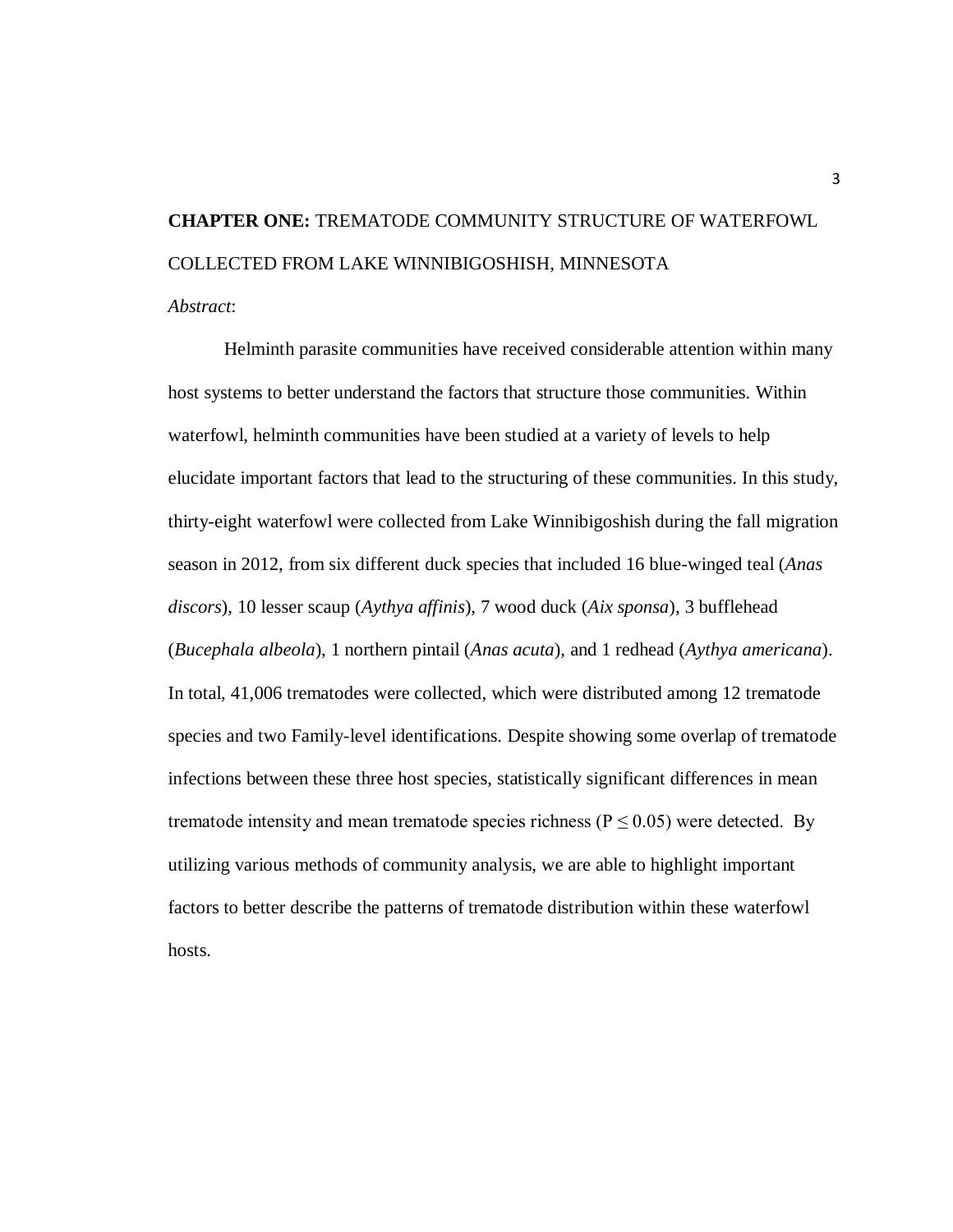#### **INTRODUCTION**

Community ecology is typically studied among species living within a specific habitat and is an attempt to assess the effects of biotic interactions, such predation, competition, mutualism, and parasitism, as well as the effect abiotic factors have in determining the structure of the community. The structure of helminth communities has been of interest to community ecologists as they attempt to understand whether these communities are structured in a predictable manner and, if so, what underlying processes may be shaping that structure (Holmes and Price 1986; Gaston et al.1997).

Because parasites represent a group of small, highly specialized organisms, several aspects of their biology are unique relative to larger, more animals that can survive in a variety of environmental conditions or make use of a wide variety of resources for survival. Heteroxenous parasites that require multiple, distinct, host species to complete their life-cycle provide a unique complexity of life stages and recruitment strategies that necessitate accounting for various hierarchical levels in their organization (Esch and Fernandez 1993). Waterfowl species are hosts to a diverse group of both internal and external parasites (Ballweber 2004). Of the parasites that infect waterfowl, helminths have received considerable attention from the standpoint of causing disease and possessing the ability to impair a bird's ability to function normally (McDonald 1981). In a study by Gregory (1990), on parasite community structure within waterfowl, the main factors that determined the diversity of the parasite fauna for a host species were: body size, diet, life-span, migratory movements, and gregarious habits of the host, as well as, whether or not the sample size of the birds collected had an influence on the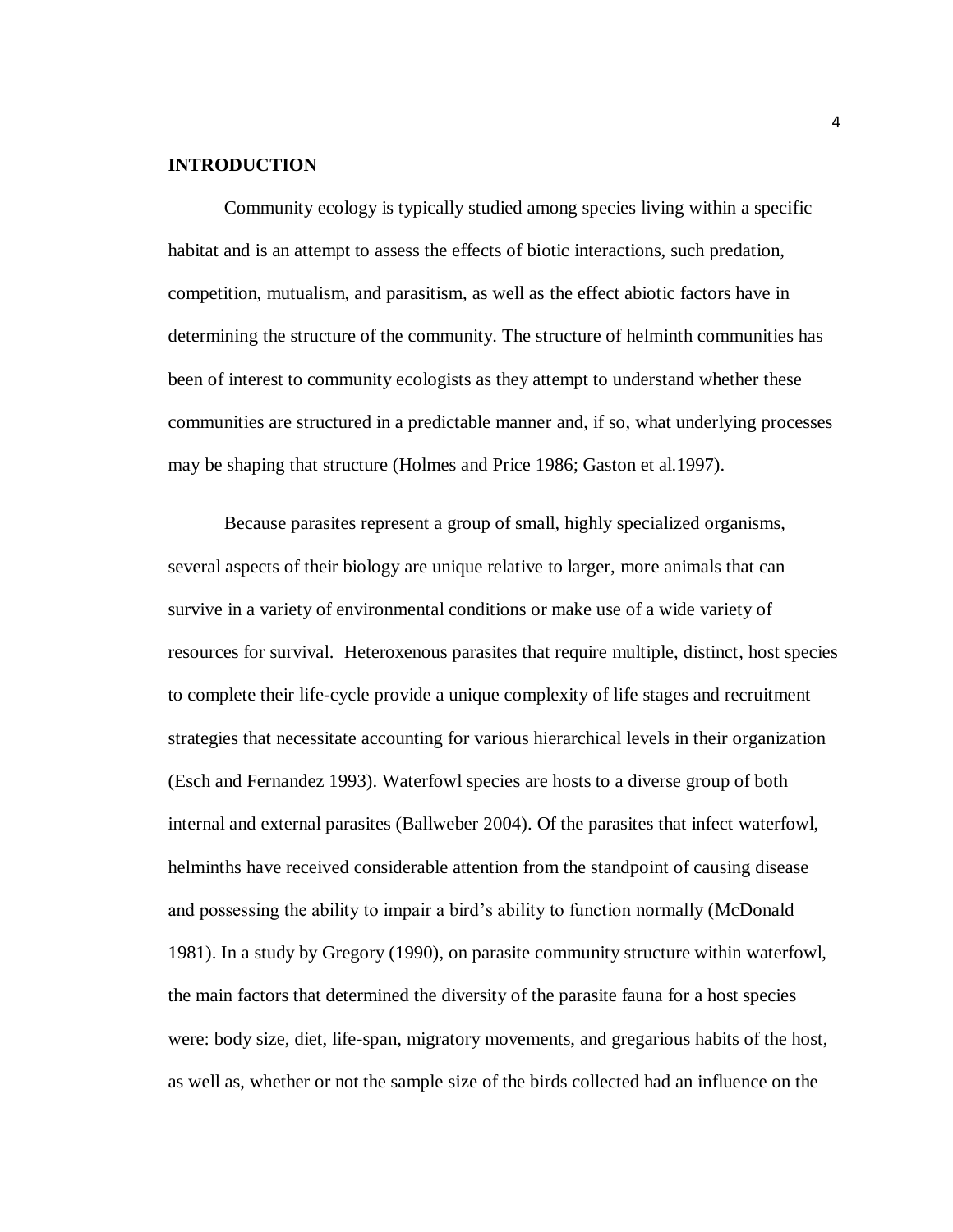parasite communities that the researchers were noticing. Other researchers also noticed the importance of helminth communities within waterfowl as excellent systems of study on the trematode communities present within the host, including interactions between various parasite species, and for examining various ecological concepts such as the seasonal transmission of helminths between waterfowl populations, relations of helminth communities with diet of waterfowl species, influences of certain trematodes on the survival of certain waterfowl species, differences in helminth communities between different migration corridors, and spatiotemporal distributions of helminths (Buscher 1965; Drobney et al. 1983; Hoeve and Scott 1988; Garvon et al. 2011; England et al. 2016).

Although studies exist on the helminths found within various waterfowl species throughout much of the United States (Broderson et al. 1977; Shaw and Kocan 1980; Canaris et al. 1981; Thul et al. 1985; Fedynich et al. 1996), no recent studies could be found that examined the characteristics of trematode communities within waterfowl populations in Minnesota. This lack of knowledge is even more troubling given the recent association between mortality-related trematodes and waterfowl in the upper Midwest. In 2002, large numbers of waterbirds experiences mortality events on the Upper Mississippi National Wildlife Refuge during fall and spring migrations (Herrmann and Sorensen 2011). Beginning in 2007, large-scale waterbird losses were noticed at Lake Winnibigoshish, a large lake (22,853 ha) located in northwest Minnesota (Roy 2016). The cause of these mortality events was attributed to three trematodes (*Cyathocotyle bushiensis*, *Leyogonimus polyoon*, and *Sphaeridiotrema pseudoglobulus*), and the waterbird species that have been primarily affected by these mortality events were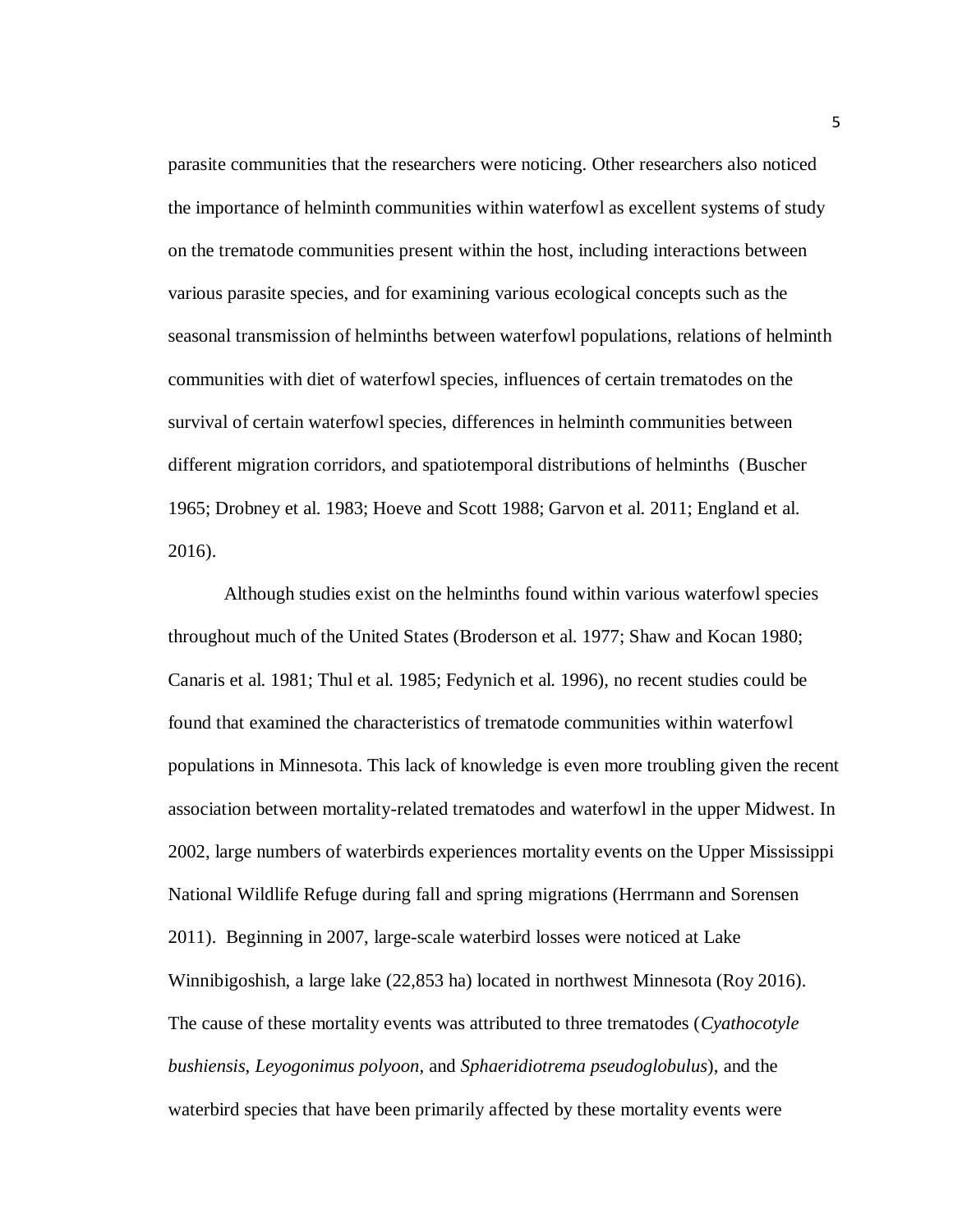American coot (*Fulica americana*) and lesser scaup (*Aythya affinis*). For these mortalityrelated trematodes, an exotic snail (*Bithynia tentaculata*) was noted to be the first and second intermediate hosts for all three trematode species. While considerable emphasis has been given to the role of mortality-related trematodes and their effects within definitive and intermediate hosts at sites where faucet snails (*B. tentaculata*) occur (Hoeve and Scott 1988; Herrmann and Sorensen 2009; Sandland et al. 2014), little information has been obtained on the overall trematode communities present within the broader waterfowl community in these parasite-host systems.

Trematodes often display the greatest diversity in a given parasite community within waterfowl and are also the most abundant parasite species found in waterfowl (McDonald 1981). The most common trematodes found within waterfowl often rely on freshwater mollusks as their second intermediate hosts (Sorensen and Minchella 2001). Therefore, birds that typically rely on mollusks as a dietary item will routinely encounter infective stages of these parasites from infected mollusks. For example, a study performed by Skirnisson (2015) showed that sea ducks that consume mainly invertebrates in their diet typically have higher helminth diversity than birds that do not feed on invertebrates. Additionally, waterfowl that predominantly feed upon plant matter have been generally found to harbor a lower helminth diversity and infection intensities since this mode of infection relies upon the bird opportunistically feeding upon aquatic invertebrates that serve as intermediate hosts for helminth species (Amundson et al. 2016) or by passively ingesting larval stages (metacercariae) that are attached to the vegetation.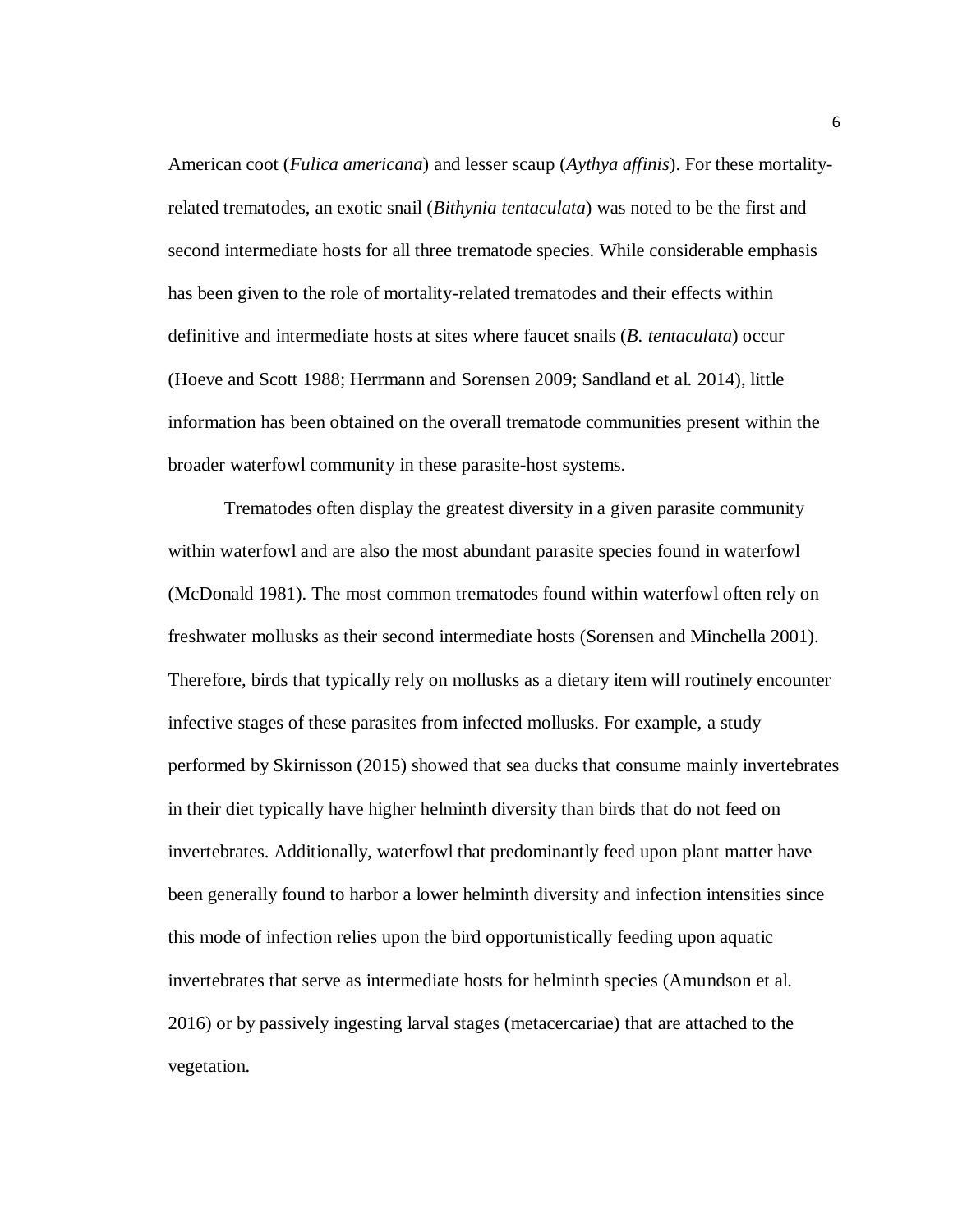Within this study, trematode communities were compared among 3 species of waterfowl: blue-winged teal (*Anas discors*), lesser scaup (*Aythya affinis*), and wood duck (*Aix sponsa*). Blue-winged teal are a small, dabbling duck that occur throughout much of the north-central United States and Canada. While a majority of their diet is plant matter, molluscs are typically consumed in order to meet energy requirements before periods of migration and egg-laying (Bellrose and Kortright 1976). Blue-winged teal typically inhabit shorelines, as opposed to open water, which typically involve areas with shallow water and emergent vegetation (Baldassare 2015). Wood duck, like blue-winged teal, are also a dabbling duck that inhabit much of the eastern United States year round. The diet of these birds typically involves seeds, fruit, and aquatic arthropods. The areas inhabited by wood duck are typically woodland habitats with freshwater marshes present with vegetation for both cover and foraging (Hepp and Bellrose 1995). Lesser scaup, differ from both blue-winged teal and wood ducks in that they are a large, diving duck that occurs throughout much of the United States with winter distributions into southern areas of Mexico. The diet of these birds varies with the season, but animal matter, especially molluscs and aquatic insects have been known to be a dominant food item in the lesser scaup's diet (Anteau and Afton 2008). Areas typically inhabited by lesser scaup usually involve open water and these birds are typically found feeding in deeper areas of lakes and rivers (Austin et al. 2006). Because these 3 waterfowl species differ in habitat preference, diet, and body size, we were interested in evaluating existing hypotheses that serve as mechanisms for explaining the parasite communities that are found in waterfowl.

The hypotheses that exist for explaining possible causes for variation in the helminth communities present in waterfowl include habitat preference, which plays a role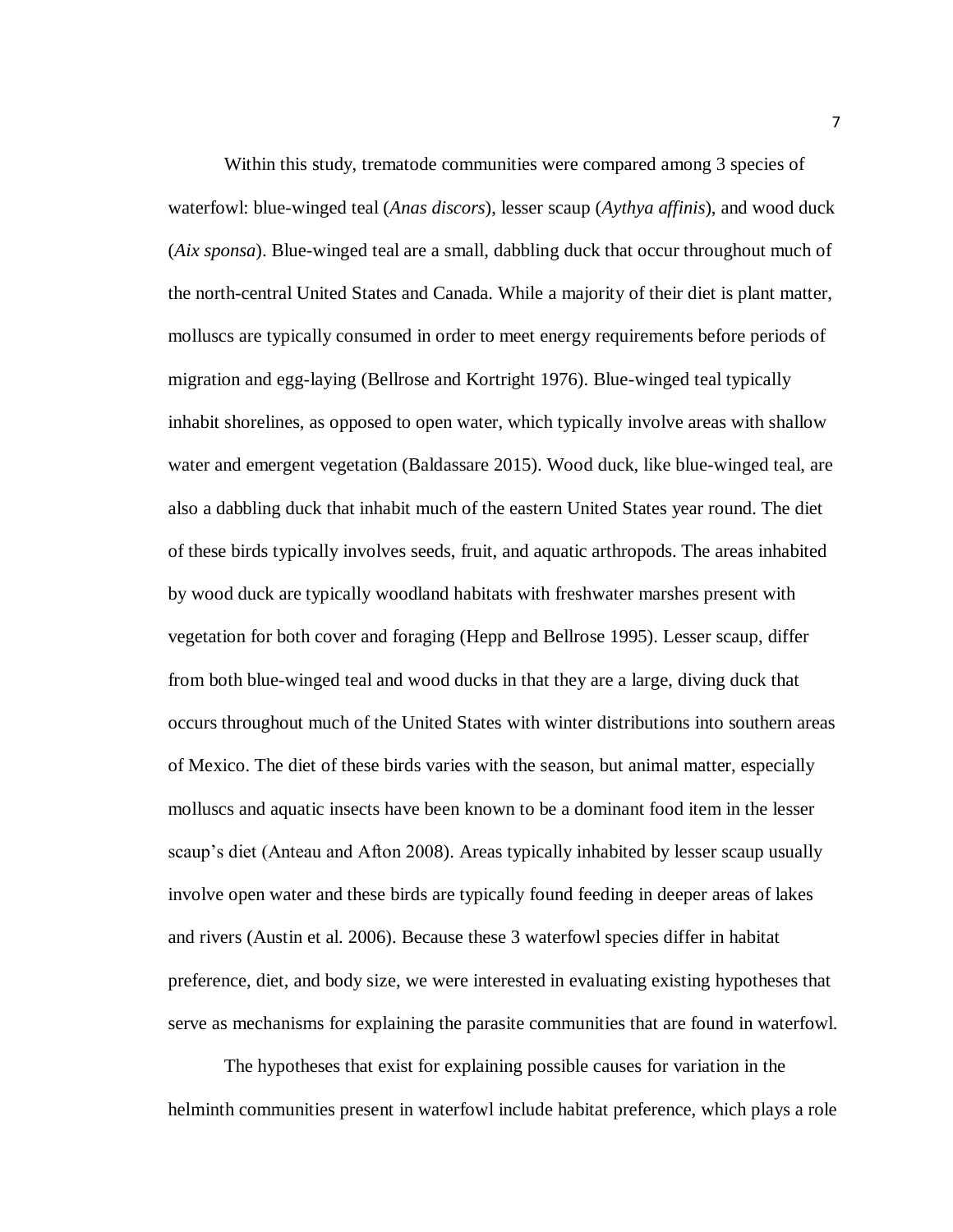in where these specific waterfowl species are feeding and having contact between each other. By having these various habitat differences between these waterfowl species, this will effect which trematode species will be available since certain dietary items can only be found within certain habitats. Diet of the host species has been explained as a critical factor in the helminth communities present within waterfowl and we were interested in evaluating whether birds that are thought to feed more on invertebrates, namely bluewinged teal and lesser scaup, will be more likely to possess trematode infections since they have a greater chance at receiving an infection by ingesting an intermediate molluscan host. Finally, body size has also been cited as being a factor that can influence the helminth communities within waterfowl; therefore, the hypothesis is proposed that birds with a greater body size will also have more niche space available for parasites to be found (Gregory 1990). In review, we were interested in seeing whether or not molluscivorous birds, such as blue-winged teal and lesser scaup would harbor a greater total number of trematodes and greater species richness than non-molluscivorous birds like wood duck. In addition, we were also interested in examining whether or not lesser scaup, which is typically larger in size than blue-winged teal and wood duck, would harbor a greater number of trematodes and a greater number of species than the other birds being examined in this study.

The primary objective of this study was to compare the trematode infection intensity and richness between blue-winged, lesser scaup, and wood duck. In addition, to evaluate factors such as species evenness, or the relative abundance of different species that make up the richness of a given area, and community diversity, which represents both the number of species present and their evenness in a given habitat, we compared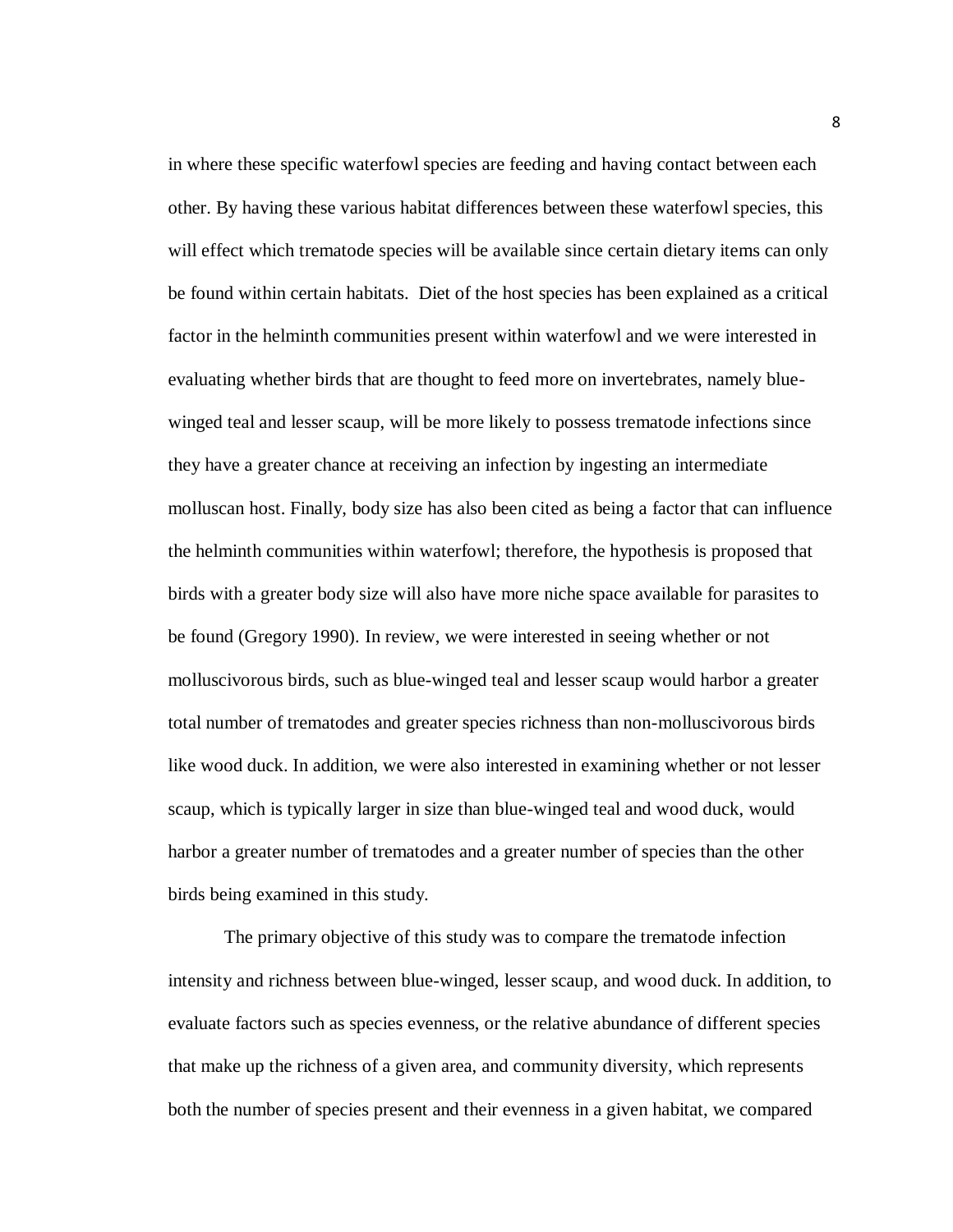the trematode component communities among the three waterfowl species to determine if host-specific patterns existed. The final objective of this study was to evaluate possible causes for observed intensity, richness among trematodes.

#### **MATERIALS AND METHODS**

#### *Waterfowl Species and Collection Site*

Thirty-eight waterbirds were collected from Lake Winnibigoshish (Figure 1) in Itasca County, Minnesota (47°21´53.27 N, 95°15´31.13 W) during the fall of 2012 by licensed waterfowl hunters. Altogether, the sample collection, which encompassed a total of six different waterfowl species, included blue-winged teal (*A. discors*), lesser scaup (*A. affinis*), wood duck (*A. sponsa*), bufflehead (*Bucephala albeola*), northern pintail (*Anas acuta*), and redhead (*Aythya americana*). Sampling of such a diverse set of waterfowl species was an initial priority of this study to account for differences in host diet, lifespan, migratory movements, social habits of the host, host body size, and the total number of hosts examined, all of which are known to directly influence the structure of the parasite community residing within a given bird host (Gregory 1990).

#### *Parasite Collection and Identification*

Prior to dissection, which took place within 24 hours of harvest, the weight and sex of each bird was recorded. The gastrointestinal tract was removed and intestines were stored on ice prior to and during transport to Minnesota State University, Mankato, where they were frozen at -20˚C until examination. At necropsy, the intestinal tract was cut into 15 cm segments with the large intestine and the cecum left intact to subdivide the digestive tract into longitudinal segments that would have possessed different physiological conditions in the intact birds. At the time these segments were examined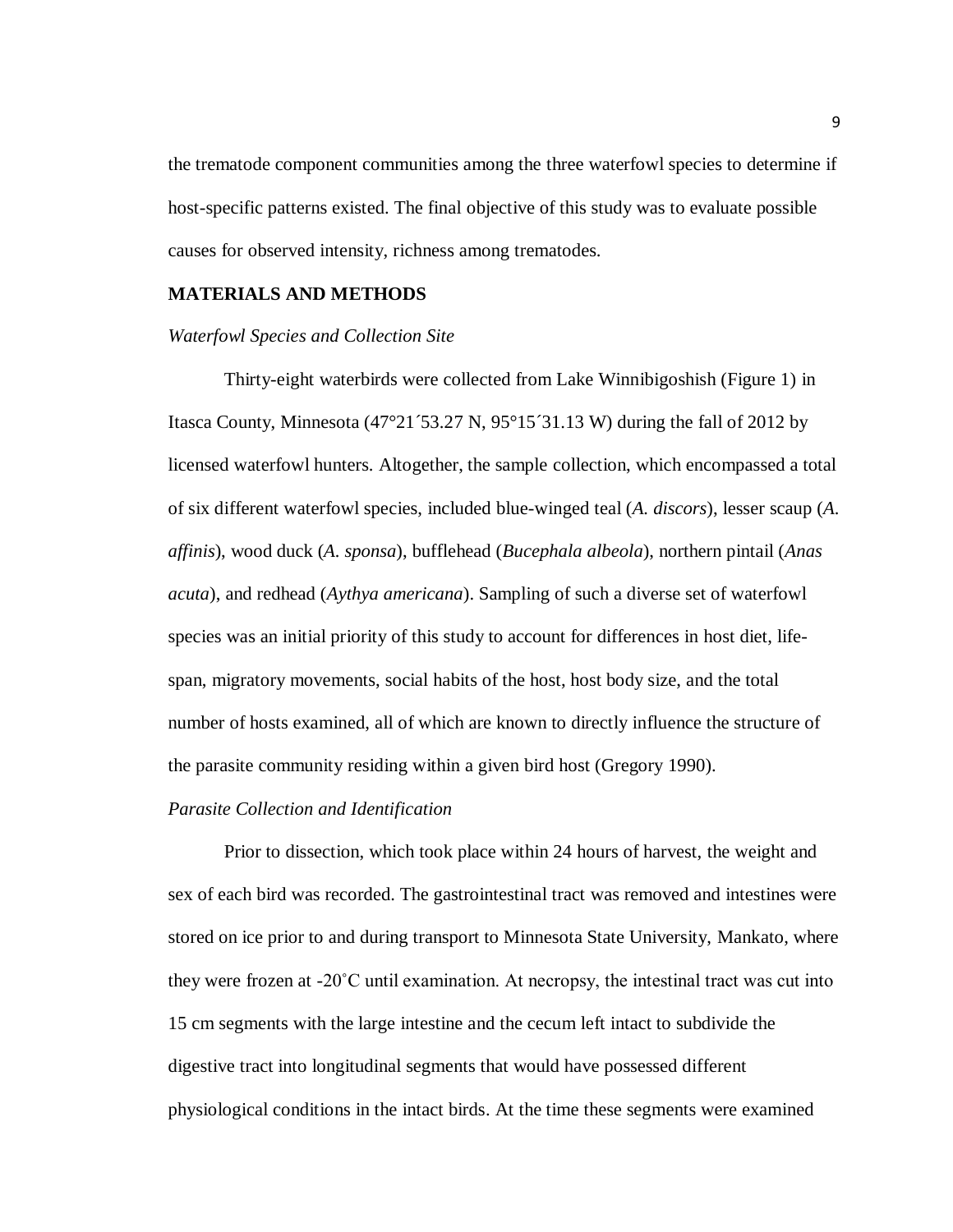for parasites, each segment was placed into a separate 15cm petri dish, rinsed with tap water, and examined under a dissecting microscope for the presence of parasites. Any trematodes observed were sorted based on gross morphology and then fixed in formalin for subsequent morphological analysis.

The formalin-fixed trematodes were placed in increasing concentrations (35%, 50%, and 70%) of ethanol, with each step lasting approximately 20 minutes. Specimens were then placed in an acetocarmine stain (Fisher Scientific, Pittsburgh, PA) for 1 hour followed by additional 20 minutes in a series of dehydrating ethanol washes (85% and 95%). The final dehydration step, which was performed in 100% ethanol, was allowed to proceed for an hour. The stained trematodes were then placed in xylene (Fisher Scientific, Pittsburgh, PA) and mounted on microscope slides using Canada balsam (Matheson Coleman and Bell Inc., Norwood, OH). Each specimen was then identified at the Family, Genus or species level using the taxonomic keys provided by McDonald (1981), Schell (1985), Gibson et al. (2002), Jones et al. (2005), and Bray et al. (2008). *Definitions*

The different measures of parasitism calculated for the various trematodes recovered from each species of bird include: (1) prevalence, which is defined as the number of hosts infected with 1 or more individuals of a single parasite species divided by the total number of potential hosts examined for that parasite, (2) mean intensity, *i.e.*, the mean number of worms per infected host, (3) mean trematode species richness is the total number of trematode species, found while sampling all individuals of one host species (including non-infected individuals) divided by the total sample size (Bush et al. 1997). Species evenness refers to the relative abundance of different species making up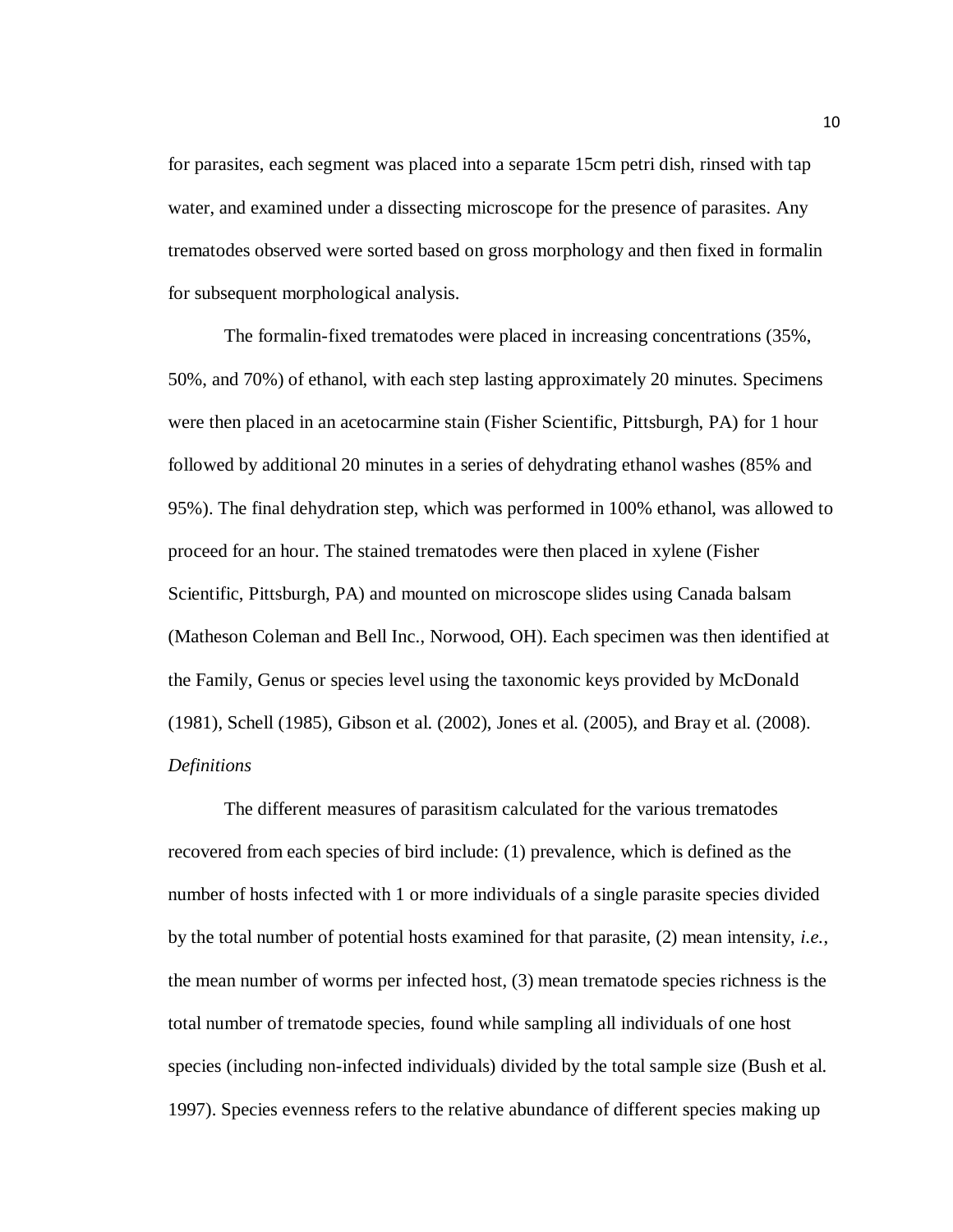the richness of a given area. Species diversity in turn refers to both the number of species in the community (richness) and their relative abundance (evenness). All values are reported as a mean  $\pm$  one standard error.

#### *Data Analysis*

Prior to considering species-specific influences on parasite diversity or community structure it was necessary to plot species richness curves to determine whether there was evidence that sufficient numbers of birds were collected to provide a reasonable estimate of the parasite diversity within a bird species. This curve was constructed by writing an equation in Microsoft Excel to randomly reorder and resample the original data that was collected from the individual birds. Once the samples had been randomly reassembled 30 times, the relationship between cumulative number of trematode species identified (mean richness) and the number of hosts examined was plotted in a single graph depicting the 30 randomly-assembled replicates. Based on mean values from these replicates, the best-fit curve was calculated. These curves were visually examined to determine whether the relationship between the mean richness and number of worms reached an asymptote, which indicates sufficient sampling effort to assume relatively complete sampling of the component parasite community for each sampled waterfowl species (Figure 2).

Simpson's Diversity Index was used to calculate the diversity of the trematode community with a range of values from 1 (typically representative of monospecific communities) to a maximum of the total number of species richness when all species are represented evenly. For each host species, the diversity of the trematode community was calculated by taking the sum of the richness, or number of trematode species, and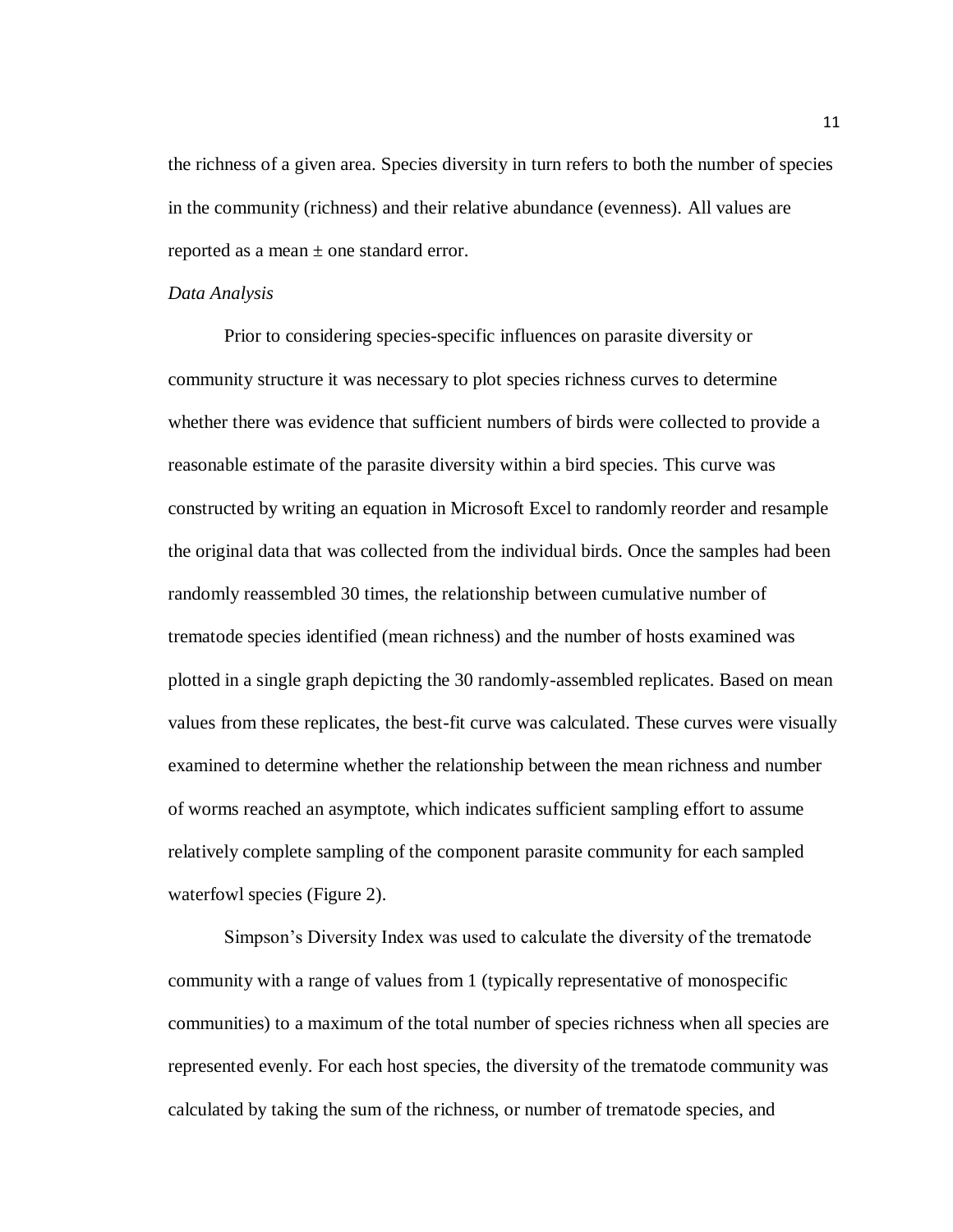multiplied by the frequency of the trematode species in the community. The resulting answer was then divided into 1. Evenness (E) was calculated according to Poulin (1996) in which case  $E = D_{obs}/D_{max}$ , where  $D_{obs} = 1-1/G$ , and G is the diversity of a given community and  $D_{\text{max}}$  is the maximum obtainable value given the number of species. This measure of evenness was a scaled measure that ranged from 0 (extreme unevenness) to 1 (complete evenness). The Jaccard coefficient of community similarity was used to compare similarity of trematode communities between the different waterfowl species, in a pairwise manner, with indices ranging from 0 (when no species are found in common between the two communities) to 1 (when all species are found in common between communities).

The Kruskal-Wallis H test was used to compare differences in species richness, mean trematode intensity, species diversity, and species evenness values between bird species. The Kolmogorov-Smirnov 2-sample test was then used to compare differences in these calculations among the different host species. Scatterplots were used to visualize relationships between number of trematodes or number of species and bird weight. Pearson's correlation was used as a non-parametric test to determine whether there was statistical support for apparent relationships in the scatterplots. Trendlines between weight and total trematodes or trematode species richness and intestine length and trematode species richness were plotted in order to determine if positive or negative relationships were present. A statistical significance of  $P \le 0.05$  was used for all analyses.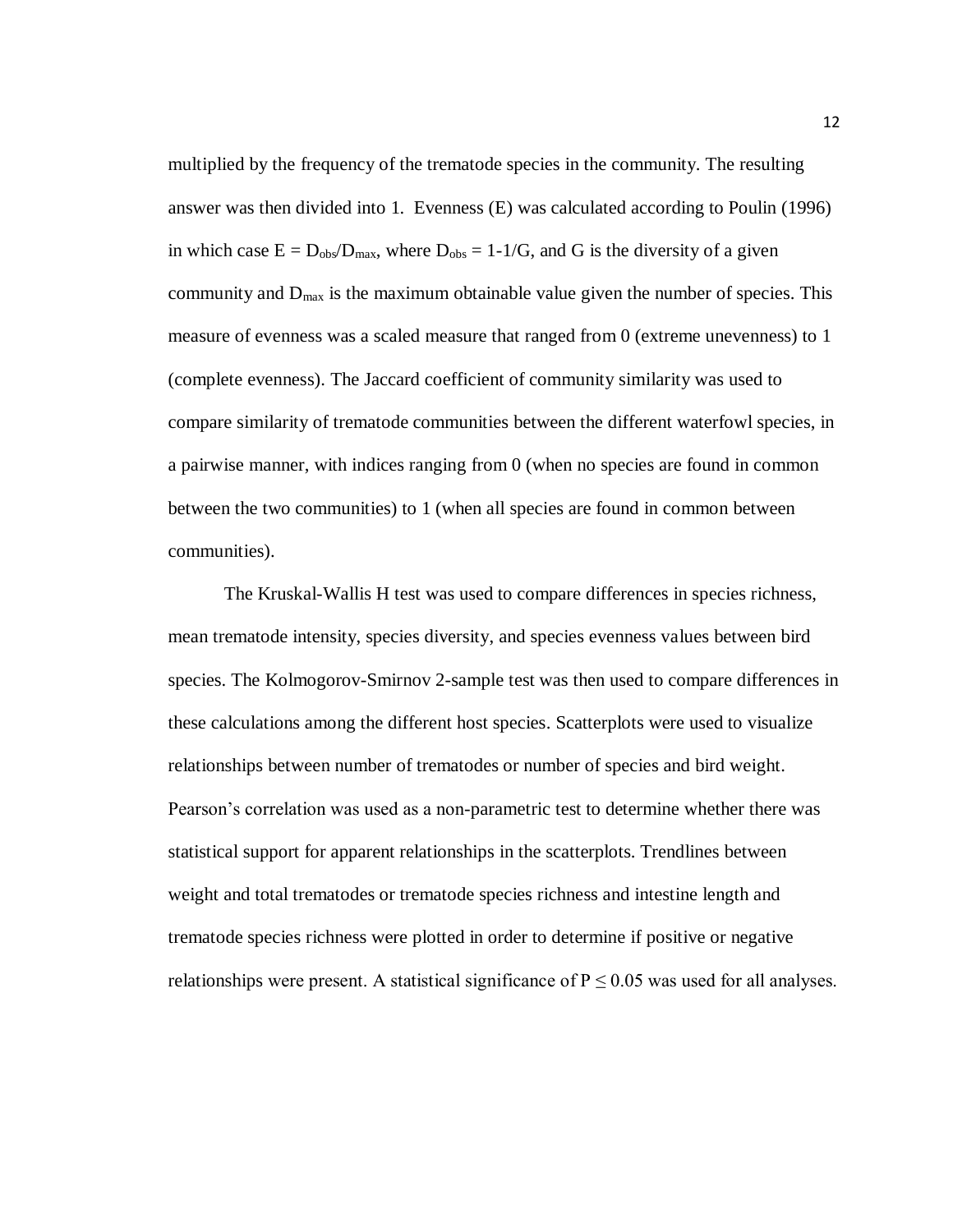#### **RESULTS**

*Overall trematode community:*

A total of 42,424 trematodes from 12 trematode species were present within the waterfowl collected during this study. These species were *Cyathocotyle bushiensis, Echinoparyphium recurvatum, Echinostoma revolutum, Hypoderaeum conoideum, Maritrema obstipum, Notocotylus attenuatus, Neopsilotrema affine, Neopsilotrema lakotae, Neopsilotrema lisitsynae, Ornithodiplostomum ptychocheilus, Sphaeridiotrema pseudoglobulus*, and *Zygocotyle lunata*. Identification of two trematode species was limited to Family-level identifications (Family Strigeidae and Family Psilostomidae) due to the lack of diagnostic morphological traits that could serve as the basis for species level identifications. Table 1 shows which parasite species were present in each of the bird species. Among all of the birds sampled, the total number of trematode species present in the various waterfowl species ranged from 13 for lesser scaup and 2 for wood duck.

The curves plotted using Microsoft Excel that display the cumulative number of species found as a function of the number of birds samples appeared to asymptote for blue-winged teal, lesser scaup, and wood ducks (Figure 2). This finding suggests that sufficient sampling occurred to warrant further consideration of parasite population and community characteristics for these species.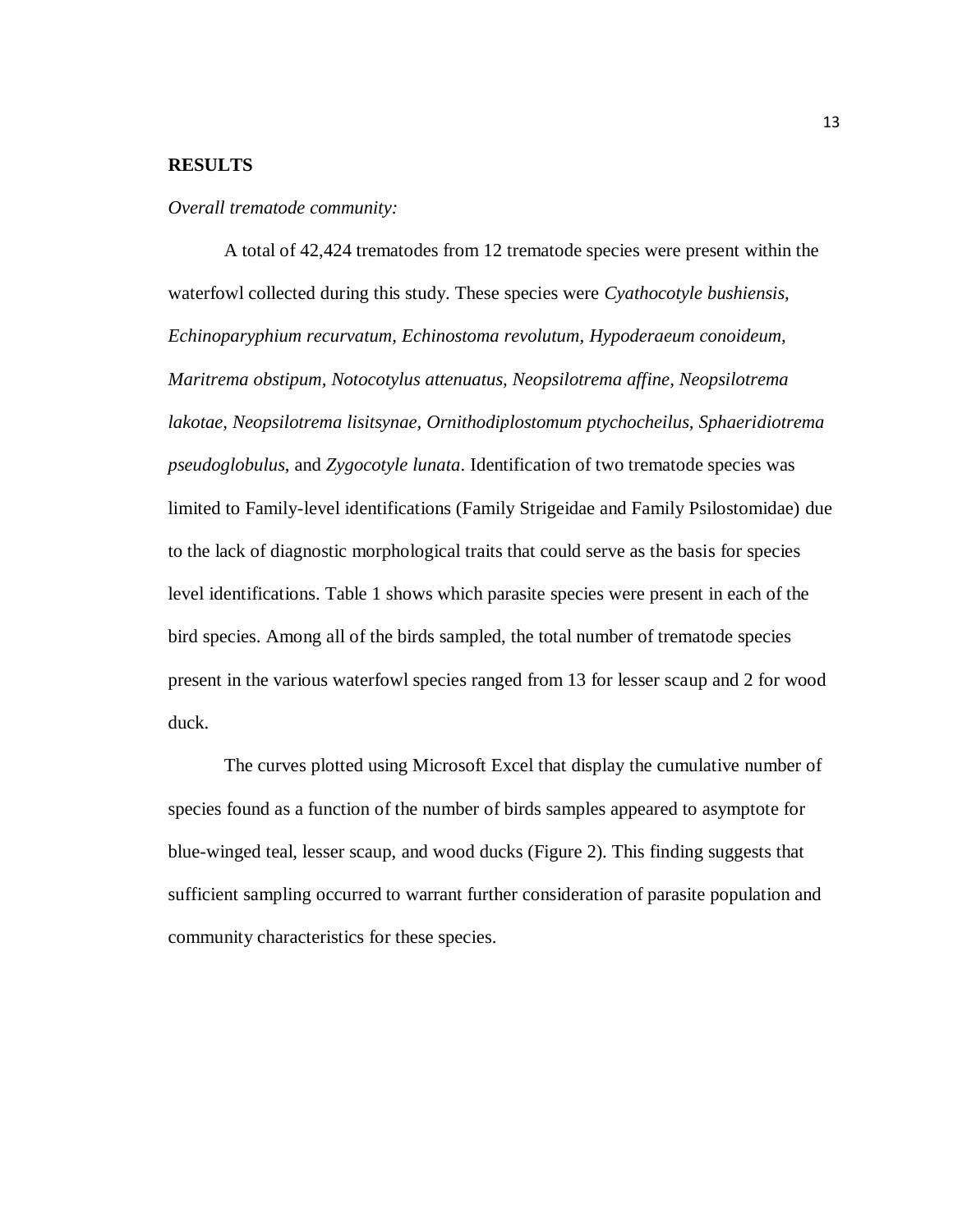*Comparison of trematode populations among blue-winged teal, lesser scaup, and wood duck:*

A total of 41,006 trematodes were collected from 16 blue-winged teal, 10 lesser scaup, and 7 wood ducks. These worms were distributed among the trematode species and Families listed above. All of these birds were infected with at least one trematode, but the majority of these birds possessed many more than 1 worm. Lesser scaup possessed the largest number of trematodes (33,389) and species (12 species and 1 unidentified member of the Family Strigeidae). To the contrary, wood ducks possessed the fewest individual parasites (86) and fewest species (1 species and 1 unidentified member of Family Psilostomidae). Blue-winged teal possessed an intermediate number of trematodes (7531) and species (8), and 1 unidentified member of Family Strigeidae.

Prevalence and mean intensity values for each trematode species collected from blue-winged teal, lesser scaup, and wood duck are reported in Table 2. For lesser scaup, trematode intensity ranged from 20–8,373 worms per bird, providing a mean value of  $2513.6 \pm 935.5$  trematodes per bird. In addition, prevalence ranged from a high of 100% infected with *C. bushiensis* to a low of 20% infected with *N. attenuatus*. Taken together, these intensity and prevalence values yielded mean intensity for each of the trematode species collected from lesser scaup ranging from of  $3,688.5 \pm 1303.7$  worms per birds with *S. pseudoglobulus* to  $2.5 \pm 1.5$  worms per bird with *O. ptychocheilus*. Similarly, within blue-winged teal, the overall mean trematode intensity was  $502.1 \pm 177.2$  worms per host, with individual trematode species values ranging from 8–2,652 worms per bird and prevalence values ranging from 81.3% infected for *N. lisitsynae* to 6.3% infected for *H. conoideum*. Lastly, prevalence values within wood duck ranged from 85.7% infected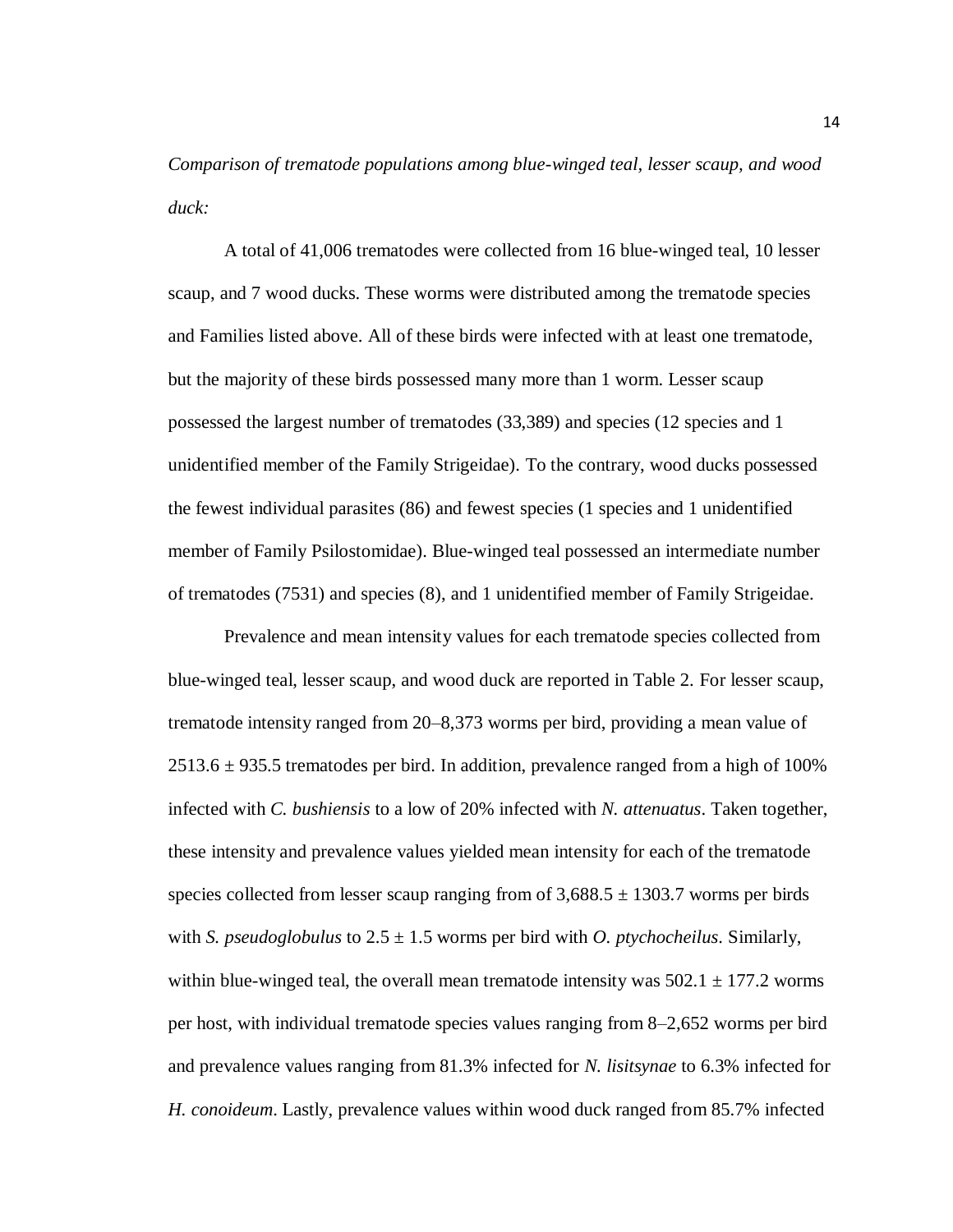for *Z. lunata* to 57.1% infected for members of the Family Psilostomidae. Mean intensity ranged from  $18.5 \pm 9.9$  for members of the Family Psilostomidae and  $1.67 \pm 0.33$  for *Z*. *lunata*. A Kruskal-Wallis one-way analysis of variance revealed significant differences in mean trematode intensity among the three bird species  $(H = 17.001; P = 0.0002)$ . Kolmogorov-Smirnov two-sample tests among all possible pairwise combinations of bird species also revealed significant differences in all possible host pairings  $(P = 0.0002)$ (Figure 4). This finding indicates that lesser scaup possessed significantly more trematodes than both blue-winged teal and wood ducks, while blue-winged teal also possessed significantly more worms than wood ducks.

*Comparison of trematode community structure among blue-winged teal, lesser scaup, and wood duck:*

Analysis of community structure revealed significant patterns when trematode communities were compared to those from other host species. Species evenness and Simpson's species diversity values for blue-winged teal produced evenness values ranging from 0.31 to 0.99 with a mean of  $0.71 \pm 0.05$  while diversity indices displayed a range of 1 to 3.22 with a mean of  $1.58 \pm 0.17$ . For lesser scaup, evenness values ranged from 0.25 to 0.90 with a mean of  $0.57 \pm 0.08$ , while diversity indices displayed a range of 1.1 to 3.86 with a mean of  $2.11 \pm 0.31$ . Finally, for wood duck, evenness values ranging from 0 to 0.96 with a mean of  $0.30 \pm 0.15$  and diversity indices displayed a range of 1 to 1.77 and a mean of  $1.22 \pm 0.14$ . Pairwise analysis using Jaccard's Community Similarity Index showed that blue-winged teal and lesser scaup possessed more similar parasite communities than when either of these waterfowl species are compared with wood duck. Overall, the Similarity Index provided values of 0.11 for blue-winged teal and wood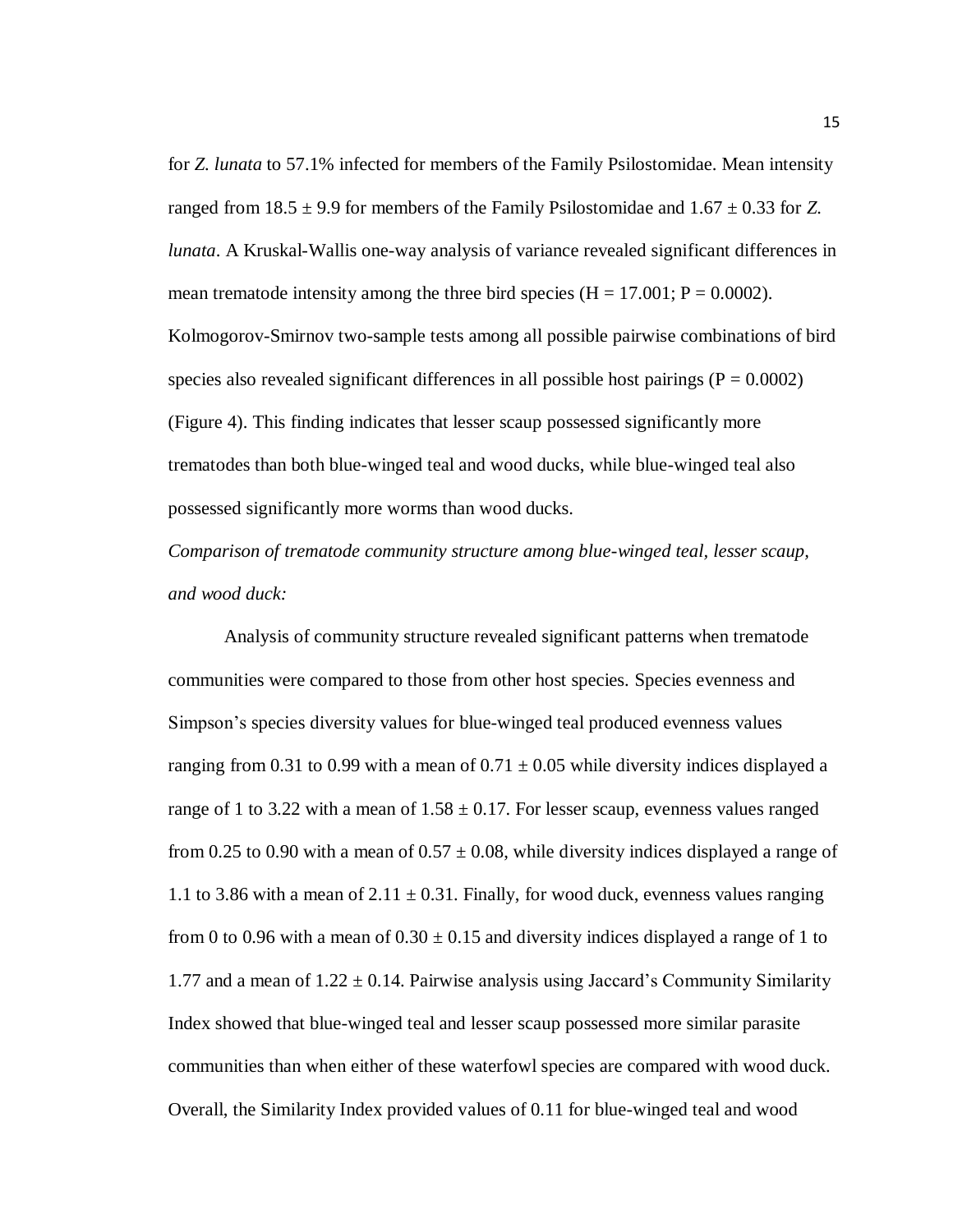duck, 0.077 for wood duck and lesser scaup, and 0.69 for blue-winged teal and lesser scaup. The Kruskal-Wallis H test showed significant differences in diversity indices between the three bird species (H = 7.271;  $P = 0.026$ ). The Kolmogorov-Smirnov 2sample test showed significant differences with all possible pairings involving wood duck; whereas, the host pairing of blue-winged teal and lesser scaup did not display a significant difference in diversity indices ( $Z = 0.868$ ;  $P = 0.438$ ). A Kruskal-Wallis H test showed that there were significant differences in evenness values between host species  $(H = 6.041; P = 0.049)$ . The Kolmogorov-Smirnov 2-sample test revealed significant differences between all pairings involving wood duck  $(Z = 1.340; P = 0.055)$ . However, blue-winged teal and lesser scaup showed no significant differences in evenness values  $(Z = 0.868; P = 0.438036)$ . Overall, this analysis shows that within measures of community structure, blue-winged teal and lesser scaup displayed similarities, whereas they both differed from wood duck.

The only trematode that was common of all three waterfowl species was *Z. lunata* and it was in found in 31.3%, 50%, and 85.7% of the blue-winged teal, lesser scaup, and wood duck respectively. Similarly, the mean intensity of *Z. lunata* in the 3 bird species ranged from  $1.7 \pm 0.3$  individuals per wood duck to  $5 \pm 1.7$  individuals per lesser scaup, with blue-winged teal having an intermediate value of  $2.4 \pm 0.68$  individuals per bird. Blue-winged teal and lesser scaup shared 9 trematode species, and the mean intensity values for trematodes shared between these 2 species differed significantly  $(Z = 1.830; P)$  $= 0.002$ ) with lesser scaup possessing more species than blue-winged teal.

The average number of trematode species found among the 3 bird species ranged from less than 2 to greater than 7. More specifically, in blue-winged teal this value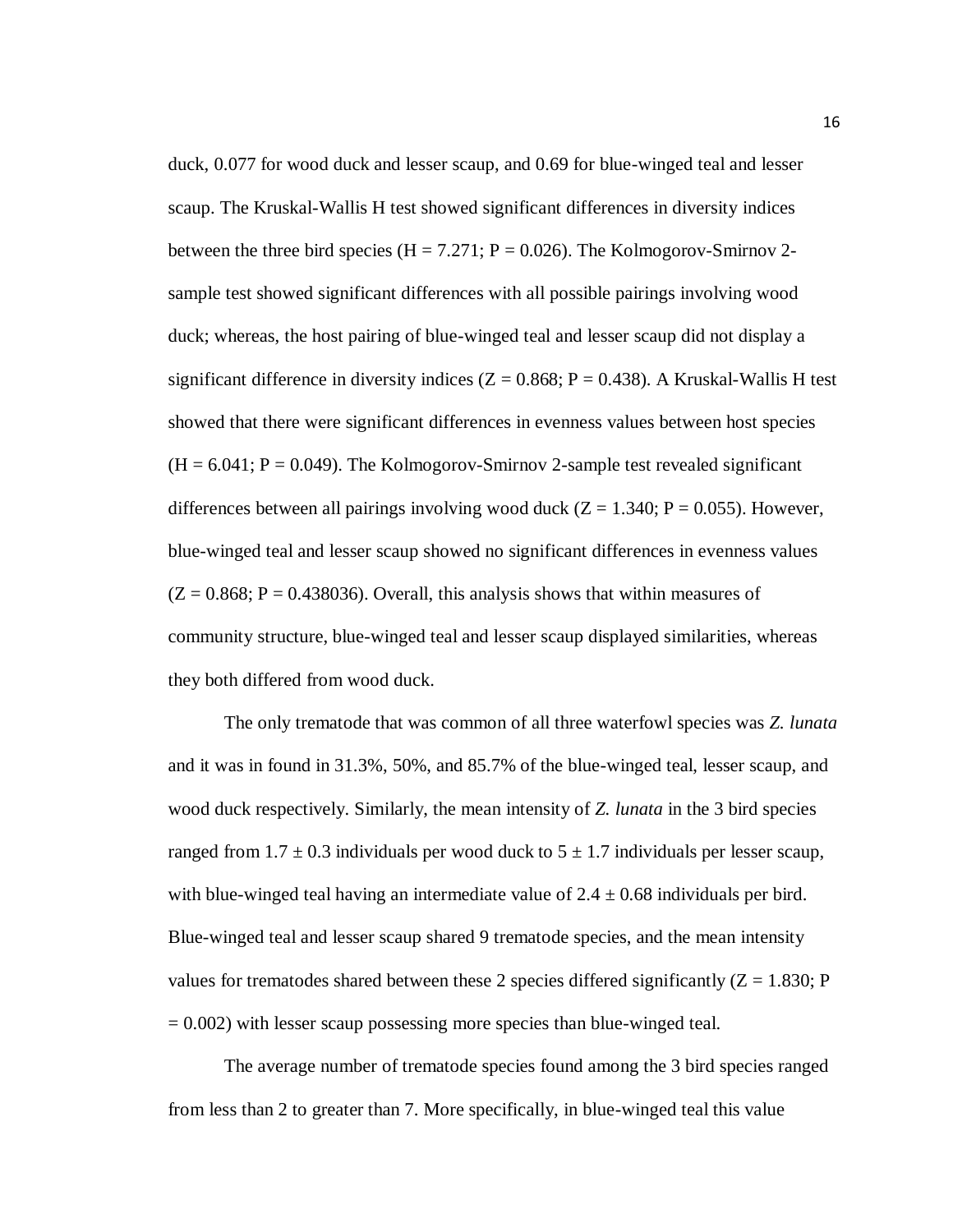ranged from 3-6 species per bird with a mean value of  $3.56 \pm 0.27$  species per bird. In contrast, within lesser scaup, trematode species richness averaged  $7.6 \pm 0.8$  species per bird. Lastly, for wood duck, mean trematode species richness was  $1.4 \pm 0.2$  species per bird. A Kruskal-Wallis H test showed there was a statistically significant difference in trematode species richness between the three bird species ( $H = 21.928$ ;  $P = 0.000011$ ). The Kolmogorov-Smirnov 2-sample test revealed significant differences in trematode species richness among all possible host species pairs (blue-winged teal vs. wood duck: Z  $= 1.931$ ; P = 0.001; blue-winged teal vs lesser scaup: Z = 1.830; P = 0.002; lesser scaup vs. wood duck:  $Z = 2.029$ ;  $P = 0.001$ ). This analysis shows that lesser scaup have higher trematode species richness than both blue-winged teal and wood duck, while blue-winged teal also displayed a significantly higher richness than wood duck.

Analysis of portions of the intestine where certain trematode species were found revealed habitat-use patterns for different trematodes species and these patterns were generally consistent among the various trematode species, independent of whether they were found within blue-winged teal, lesser scaup, or wood duck. Within the anterior portion of the intestine, *E. recurvatum* was found within both blue-winged teal and lesser scaup, displaying a mean intensity of  $130.5 \pm 8.1$  and  $116 \pm 47.3$  for blue-winged teal and lesser scaup respectively. *H. conoideum* was only found within 1 blue-winged teal and 3 lesser scaup and displayed infections throughout the anterior portion of the intestine in both birds. A trematode that was typically found in the more posterior portion of the intestine for both blue-winged teal and lesser scaup was *E. revolutum*. The trematodes that were found within the cecum were *C. bushiensis* and *Z. lunata*. Overall, all remaining trematodes were typically found in all habitats within the intestine. The only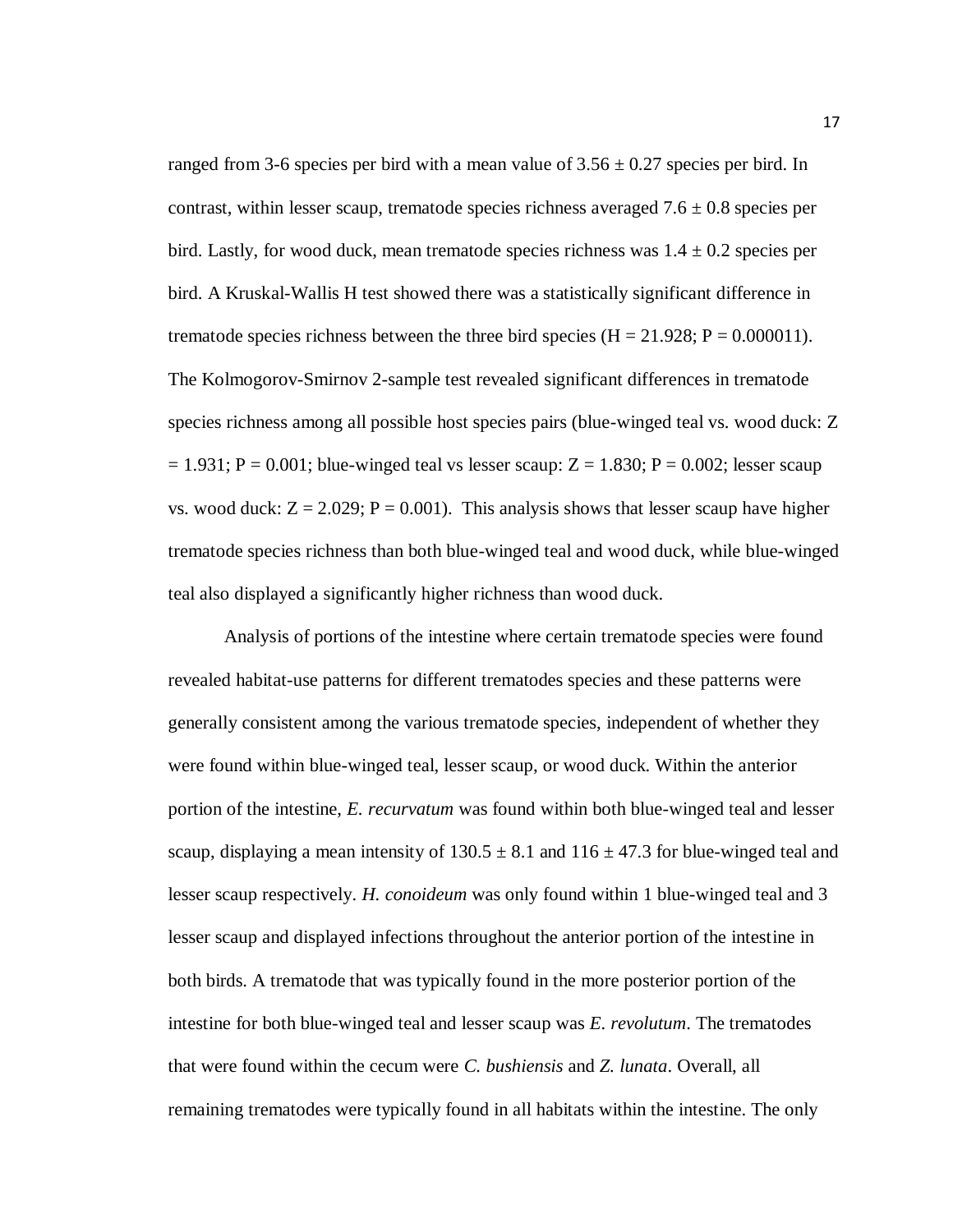trematodes that were found within a single waterfowl species were found in lesser scaup and these trematodes were *C. bushiensis*, *N. affine*, *N. lakotae*, and *O. ptychocheilus*. Overall, this analysis showed that a majority of the trematodes shared between bluewinged teal and lesser scaup were found within similar locations in the intestine. *Relationship between bird weight and trematode intensity or richness:*

In order to determine whether bird weight could be used to explain trematode intensity and species richness patterns within these bird species, weights of all of the bird species were compared. Within blue-winged teal, lesser scaup, and wood duck, the average weights for all of the birds in the sample were  $469.399g \pm 20.2g$ ,  $734.254g \pm 1$  $49.0g$ , and  $728.988g \pm 18.3g$ , respectively. A Kruskal-Wallis test was used to determine whether significant differences existed between the weights of the 3 bird species ( $H =$  $20.401$ ;  $P = 0.000037$ ). The Kolmogorov-Smirnov 2 sample test revealed significant differences when blue-winged teal were compared to lesser scaup ( $Z = 1.985$ ;  $P = 0.001$ ), or wood duck  $(Z = 2.069; P = 0.000383)$ . Conversely, no significant difference was detected between lesser scaup and wood duck  $(Z = 0.812; P = 0.525)$ . There was no significant correlation between the weight of a bird, within a species and the total number of trematodes or the number of trematode species that they possessed based on regression analysis. However, relationships of weight versus total number of trematodes for bluewinged teal and lesser scaup seemed to show a negative relationship between total number of trematodes in relation to weight (Figure 5A). On the other hand, a different pattern was observed when number of trematode species was plotted relative to weight. In this instance, lesser scaup appeared to show a positive relationship while blue-winged teal appeared to show a negative relationship (Figure 5B). Intestine length was also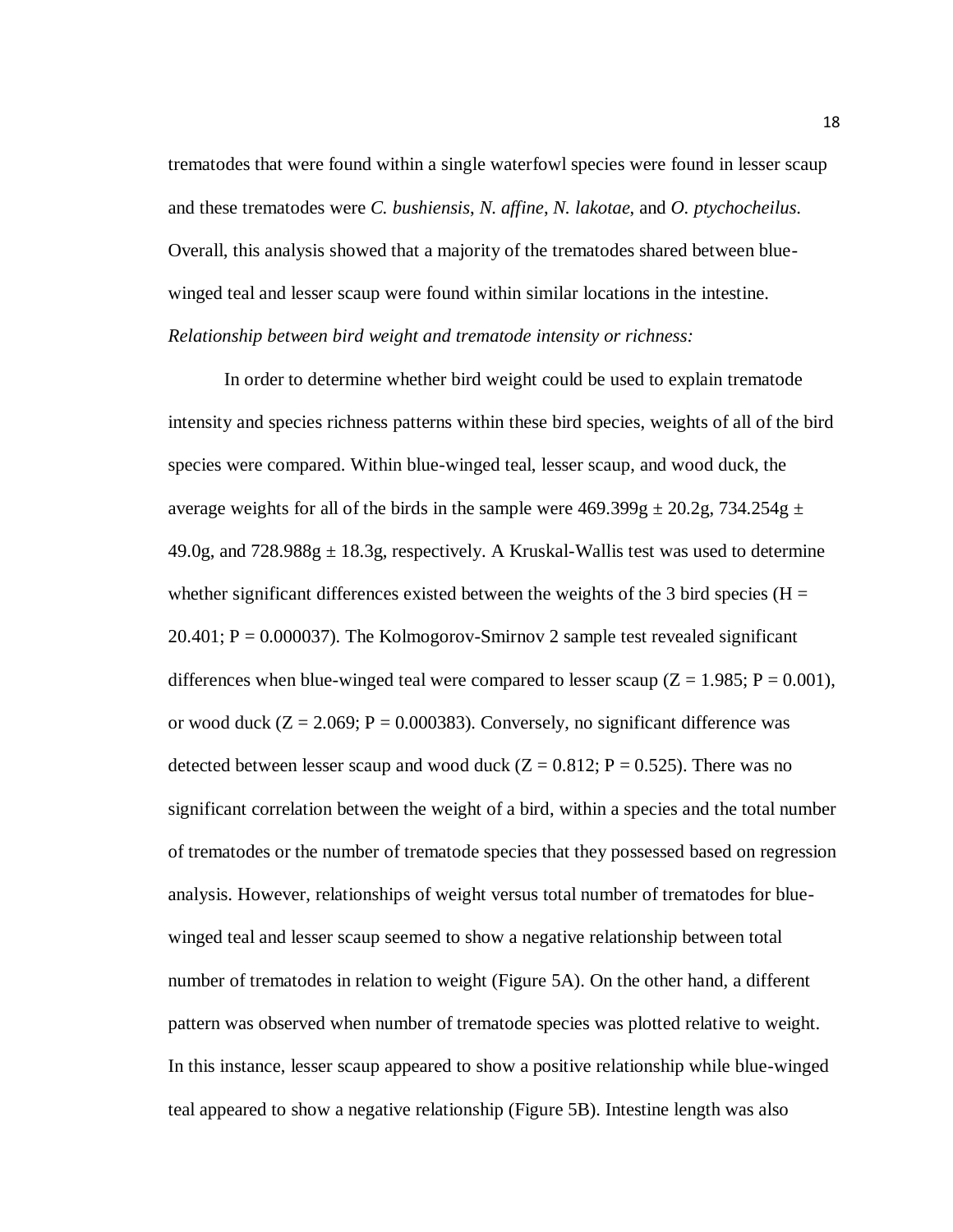considered as a possible factor affecting trematode richness, so intestine length was plotted against trematodes species richness, this analysis showed what appeared to be a positive relationship between intestine length and trematode richness for both bluewinged teal and lesser scaup while wood duck appeared to show a negative relationship (Figure 6).

#### **DISCUSSION**

The goal of this study was to reveal the trematode community present within different species of waterfowl that were collected during their fall migration period. After removal and identification of all worms, patterns of trematode population distribution, trematode community structure were detected, as were relationships between weight and total number of trematodes or richness. All birds in this study, except one bufflehead, possessed trematodes and there were 14 trematode species, 2 of which were not identified to the species level, among these birds. It was shown that lesser scaup have the most trematodes and wood duck possessed the fewest. In regards to community structure, patterns of species diversity and evenness were comparable between blue-winged teal and lesser scaup whereas both differed significantly in terms of total number of trematodes and species richness. With the relationship between weight and total number of trematodes, data presented herein suggests a negative relationship for both bluewinged teal and lesser scaup. However, a relationship between weight and trematode species richness suggested that there was a positive relationship for lesser scaup, while blue-winged teal appeared to have a negative relationship.

The fact that all but one of the waterfowl in this study possessed trematodes exemplifies the common pattern of trematode presence within waterfowl (McDonald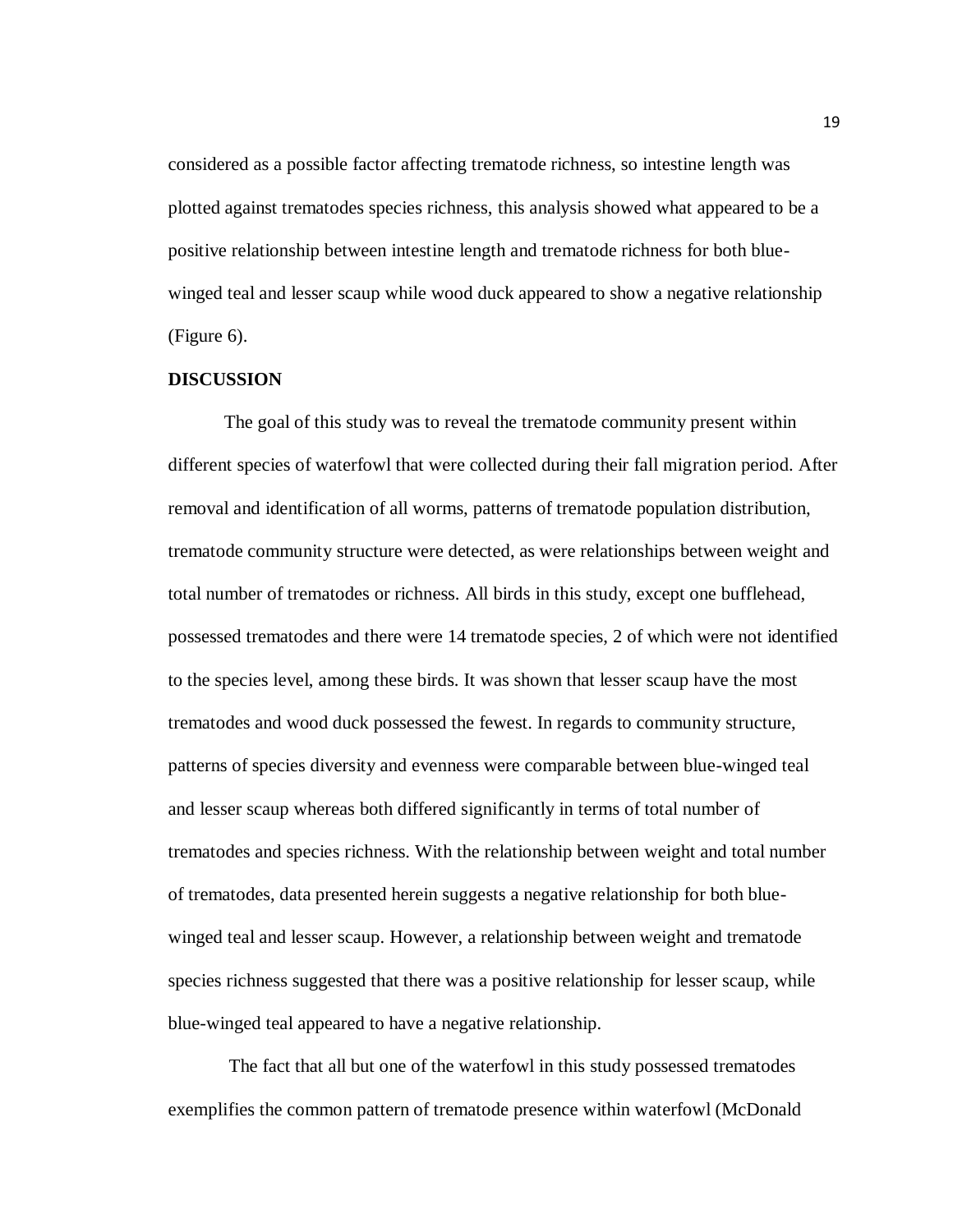1981; Gregory 1990; England et al. 2016). None of these 14 trematode species were shared among the 6 waterfowl species examined herein; therefore, trematode-waterfowl interactions show some level of host-specificity. For instance, blue-winged teal and lesser scaup possessed more species of trematodes than the other 4 waterfowl species, and 14 of the trematode species were found only among blue-winged teal and lesser scaup. Furthermore, over one-third of the trematode species were found within lesser scaup. Moreover, 5 of the 7 species found in blue-winged teal and lesser scaup use molluscs as second-intermediate hosts (Schell 1985). This finding is consistent with claims of these two species feeding predominantly on mollusks (Baldassare 2015).

Analysis of trematode populations was restricted to blue-winged teal, lesser scaup, and wood duck because relationships between number of waterfowl individuals sampled and number of trematode species detected suggested that sufficient sampling effort was performed among these species to avoid spurious conclusions. Within these 3 waterfowl species, lesser scaup had significantly more trematodes than both blue-winged teal and wood duck. Additionally, blue-winged teal had significantly more trematodes when compared to wood duck. The finding that blue-winged teal and lesser scaup had significantly more trematodes than wood duck suggest dietary preferences of bluewinged teal and lesser scaup is an important determinant of parasite presence being these birds are described as being molluscivorous. One potential explanation for why lesser scaup harbor a significantly higher number of trematodes than blue-winged teal could be that lesser scaup tend to forage on mollusks to a greater extent than do blue-winged teal. Recent studies have noted that due to declines in amphipod populations, lesser scaup dietary preferences have shifted to more abundant mollusk species (Anteau and Afton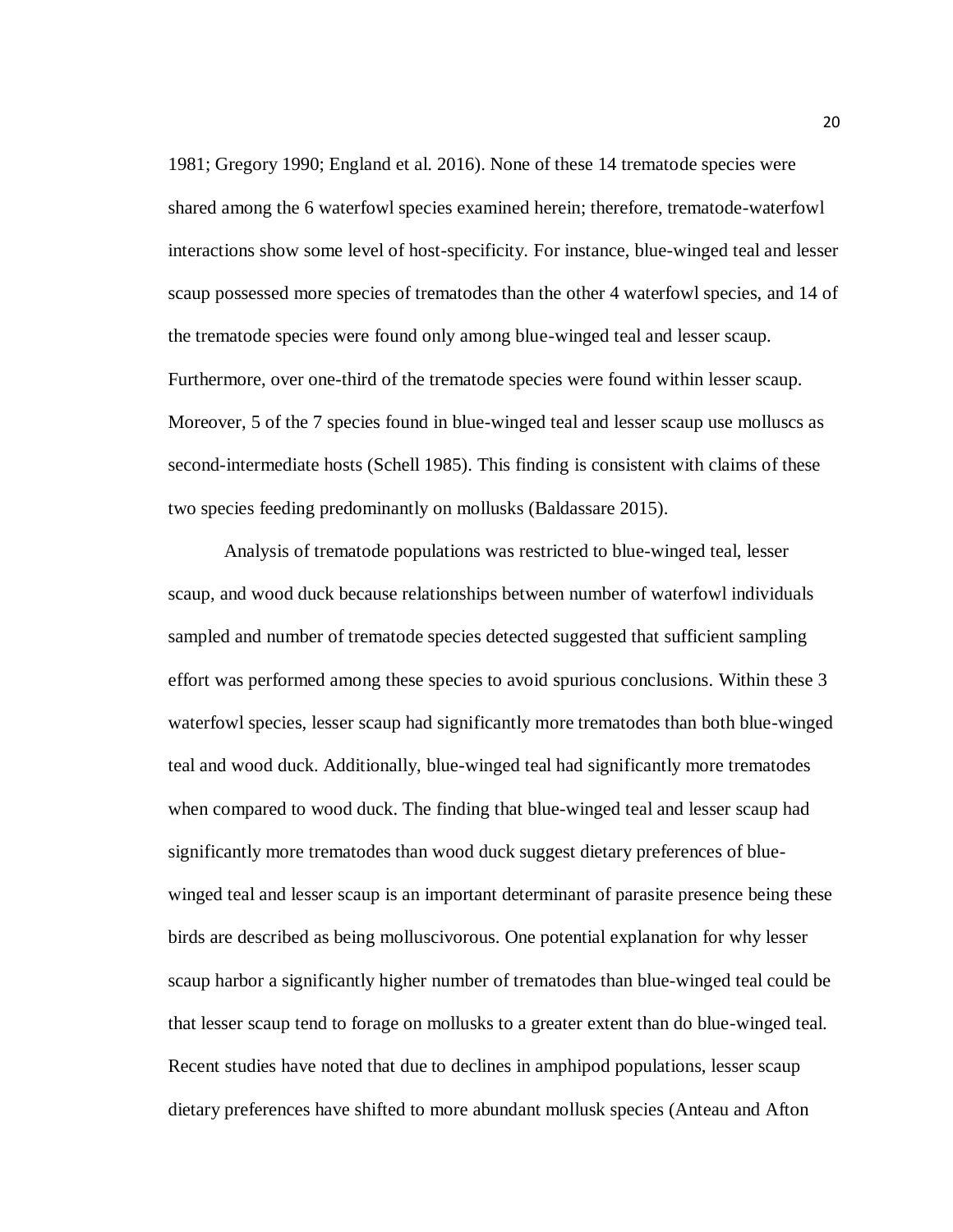2006; Karatayev et al. 2012; England et al. 2016). Differences in trematode intensity between these two hosts could also be attributed to differences in foraging habitats for these two bird species with lesser scaup tending to forage in open water areas and typically feed by diving below the water whereas blue-winged teal typically feed in shallow waters with emergent vegetation (Hepp and Bellrose 1995). Therefore, lesser scaup could potentially be exposed to a wider range of potential invertebrate hosts, including mollusks that favor deeper water. In addition, other studies have also noted the ability of lesser scaup to be infected with many trematodes (England et al. 2016).

Trematode community structure among the 3 waterfowl species displayed significant differences in species diversity, species evenness, and species richness, but the patterns for species diversity and evenness differed from the patterns for species richness. For species richness and species diversity, significant differences were found in pairings involving wood duck while no differences were found between blue-winged teal and lesser scaup. This finding indicates that although significant differences in species richness were found for all birds, the fact that no differences were found for species diversity and species evenness between blue-winged teal and lesser scaup indicate that although differences occurred in the number of trematodes that were found between these two species, both the evenness and species diversity were not significantly different between these bird species. This finding reinforces the concept that both blue-winged teal and lesser scaup are more likely to be exposed to trematodes more often than nonmolluscivorous birds because both feed on mollusks (Skirnisson 2015). In trematode species richness, significant differences were detected in all possible host pairings. These differences could be attributed to physiological or immunological differences between the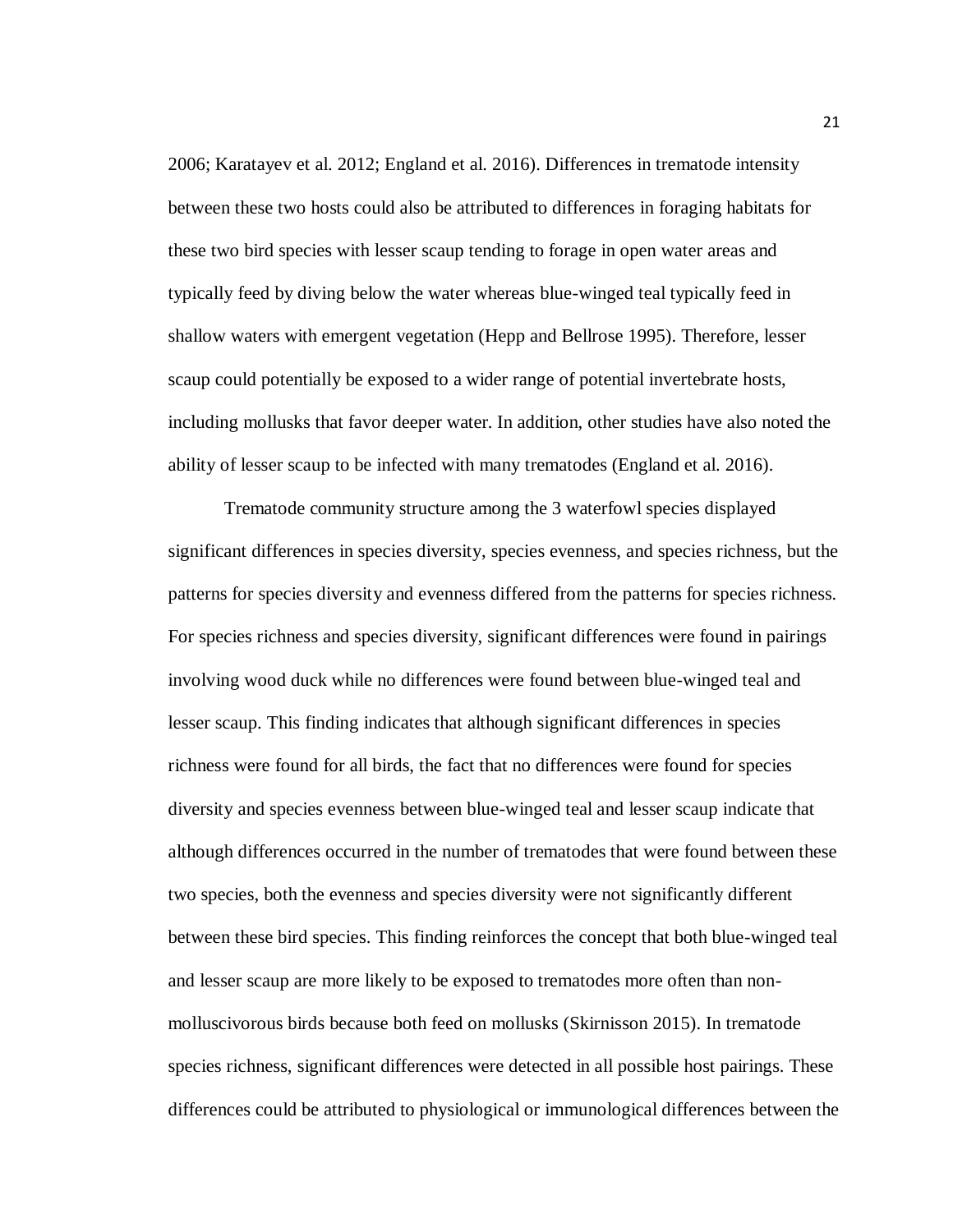host species which could in turn result in a difference in the infection intensity by a certain trematode (Herrmann and Sorensen 2011).

Analysis of weight as a potential explanation of higher trematode intensity and species richness within blue-winged teal, lesser scaup, and wood duck revealed that bluewinged teal are significantly smaller than both lesser scaup and wood duck, and that the latter pair of species did not differ in their weight. Negative relationships appeared to exist when total number of trematodes was plotted against weight of the bird for both blue-winged teal and lesser scaup. However, when species richness was plotted against weight, a positive relationship appeared to exist for lesser scaup, while a negative relationship appeared for blue-winged teal. While host body size has been explored as a potential mechanism for determining the diversity of a parasite fauna that a bird will harbor (Gregory 1990), the intestine length of individual bird species could also be an important mechanism in determining the diversity of a trematode fauna in waterfowl. During this study, trematodes were only collected from one organ (intestines). Therefore, length of the intestine plotted against trematode species richness was used to determine if relationships existed between intestine length and the number of worms or the number of trematode species. These plots showed that blue-winged teal and lesser appeared to have a positive slope, while wood duck appeared to have a negative relationship. Overall, this finding shows that greater intestine length results in a greater trematode diversity within blue-winged teal and lesser scaup.

Results from this study suggest that multiple factors are involved in structuring the trematode communities found within waterfowl. Within this study, differences in dietary preferences, habitats encountered by the host, and exposure to potential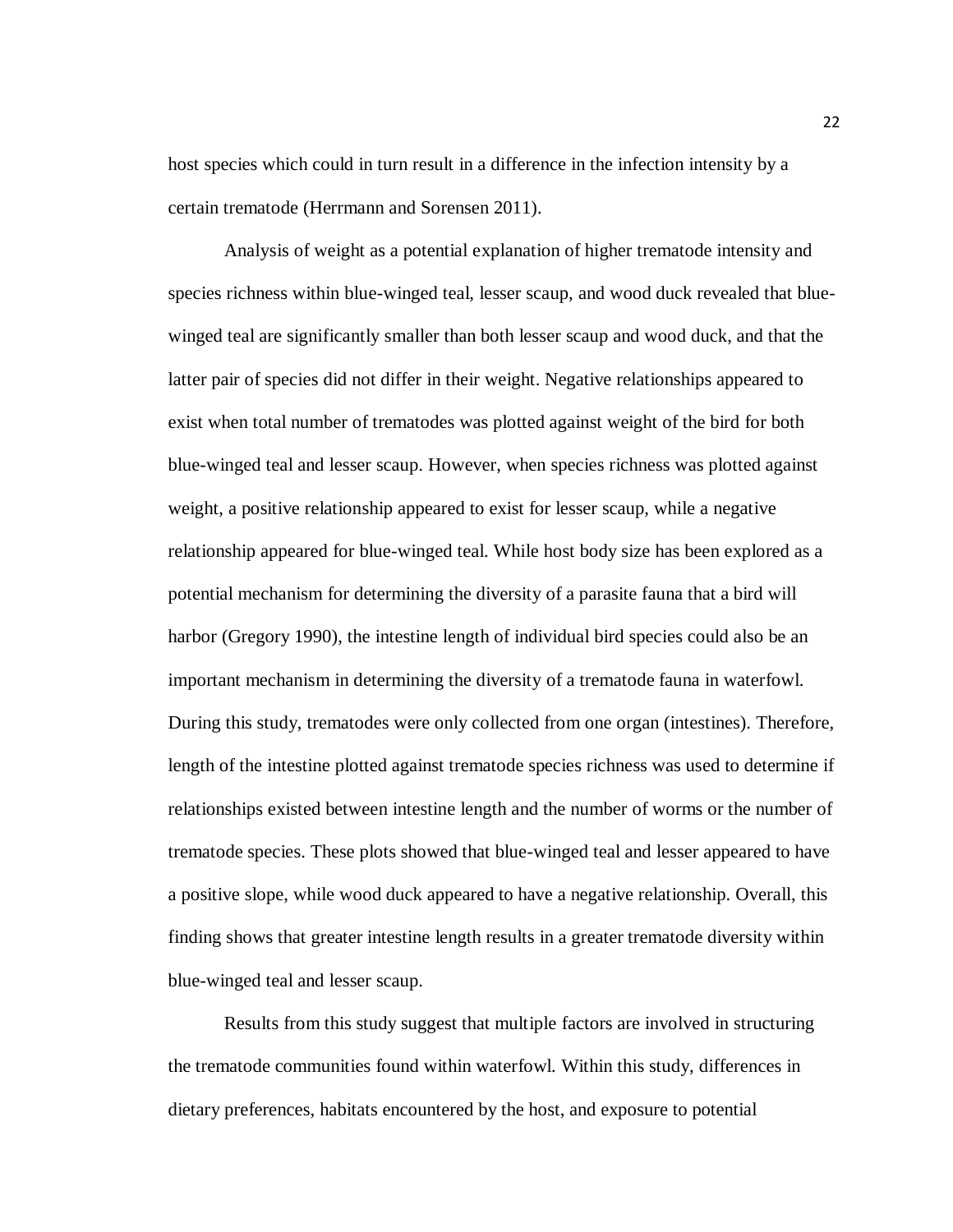intermediate hosts appear to be important factors in the structure of these trematode communities. Differences in total number of trematodes and trematode species richness among various waterfowl species remains an important concept as researchers continue to investigate the helminth communities present within waterfowl. Additionally, as wildlife researchers continue to investigate parasites affecting various waterfowl species, the structuring of these communities is an important factor that cannot be overlooked.

#### **ACKNOWLEDGMENTS**

We are greatly thankful to the countless undergraduate students who helped with the processing and identification of all the trematodes. Additionally, the author acknowledges Holly Bloom for collecting birds from Lake Winnibigoshish and the various waterfowl hunters who donated birds for this study. This project was partially funded by the Department of Biological Sciences, Minnesota State University-Mankato, Minnesota.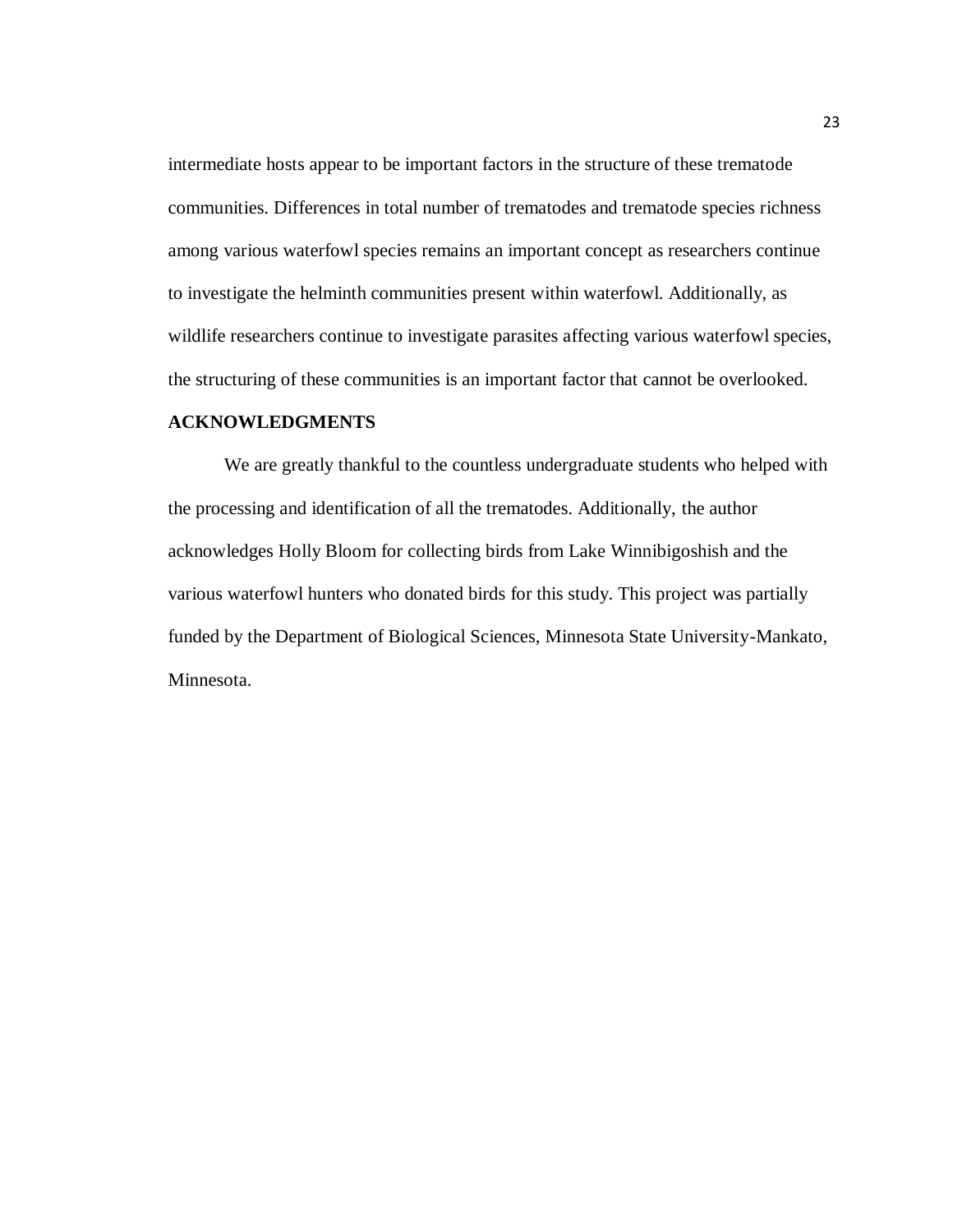#### **LITERATURE CITED**

- Amundson, C. L., N.J. Traub, A.J. Smith-Herron, and P.L. Flint. 2016. Helminth community structure in two species of arctic-breeding waterfowl. International Journal for Parasitology: Parasites and Wildlife **5:** 263-272.
- Anteau, M.J., and A.D. Afton. 2006. Diet shifts of lesser scaup are consistent with the spring condition hypothesis. Canadian Journal of Zoology **84:** 779–786.
- Anteau, M. J., and A.D. Afton. 2008. Diets of lesser scaup during spring migration throughout the upper-Midwest are consistent with the spring condition hypothesis. Waterbirds, **31:** 97-106.
- Austin, J.E., M.J. Anteau, J.S. Barclay, G.S. Boomer, F.C. Rohwer, and S.M. Slattery. 2006. Declining scaup populations: reassessment of the issues, hypotheses, and research directions. Consensus Report from Second Scaup Workshop, 17–19 January, Bismarck, North Dakota, USA.
- Baldassarre, G.A. 2014. Ducks, Geese and Swans of North America. John Hopkins University Press, Baltimore, Maryland, USA. 1088p.
- Bellrose, F. C., and F.H. Kortright. 1976. *Ducks, geese & swans of North America*. Stackpole Books. 568p.
- Bray, R.A., D.I. Gibson, and A. Jones. 2008. Keys to the Trematoda. Volume 3. CAB International Publishing and the Natural History Museum, Wallingford, Oxfordshire, U.K. 824 p.
- Broderson, D., A.G. Canaris, and J.R. Bristol. 1977. Parasites of waterfowl from Southwest Texas: II. The shoveler, *Anas clypeata*. Journal of Wildlife Diseases **13**: 435-439.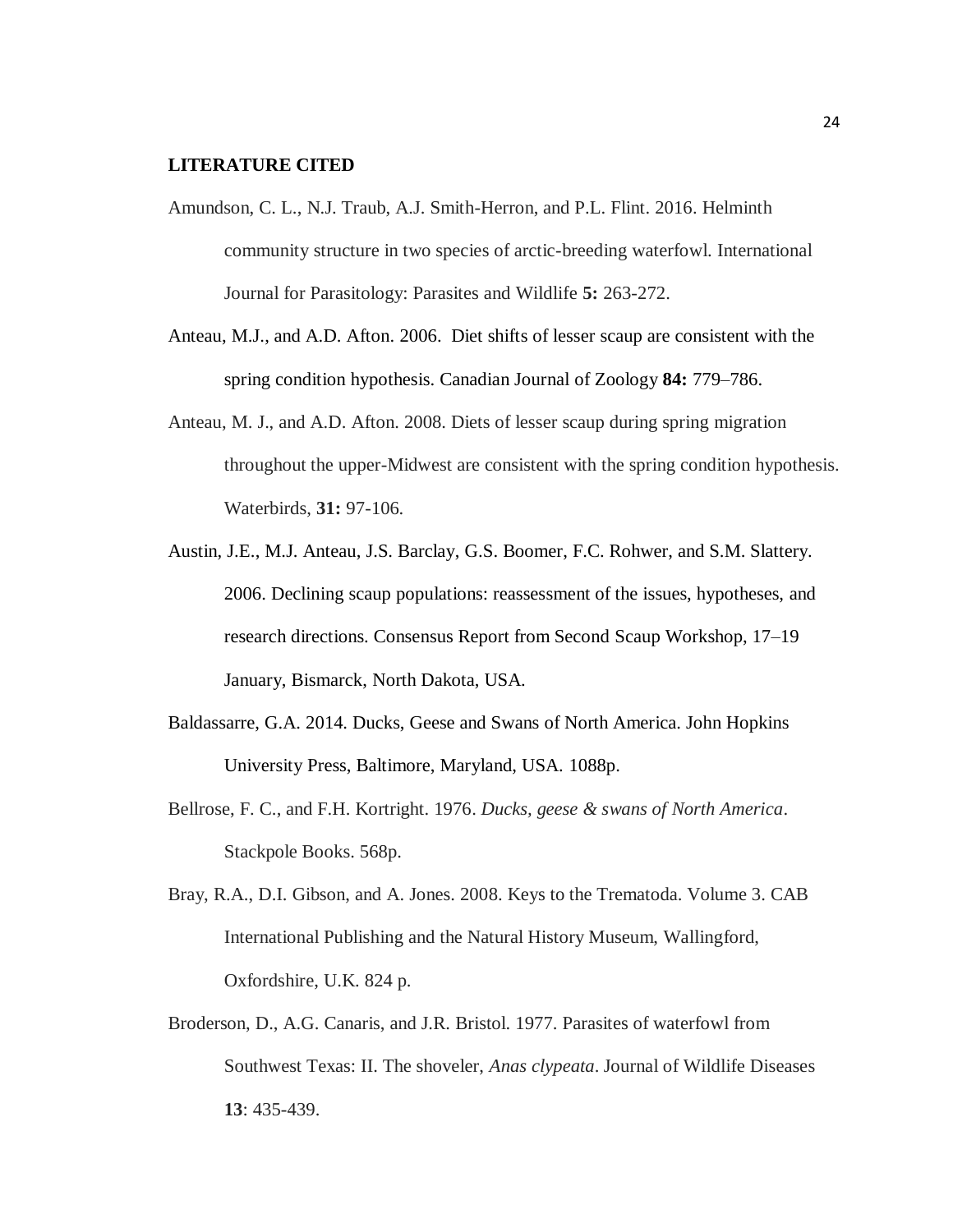- Bush, A. O., K. D. Lafferty, J. M. Lotz, and A. W. Shostak. 1997. Parasitology meets ecology on its own terms: Margolis et al. revisited. Journal of Parasitology **83:** 575–583.
- Buscher, H. N. 1965. Dynamics of the intestinal helminth fauna in three species of ducks. The Journal of Wildlife Management 772-781.
- Canaris, A. G., A.C. Mena, and J.R. Bristol. 1981. Parasites of waterfowl from southwest Texas: III. The green-winged teal, *Anas crecca*. Journal of Wildlife Diseases **17:** 57-64.
- Drobney, R. D., C.T.Train, and L.H. Fredrickson. 1983. Dynamics of the platyhelminth fauna of wood ducks in relation to food habits and reproductive state. The Journal of Parasitology 375-380.
- England, J.C., J.M. Levengood, J.M. Osborn, A.P. Yetter, J.M. Kinsella, R.A. Cole, C.D. Suski, and H.M. Hagy. 2016. Spatiotemporal distributions of intestinal helminths in female lesser scaup *Aythya affinis* during spring migration from the upper Midwest, USA. Journal of Helminthology 1-12.
- Esch, G. W. and J. C. Fernandez. 1993. A functional biology of parasitism. Chapman and Hall, New York, New York, 337 pp.
- Fedynich, A. M., D.B. Pence, P.N. Gray, and J.F. Bergan. 1996. Helminth community structure and pattern in two allopatric populations of a nonmigratory waterfowl species (*Anas fulvigula*). Canadian Journal of Zoology **74:** 1253-1259.
- Garvon, J. M., A.M. Fedynich, M.J. Peterson, and D.B. Pence. 2011. Helminth community dynamics in populations of blue-winged teal (*Anas discors*) using two distinct migratory corridors. Journal of Parasitology Research **2011:**1-9.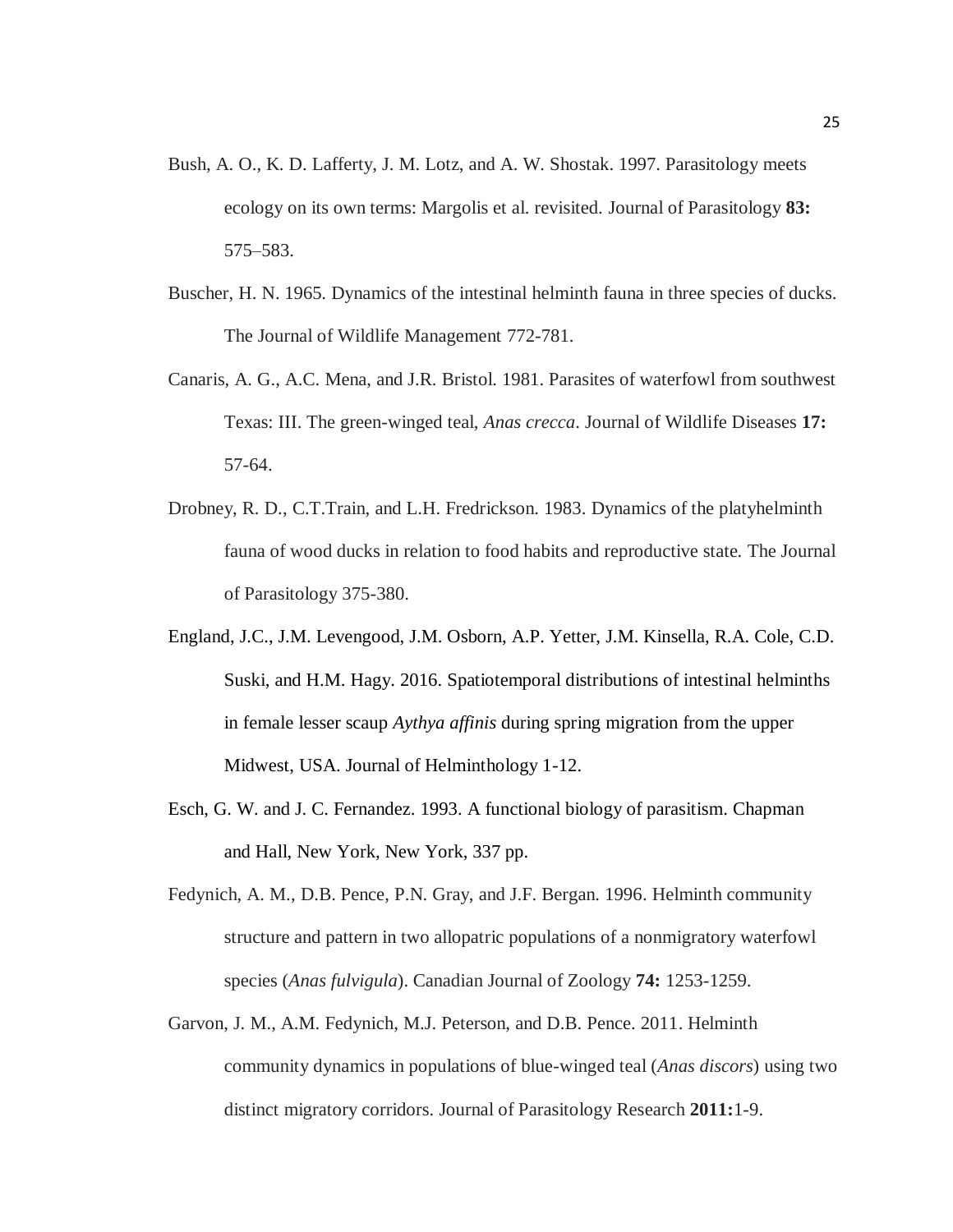- Gaston, K. J., T.M. Blackburn, and J.H., Lawton. 1997. Interspecific abundance-range size relationships: an appraisal of mechanisms. Journal of Animal Ecology 579- 601.
- Gibson, D.I., A. Jones, and R.A. Bray. 2002. Keys to the Trematoda. Volume 1. CAB International Publishing and the Natural History Museum, Wallingford, Oxfordshire, U.K., 544 p.
- Gregory, R. D. 1990. Parasites and host geographic range as illustrated by waterfowl. Functional Ecology 645-654.
- Hepp, G. R., and F. C. Bellrose. 1995. Wood Duck, *Aix sponsa. In* A. Poole and F. Gill, editors. *The Birds of North America.* Number 169. Academy of Natural Sciences, Philadelphia, Pennsylvania, USA, and American Ornithologists' Union, Washington, D.C., USA.
- Herrmann, K. K., and R.E. Sorensen. 2009. Seasonal dynamics of two mortality-related trematodes using an introduced snail. Journal of Parasitology **95:** 823-828.
- Herrmann, K. K., and R.E. Sorensen. 2011. Differences in natural infections of two mortality-related trematodes in lesser scaup and American coot. Journal of Parasitology **97:** 555-558.
- Hoeve, J., and M.E. Scott. 1988. Ecological studies on *Cyathocotyle bushiensis* (Digenea) and *Sphaeridiotrema globulus* (Digenea), possible pathogens of dabbling ducks in southern Quebec. Journal of Wildlife Diseases **24**: 407-421.
- Holmes, J. C. and P. W. Price. 1986. Communities of parasites. *In* Community ecology: pattern and process, J. Kikkawa and D. J. Anderson (eds.). Blackwell Scientific Publications, Boston, Masachusets, pp. 187-213.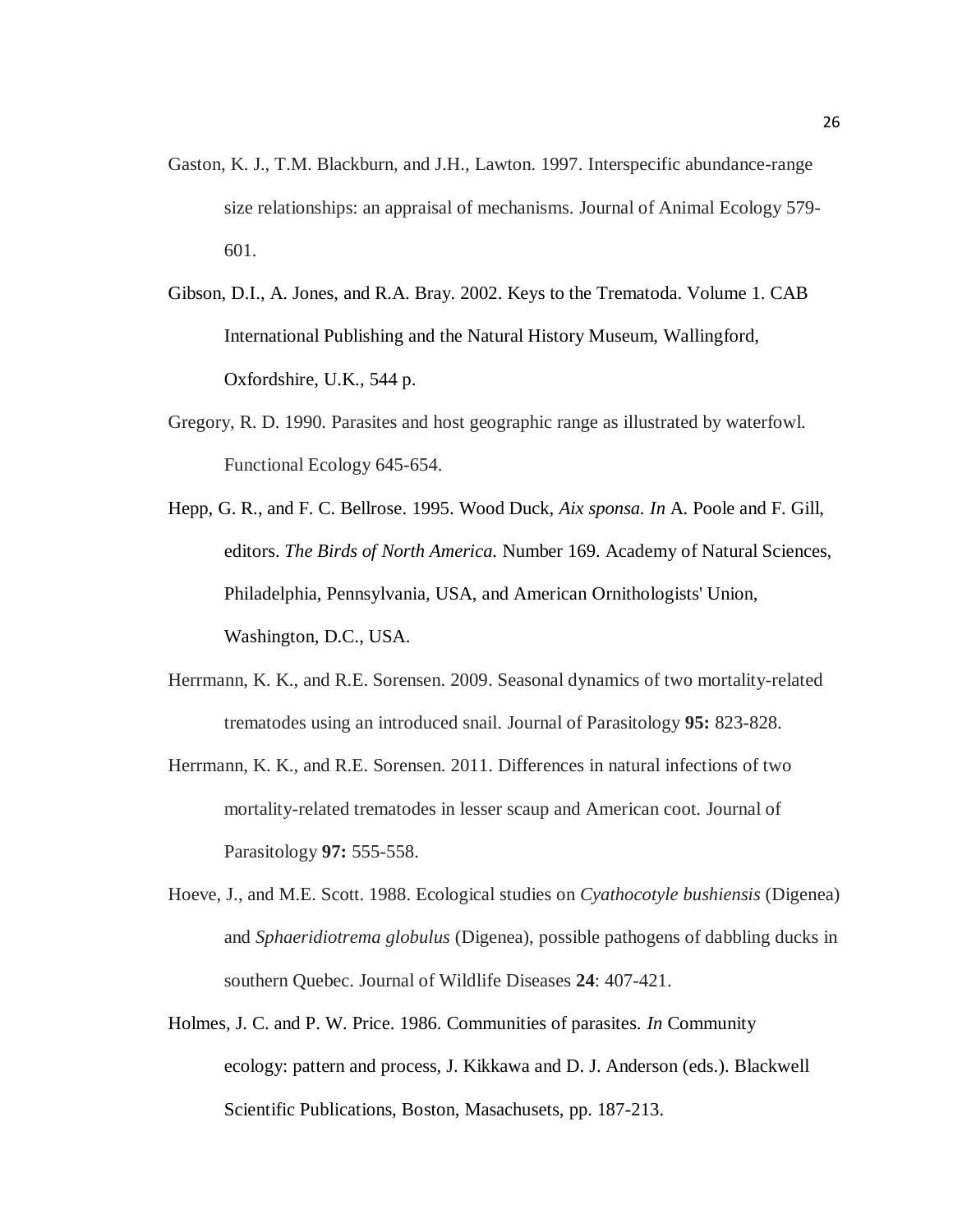- Jones, A., R.A. Bray, and D.I. Gibson. 2005. Keys to the Trematoda. Volume 2. CAB International Publishing and the Natural History Museum, Wallingford, Oxfordshire, U.K., 745 p.
- Karatayev, A.Y., S.E. Mastitsky, L.E. Burlakova, V.A. Karatayev, M.M. Hajduk, and D.B. Conn. 2012. Exotic mollusks in the Great Lakes host epizootically important trematodes. Journal of Shellfish Research **31:** 885–894.
- McDonald, M.E. 1981 Key to trematodes reported in waterfowl. Resource Publication 142. Washington DC, United States Department of the Interior. 156p.
- Poulin, R. 1996. Patterns in the evenness of gastrointestinal helminth communities. International Journal for Parasitology **26:** 181-186.
- Roy, C. L., V. St-Louis, and J. House. 2016. Seasonal distribution of the invasive snail, *Bithynia tentaculata*, within infested waterbodies in Minnesota, USA, including waterfowl migration. Biological Invasions **18:** 2923-2941.
- Sandland, G. J., R. Gilli, R.J. Haro, and J.P. Peirce. 2014. Infection patterns in invasive and native snail hosts exposed to a parasite associated with waterfowl mortality in the Upper Mississippi River, USA. Journal of Wildlife Diseases **50:** 125-129.
- Sauer, J. S., R. A. Cole, and J. M. Nissen. 2007. Finding the exotic faucet snail (*Bithynia tentaculata*): Investigation of waterbird die-offs on the Upper Mississippi River National Wildlife and Fish Refuge. U.S. Geological Survey Open-File Report 2007-1065, Madison, Wisconsin, 3 p.
- Schell, S.C. 1985. Trematodes of North America, north of Mexico. University Press of Idaho, Moscow, Idaho, 263p.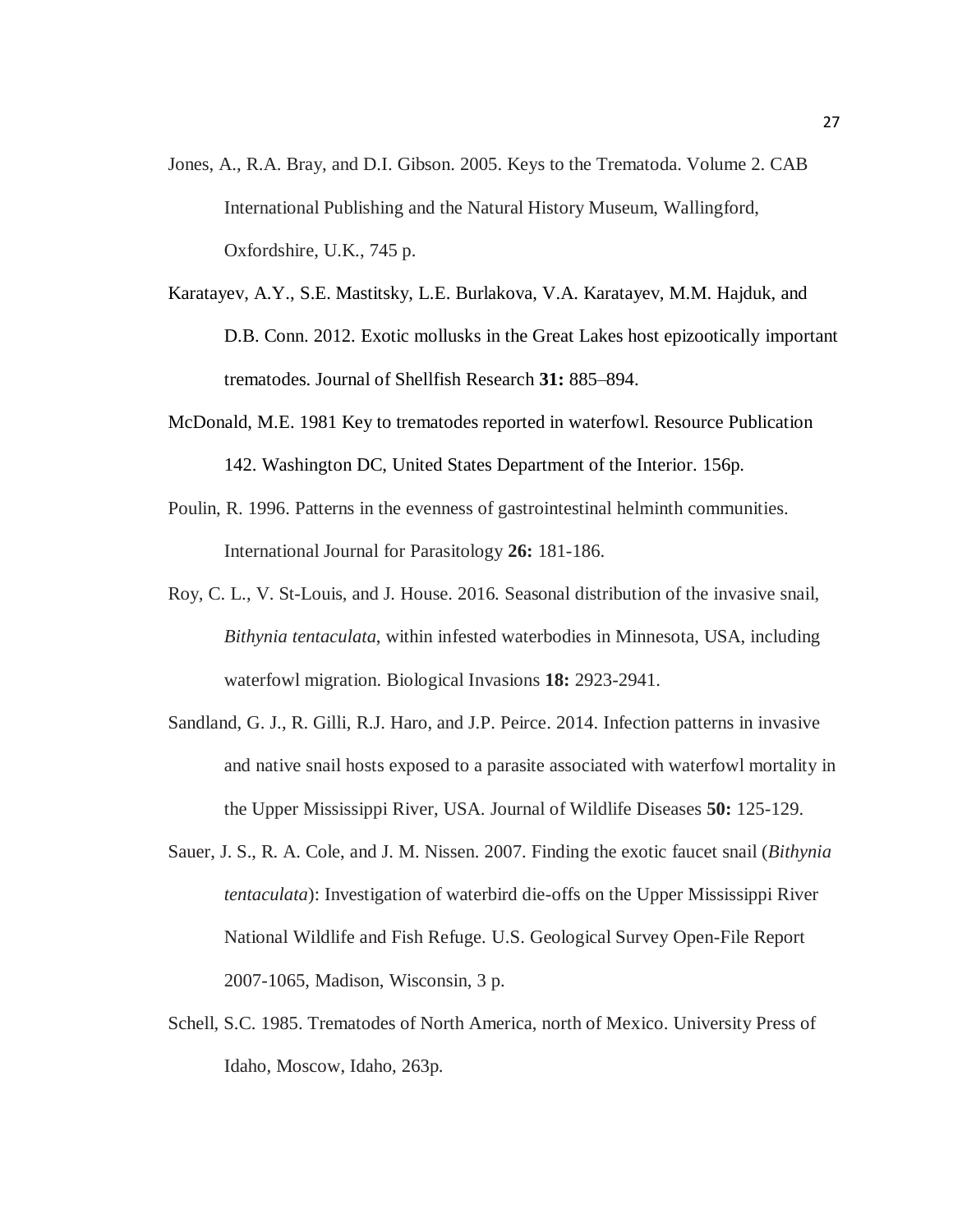- Scott, M. E. 1988. The impact of infection and disease on animal populations: Implications for conservation biology. Conservation Biology **2:** 40–56.
- Shaw, M. G. and A.A. Kocan.1980. Helminth fauna of waterfowl in central Oklahoma 1. Journal of Wildlife Diseases **16:** 59-64.
- Skirnisson, K. 2015. Association of helminth infections and food consumption in common eiders *Somateria mollissima* in Iceland. Journal of Sea Research **104:** 41-50.
- Sorensen, R. E., and D.J. Minchella. 2001. Snail–trematode life history interactions: past trends and future directions. Parasitology **123:** S3-S18.
- Thul, J. E., D.J. Forrester, and C.L. Abercrombie. 1985. Ecology of parasitic helminths of wood ducks, *Aix sponsa*, in the Atlantic flyway. Proceedings of the Helminthological Society of Washington **52:** 297-310.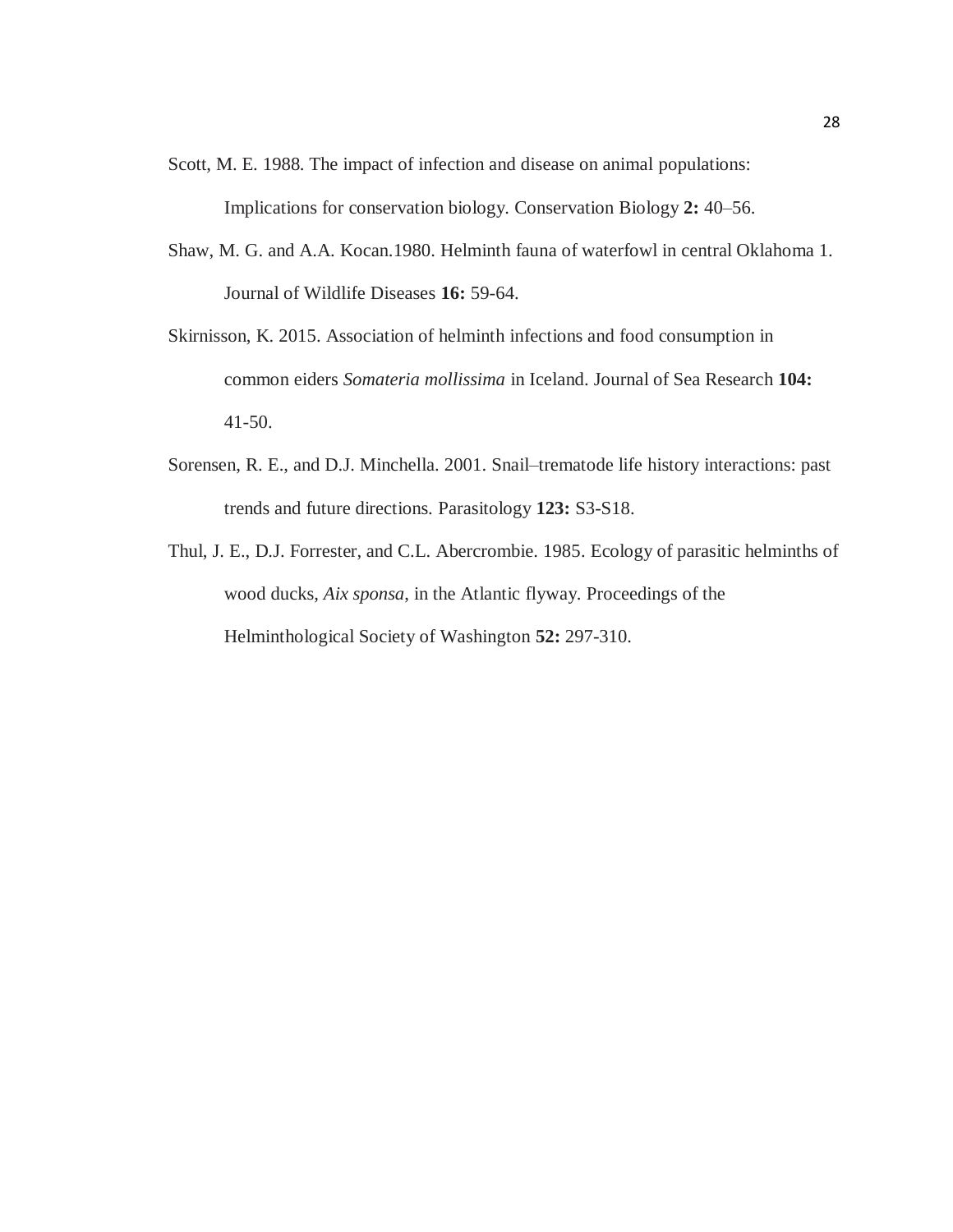

Figure 1. Map of Lake Winnibigoshish location in Minnesota (47°21´53.27 N, 95°15´31.13 W).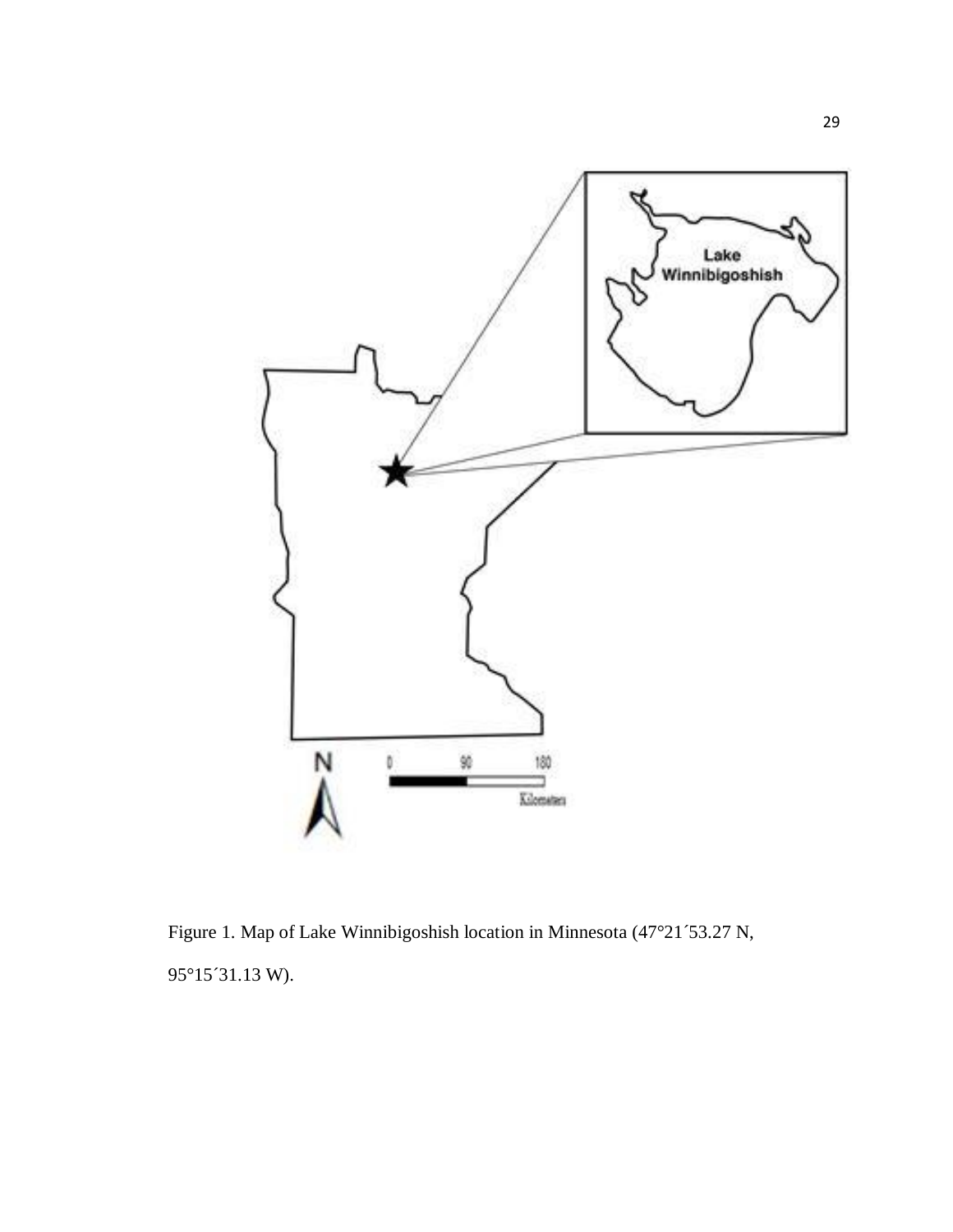Table 1. Trematode species present in waterfowl species collected during fall and spring 2013. Y's represent that the waterfowl species harbored the trematode species\*.

|                         |  |  | Cb Er Ev S? Hc Mo Na Nf Nl Ns Op Ps Sp Zl |  |  |  |  |
|-------------------------|--|--|-------------------------------------------|--|--|--|--|
| Blue-Winged Teal $N=16$ |  |  | - YYYYYYY - - Y - - YY                    |  |  |  |  |
| Lesser Scaup $N=10$     |  |  | Y Y Y Y Y Y Y Y Y Y Y - Y Y               |  |  |  |  |
| Wood Duck $N=7$         |  |  | - - - - - - - - - - - Y - Y               |  |  |  |  |
| Bufflehead $N=3$        |  |  | - - - - - Y - - - Y - Y Y -               |  |  |  |  |
| Northern Pintail $N=1$  |  |  | - - - Y - - - - - Y - Y - -               |  |  |  |  |
| Redhead $N=1$           |  |  | - - Y - - - - - - - - - - Y Y             |  |  |  |  |

\* Key to trematode species abbreviations: Cb = *Cyathocotyle bushiensis*, Er = *Echinoparyphium recurvatum*, Ev = *Echinostoma revolutum*, S? = Family Strigidae, Hc= *Hypoderaeum conoideum*, Mo = *Maritrema obstipum*, Na = *Notocotylus attenuatus*, Nf = *Neopsilotrema affine*, Nl = *Neopsilotrema lakotae*, Ns = *Neopsilotrema lisitsynae*. Op = *Ornithodiplostomum ptychocheilus*, Ps= Family Psilostomidae, Sp = *Sphaeridiotrema pseudoglobulus*, Zl = *Zygocotyle lunata*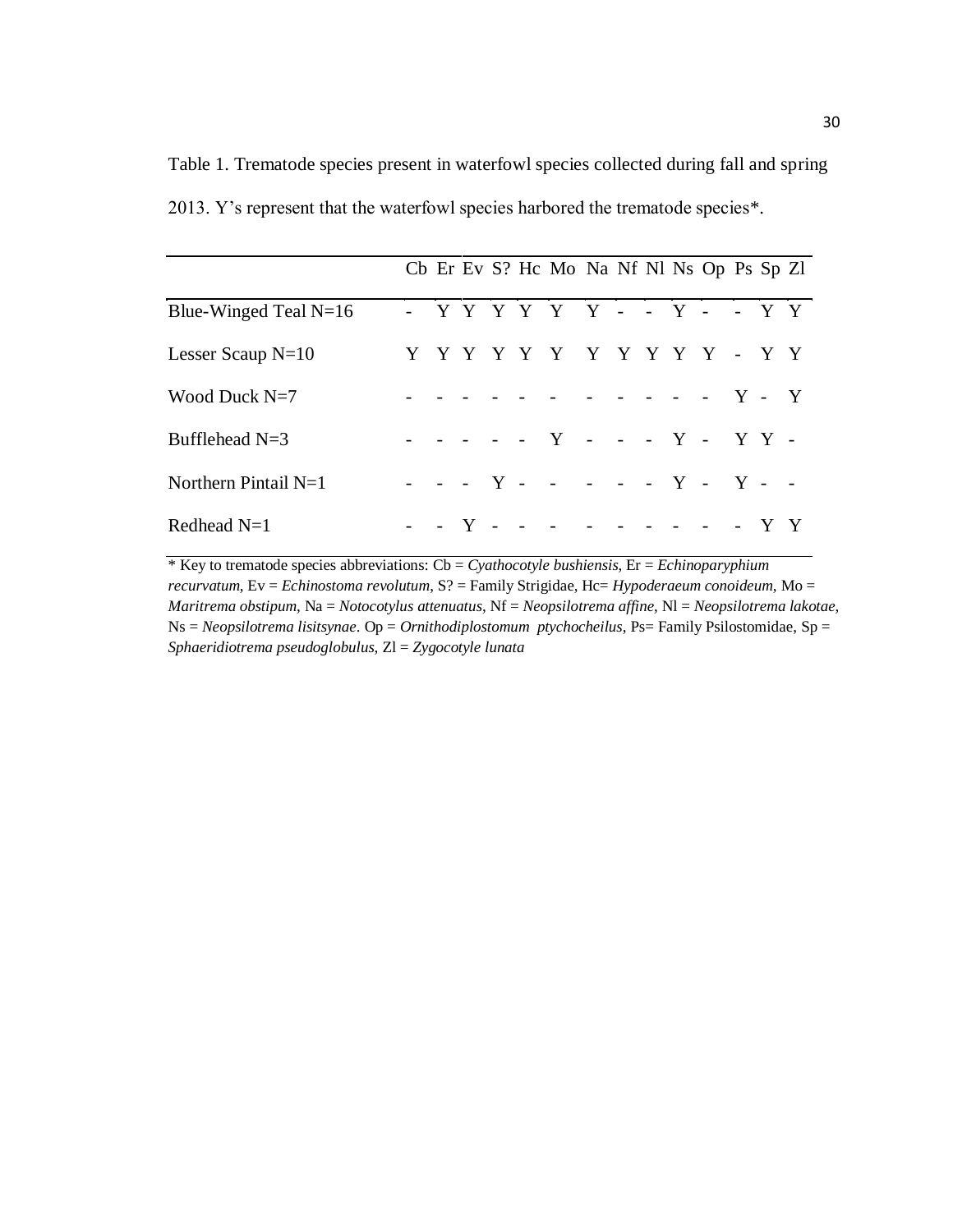

Figure 2. Trendlines representing the logarithmic relationships for the trematode species collected for each bird species as a function of the number of birds sampled. Each trendline is based on the re-sampling of trematode species within each bird species collected 30 times.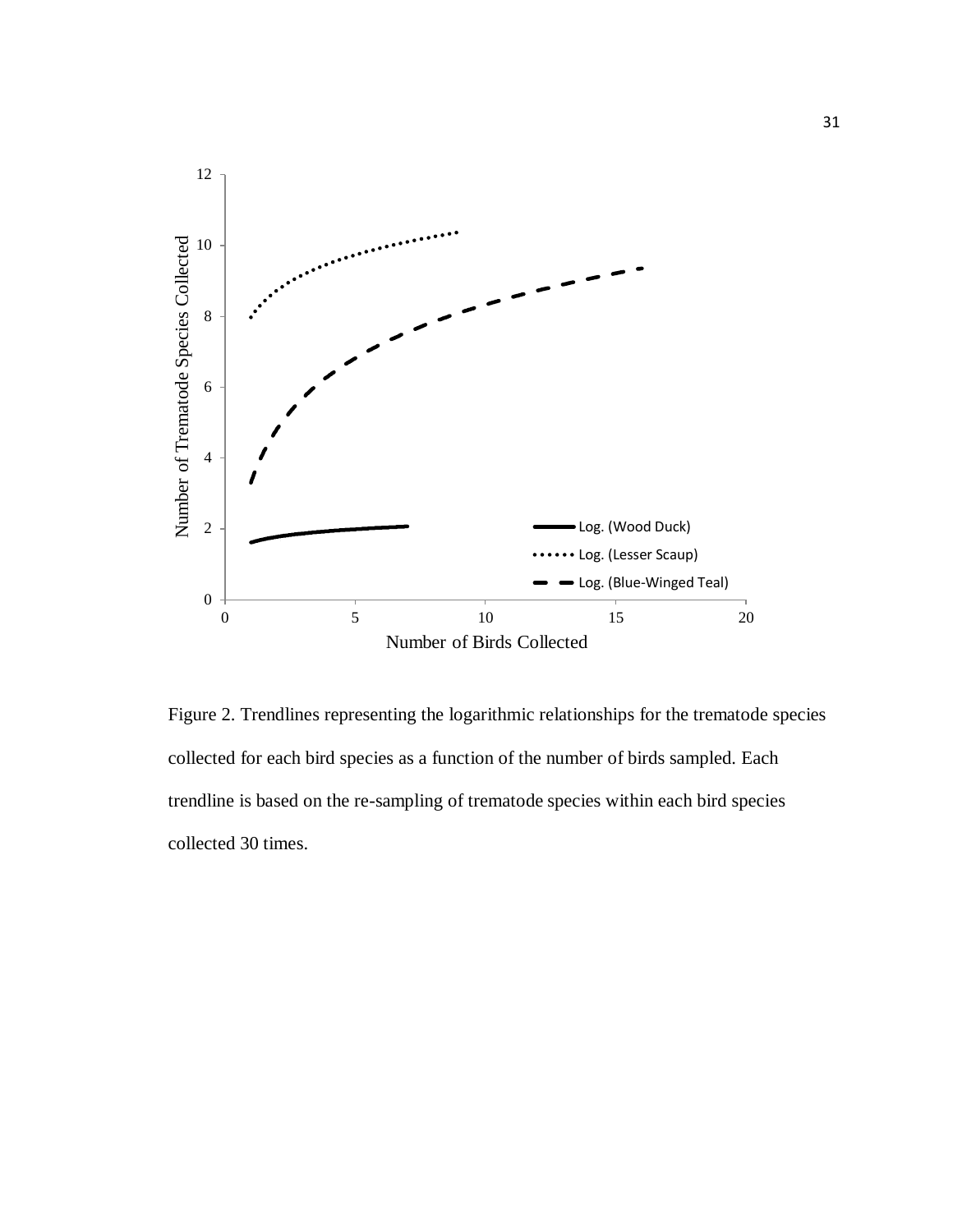Table 2. Prevalence and mean intensity values for trematodes collected from blue-winged teal, lesser scaup, and wood duck. Dashes represent that no trematode species were recovered from that bird.

|                                                  | <b>Blue-Winged Teal</b> |                     | Lesser Scaup   |                            | Wood Duck  |                   |  |  |
|--------------------------------------------------|-------------------------|---------------------|----------------|----------------------------|------------|-------------------|--|--|
| <b>Trematode Species</b>                         | Prevalence              | Mean                | Prevalence     | Mean                       | Prevalence | Men               |  |  |
|                                                  | (% )                    | Intensity           | (% )           | Intensity                  | (%)        | Intensity         |  |  |
| Cyathocotyle<br>bushiensis                       |                         |                     | 9(90)          | $107.7 \pm$<br>93.7        |            |                   |  |  |
| Echinoparyphium<br>recurvatum                    | 2(12.5)                 | $130.5 \pm$<br>8.1  | 10(100)        | $116 \pm$<br>47.3          |            |                   |  |  |
| Echinostoma<br>revolutum                         | 3(18.8)                 | $20.6 \pm$<br>14.9  | 3(30)          | $5 \pm 1.7$                |            |                   |  |  |
| <b>Family Strigeidae</b>                         | 12(75)                  | $9.3 \pm$<br>2.4    | 8(80)          | $18.6 \pm$<br>4.6          |            |                   |  |  |
| Hypoderaeum<br>conoideum                         | 1(6.3)                  | $\overline{4}$      | 3(30)          | $5.7 +$<br>2.7             |            |                   |  |  |
| Maritrema obstipum                               | 2(12.5)                 | $7 \pm 6.0$         | 4(40)          | $11 \pm 3.7$               |            |                   |  |  |
| Neopsilotrema affine<br>Neopsilotrema<br>lakotae |                         |                     | 1(10)<br>1(10) | $8 \pm 0.0$<br>$4 \pm 0.0$ |            |                   |  |  |
| Neopsilotrema<br>lisitsynae                      | 13(81.3)                | 525.6 $\pm$<br>25.9 | 7(70)          | $151 \pm$<br>73.4          |            |                   |  |  |
| Notocotylus<br>attenuatus                        | 6(37.5)                 | $1\pm0$             | 2(20)          | $214 +$<br>23              |            |                   |  |  |
| Ornithodiplostomum<br>ptychocheilus              |                         |                     | 2(20)          | $2.5 +$<br>1.5             |            |                   |  |  |
| Family<br>Psilostomidae                          |                         |                     |                |                            | 4(57.1)    | $18.5 \pm$<br>9.9 |  |  |
| Sphaeridiotrema<br>pseudoglobulus                | 5(31.3)                 | $45.4 \pm$<br>9.0   | 8(80)          | 3688.5<br>$\pm$<br>1303.7  |            |                   |  |  |
| Zygocotyle lunata                                | 5(31.3)                 | $2.4 \pm$<br>0.68   | 5(50)          | $5 \pm 1.7$                | 6(85.7)    | $1.7 +$<br>0.3    |  |  |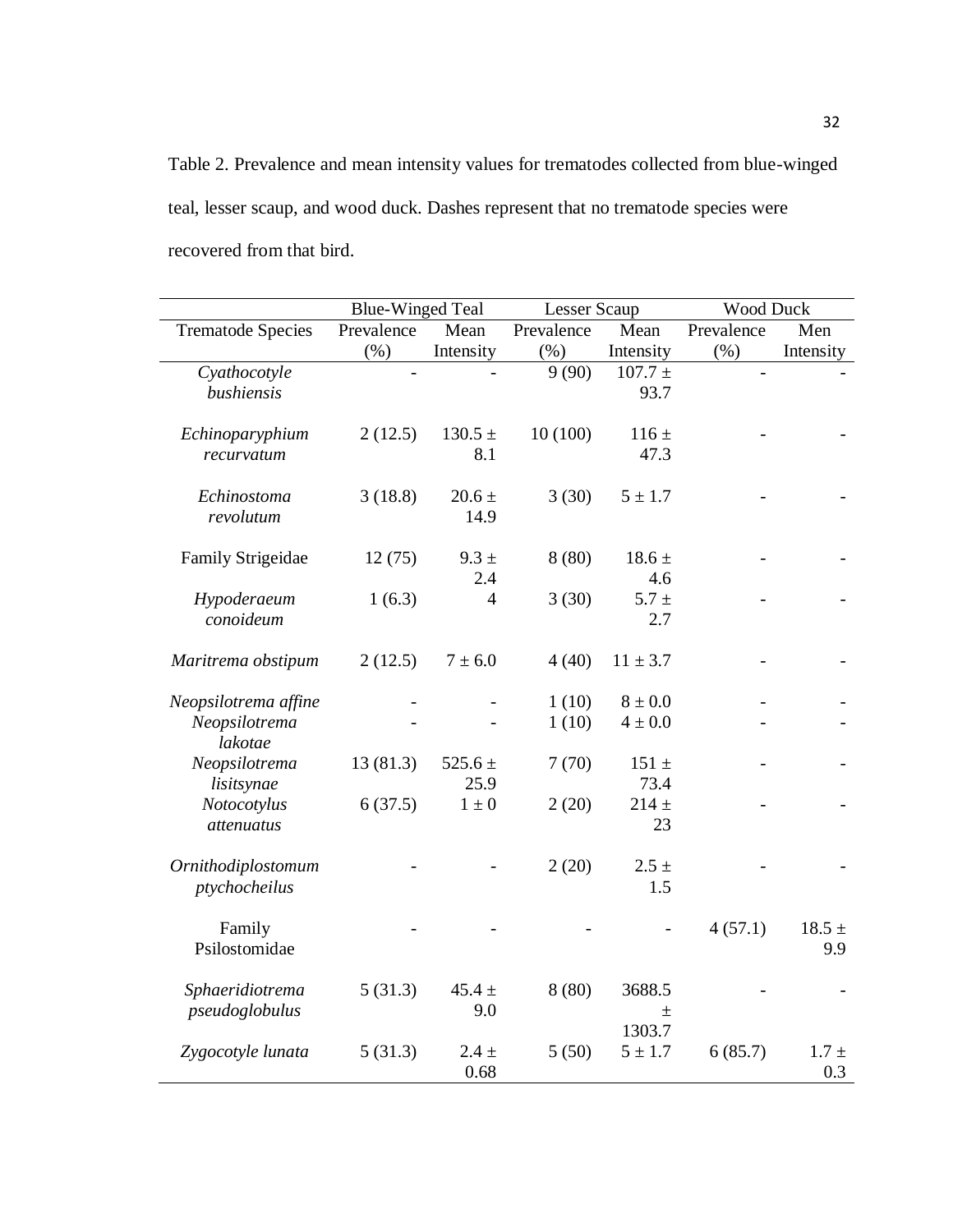

Figure 3. Mean trematode species richness among 3 species of waterfowl. Error bars represent  $\pm$  1 SE.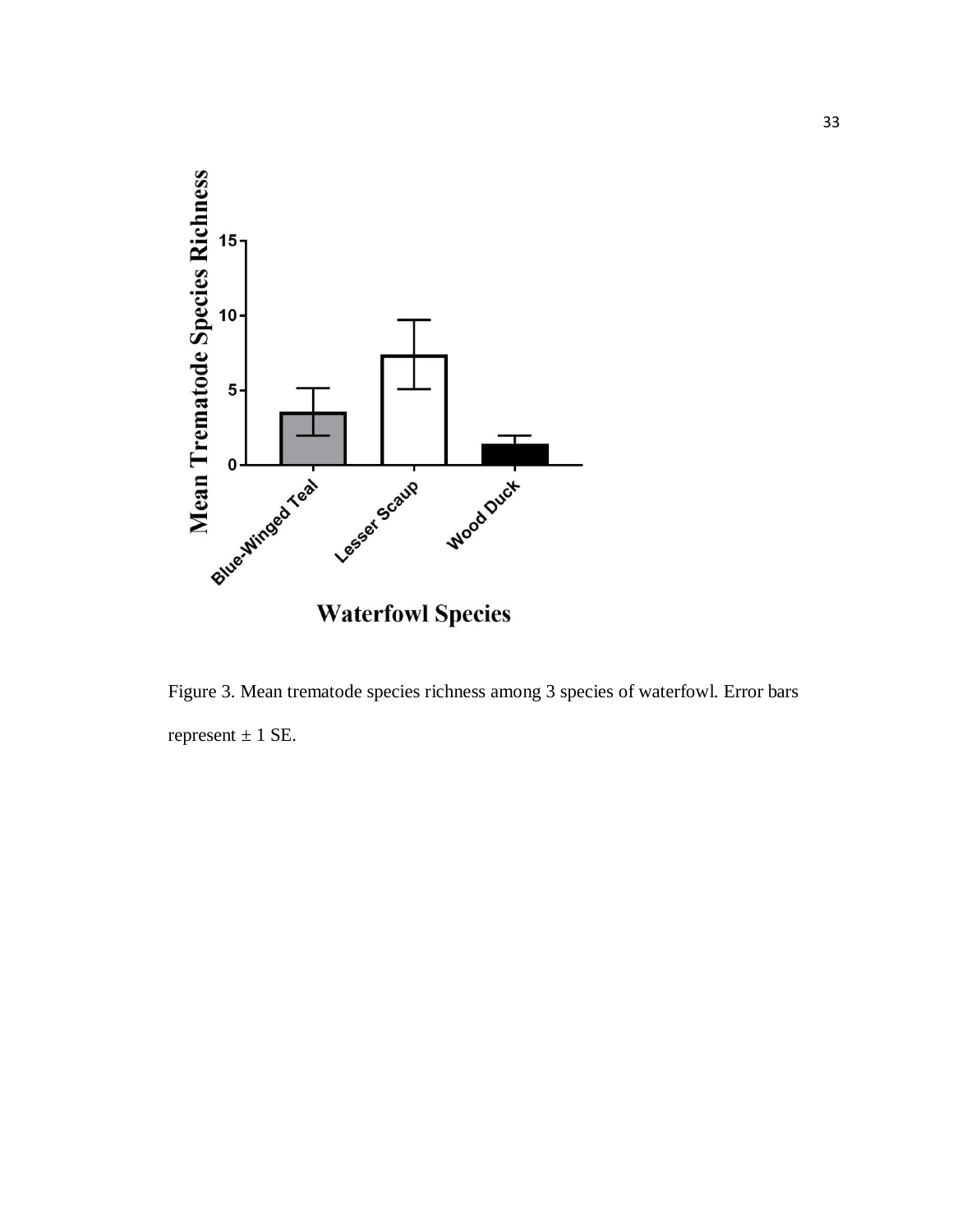

Figure 4. Mean trematode intensity among 3 species of waterfowl. Error bars represent  $\pm$ 1 SE.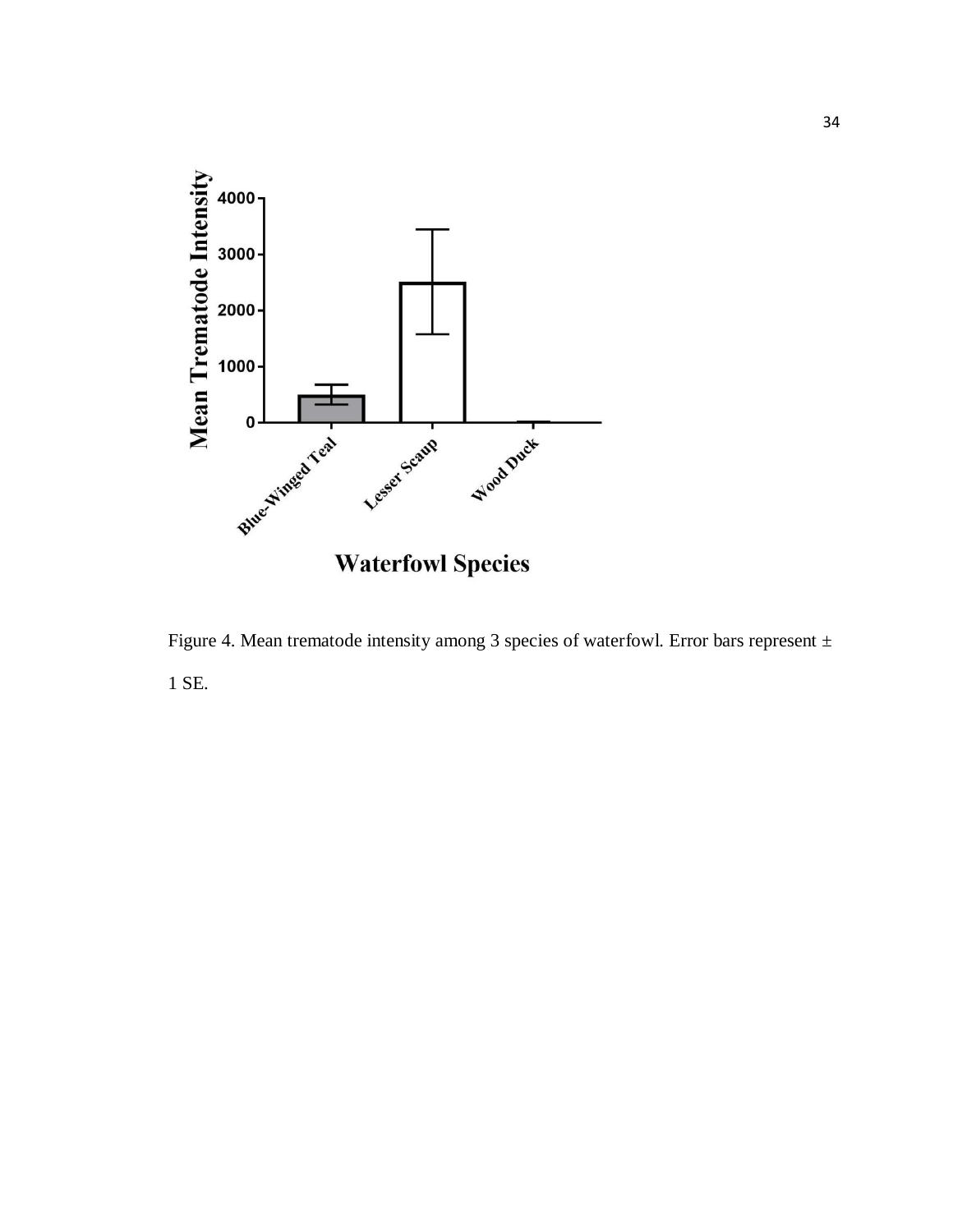

Figure 5. Trendline representing relationships between weight and total trematodes among blue-winged teal (A), lesser scaup (B), and wood duck (C).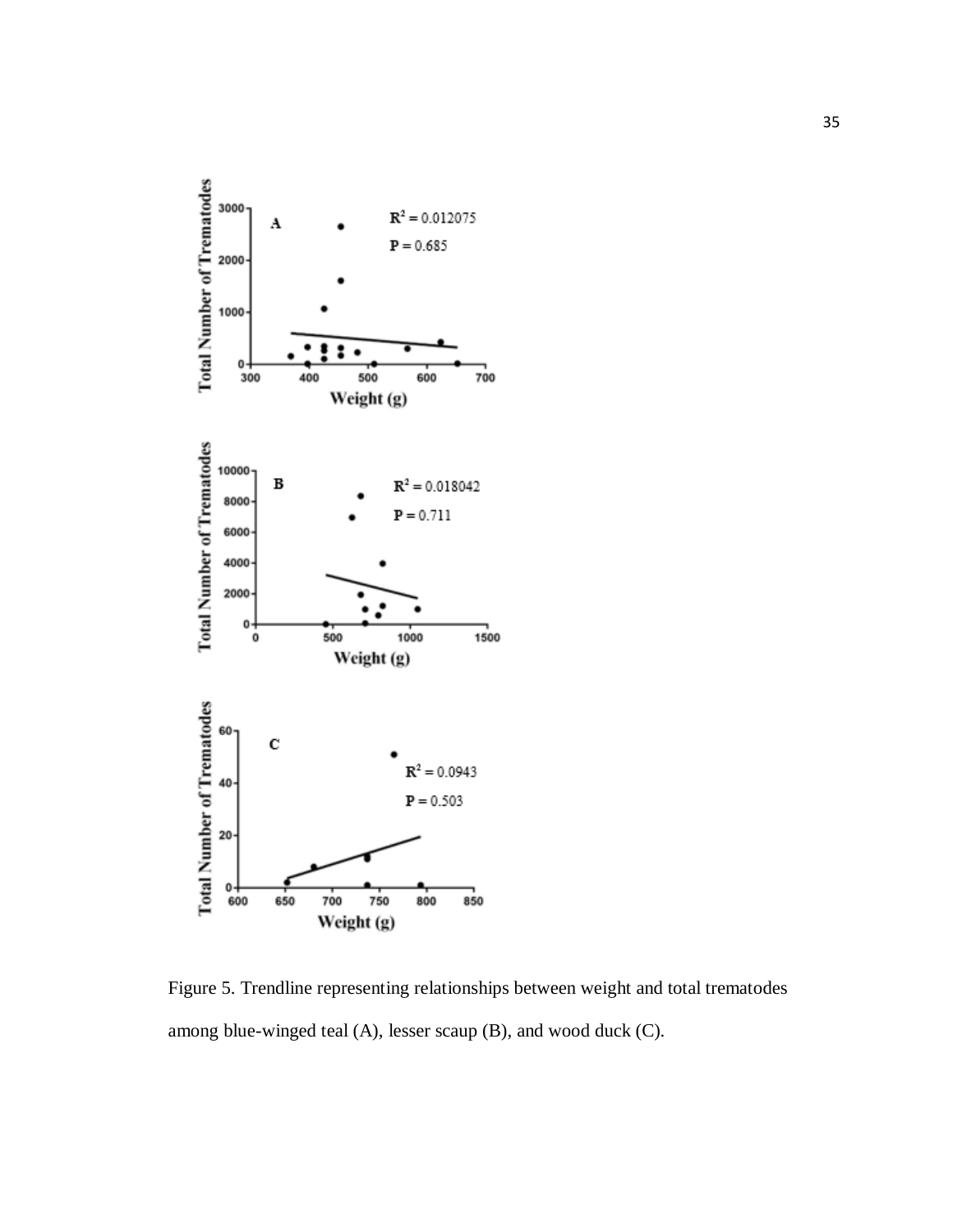

Figure 6. Trendline representing relationship between weight and trematode species richness for blue-winged teal (A), lesser scaup (B), and wood duck (C).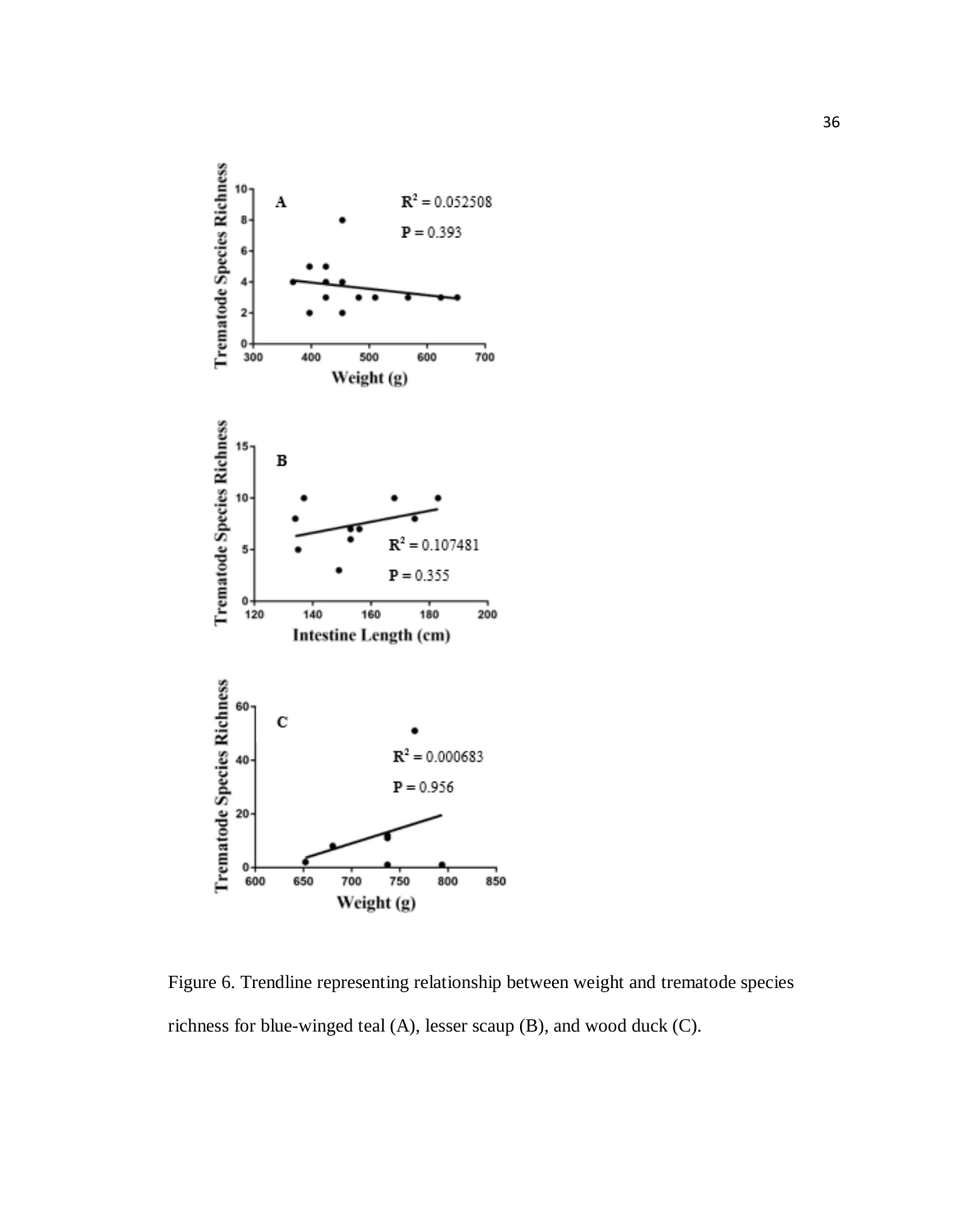

Figure 7. Trendlines representing the relationship between intestine length and trematode species richness among blue-winged teal (A), lesser scaup (B), and wood duck (C).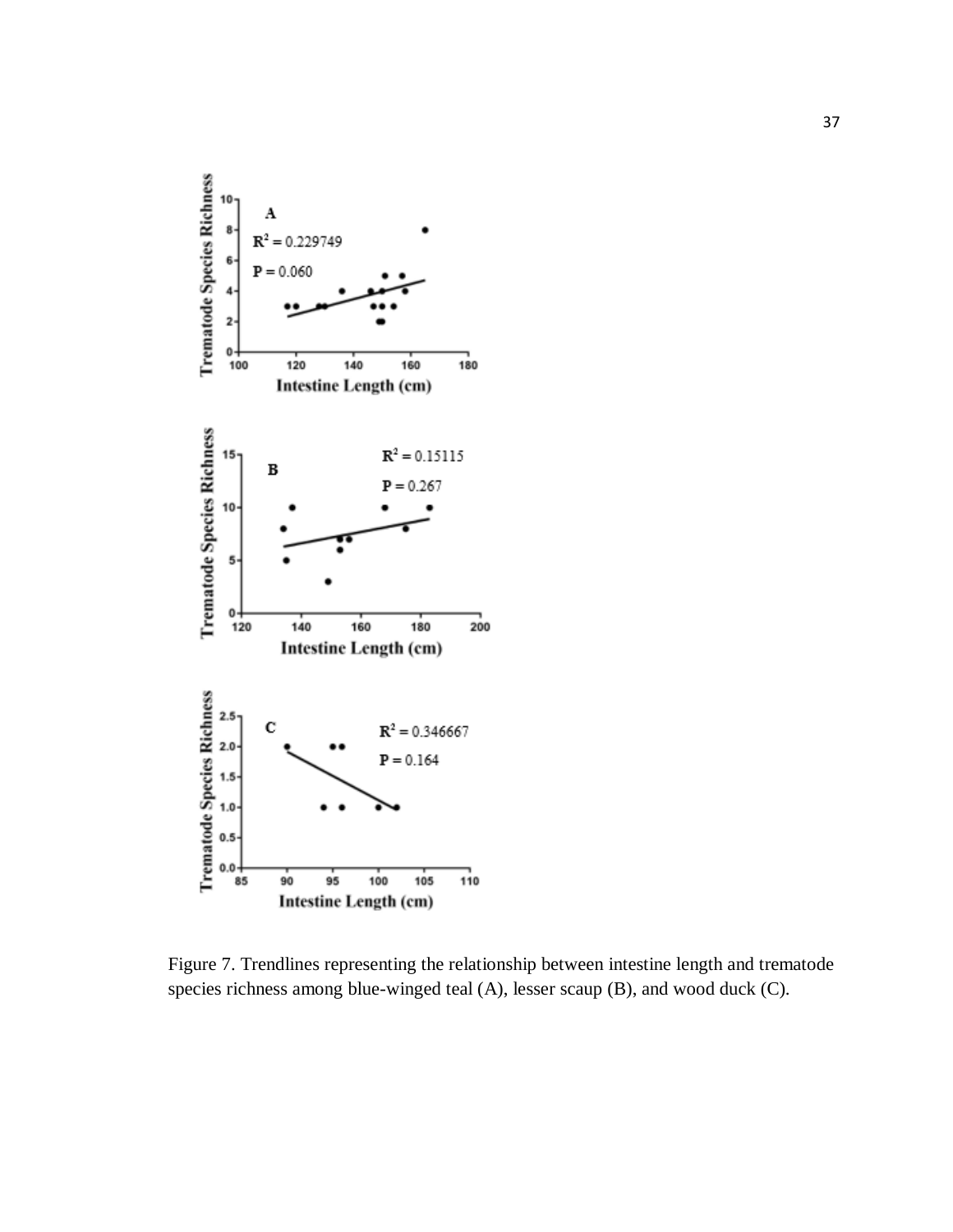# **CHAPTER TWO:** A COMPARISON OF ADULT AND LARVAL TREMATODE COMMUNITIES FROM LAKE WINNIBIGOSHISH, MINNESOTA

*Abstract:* This study compares the trematode communities in waterfowl collected from Lake Winnibigoshish, Minnesota between the fall and spring migration periods. Furthermore, this study also utilized the collection of larval trematode communities from snail hosts and compared those communities to those found within waterfowl. Overall, results from this study found significant differences in the mean trematode intensity and mean species richness in waterfowl hosts collected during the fall and spring migration periods. Additionally, when larval trematode stages were compared to adult stages that were found in waterfowl, 2 trematode species were found reside in both waterfowl and snails at Lake Winnibigoshish.

#### **INTRODUCTION**

Fall and spring migrations are critical events for many waterfowl species (Stafford 2014). During these times, acquisition and maintenance of energy reserves is a necessity for completing the migration and successful breeding (Ankeny et al. 1991). However, during this time period, waterfowl can also be exposed to endoparasites acquired during their migration route (Loehle 1995; Waldenstrom et al. 2002; Hoye 2011). When compared to non-migratory birds, birds that migrate are expected to encounter more intermediate hosts that could lead to a diverse assemblage of parasitic infections.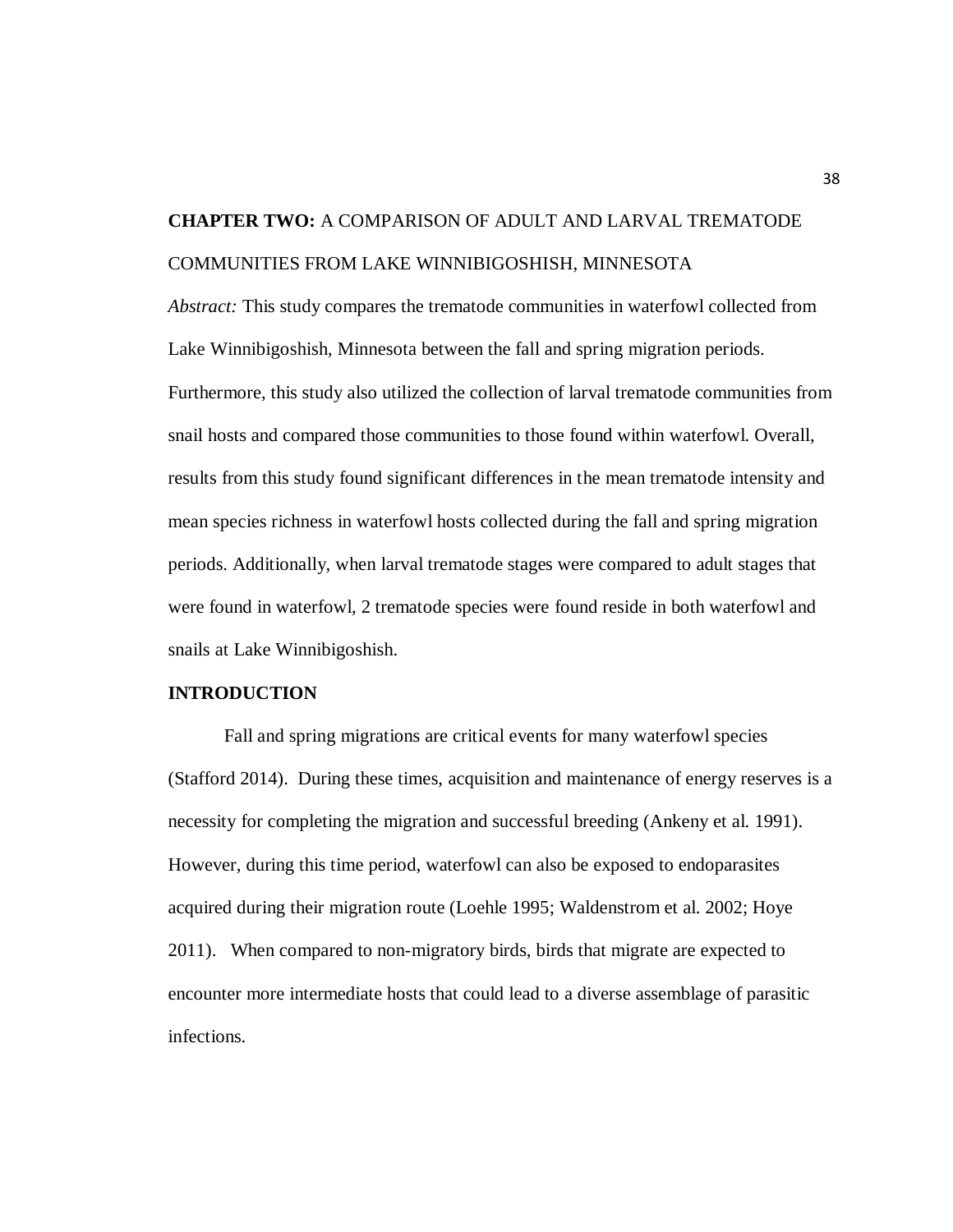During migration events, patterns of parasite transmission are affected by variations in both temperature and seasonal patterns of infection within the intermediate host population (Esch and Fernandez 1994; Herrmann and Sorensen 2009). Furthermore, migration plays a critical role in the distribution and maintenance of helminths in waterfowl. For example, Buscher (1965) attributed reductions in the intensity of helminth infections to: natural loss of helminths due to physical stresses associated with migration and the loss of species due to short-lived adult forms. Differences in helminth infection intensities and species richness within avian definitive hosts have been attributed to multiple factors including: host feeding ecology, habitat use, and host-parasite coevolution (Brooks 1979; Fedynich et al. 1996; Vickery and Poulin 1998). Further studies also noted differences in helminth community structure due to loss of helminths between fall and spring migrations (Wallace and Pence 1986) and variations in species richness between breeding and wintering grounds (Broderson et al. 1977; Wilkinson et al. 1977; Canaris et al. 1981). Therefore, in this study we were interested in seeing if differences existed between the trematode communities within waterfowl collected during the fall and spring migrations, since differences have been noted to occur within waterfowl species during different periods of migration. Also, we were interested in comparing the larval trematode communities within snail hosts collected from Lake Winnibigoshish, Minnesota and compare those larval stages to adult trematodes found within collected waterfowl to determine if infections of these trematodes could help explain the infection patterns detected in waterfowl at this site.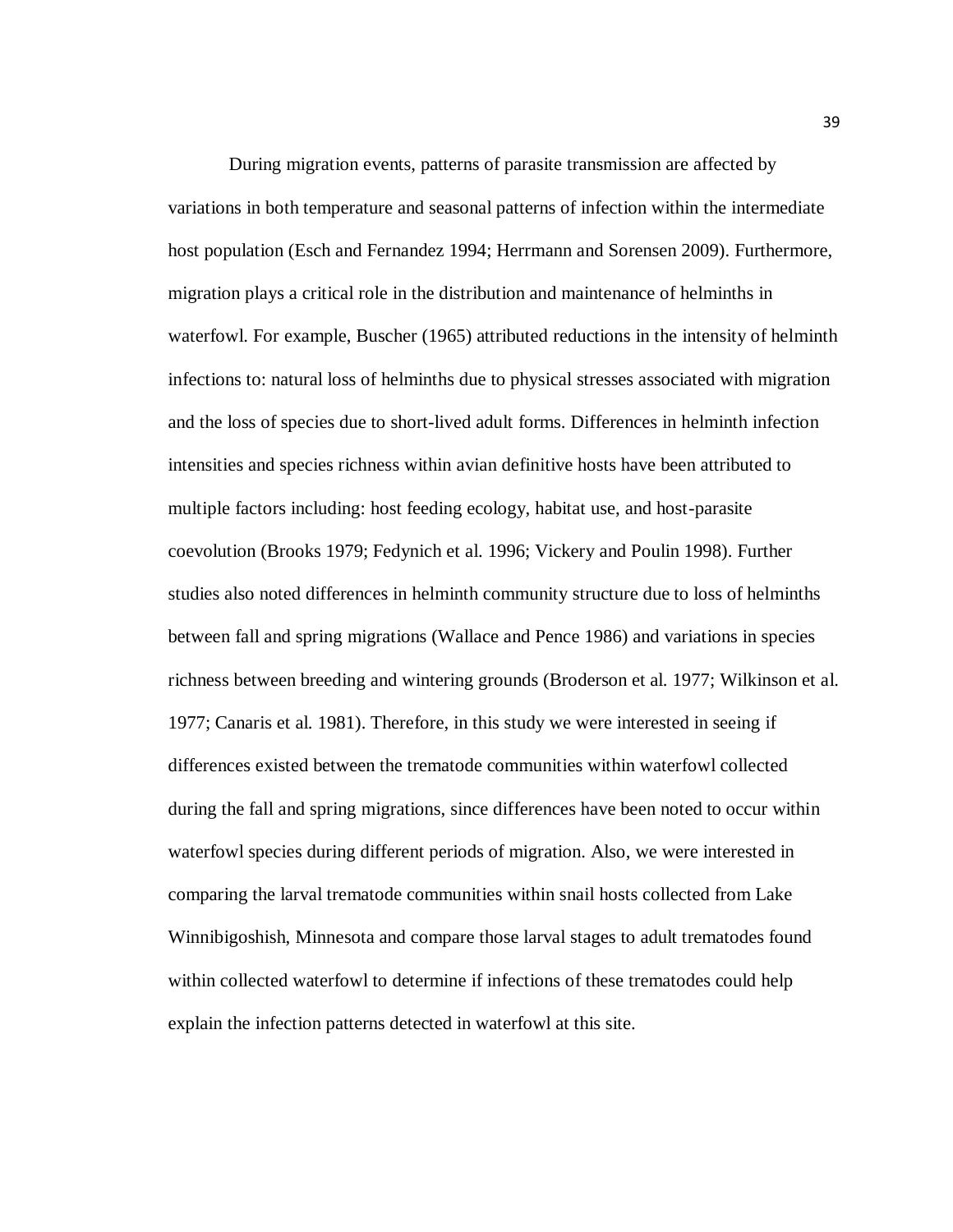#### **MATERIALS AND METHODS**

#### *Waterbird Species and Collection Site*

Fifty-two waterbirds were collected from Lake Winnibigoshish in Itasca County, Minnesota (47°21´53.27 N,  $95^{\circ}15^{\circ}31.13$  W) during the Fall of 2012 or the Spring of 2013. Birds were collected in the fall by licensed waterfowl hunters while in the spring, graduate students from Minnesota State University-Mankato (MNSU-Mankato) and employees of the Minnesota Department of Natural Resources (MN-DNR) harvested the birds under permits from the MN-DNR (Special Permit No.19032) and the United States Fish and Wildlife Service (Scientific Collecting Permit No. MB09296). During the fall migration season, 38 waterfowl were collected, which included 16 blue-winged teal (*Anas discors*), 10 lesser scaup (*Aythya affinis*), 7 wood duck (*Aix sponsa*), 3 bufflehead (*Bucephala albeola*), 1 northern pintail (*Anas acuta*), and 1 redhead (*Aythya americana*). For the spring migration season, 14 birds were collected which included 2 blue-winged teal, 1 lesser scaup, 3 wood duck, 2 bufflehead, 4 common goldeneye, 1 greater scaup, and 1 green-winged teal.

#### *Trematode Collection and Identification*

Prior to dissection, which took place within 24 hours of harvest, the weight and sex of each waterbird was recorded. The gastrointestinal tract was then removed and the intestines were stored in a cooler until transport to MNSU-Mankato, where they were frozen at  $-20^{\circ}$ C until examination. At necropsy, the intestinal tract was cut into 15 cm segments with the large intestine and the cecum left intact. Each segment was placed into a separate petri dish, rinsed with water, and then examined under a dissecting microscope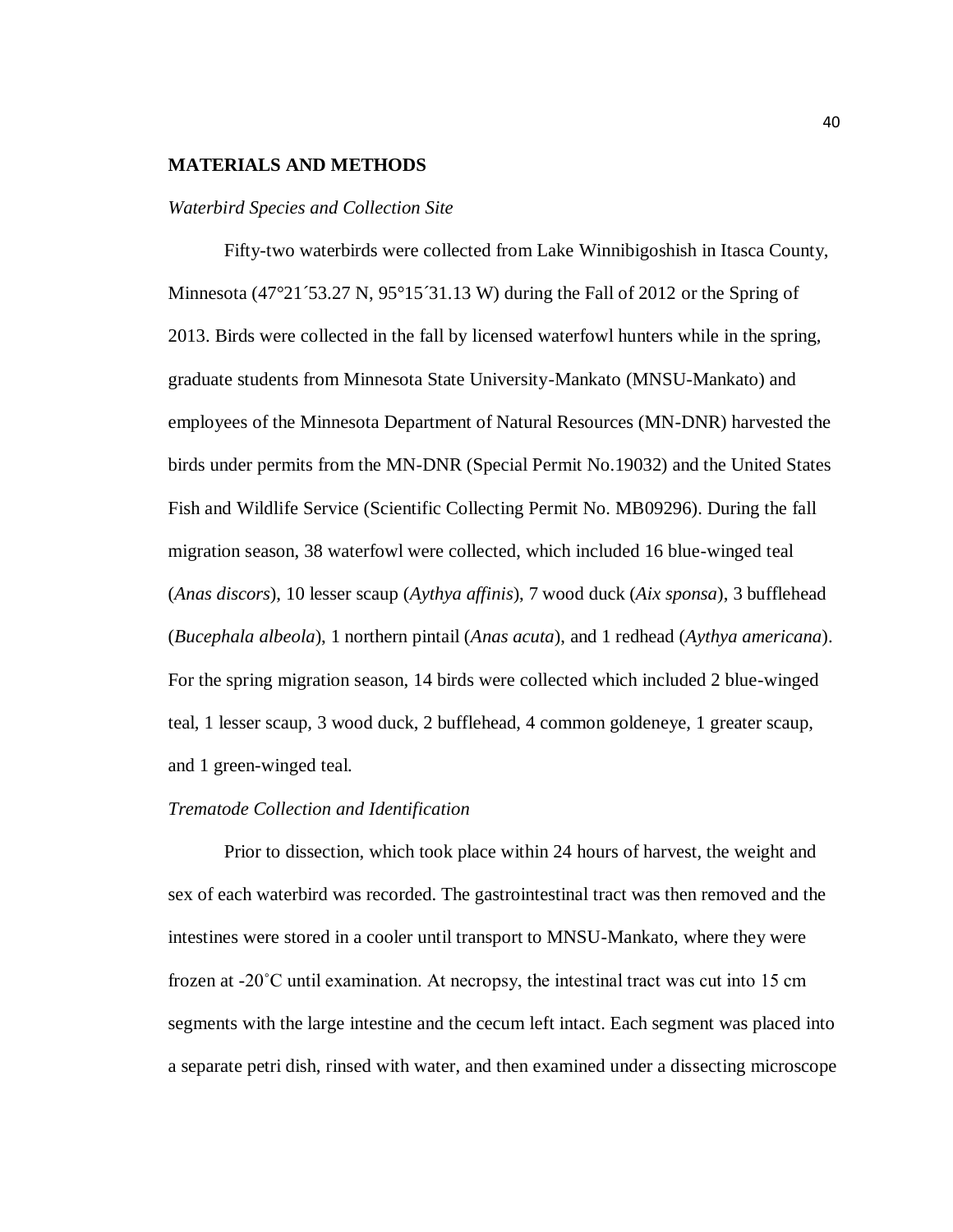for the presence of parasites. Any trematodes observed were sorted based on gross morphology and then fixed in formalin or frozen for subsequent DNA analysis.

The formalin-fixed trematodes were placed in increasing concentrations (35%, 50%, and 70%) of ethanol, with each step lasting approximately 20 minutes. Specimens were then placed in an acetocarmine stain (Fisher Scientific, Pittsburgh, PA) for 1 hour followed by additional 20 minutes in a series of dehydrating ethanol washes (85% and 95%). The final dehydration step, which was performed in 100% ethanol, was allowed to proceed for an hour. The stained trematodes were then placed in Xylene (Fisher Scientific, Pittsburgh, PA) and mounted on microscope slides using Canada Balsam (Matheson Coleman and Bell Inc., Norwood, OH). Each specimen was then identified to the Family, Genus or species level using the taxonomic keys provided by McDonald (1981), Schell (1985), Gibson et al. (2002), Jones et al. (2005), and Bray et al. (2008).

Once the trematodes were counted and identified from all waterfowl, patterns of distribution within each host species were described using the following indices: prevalence, mean intensity, and species richness. Prevalence is defined as the percentage of infected birds of each species while mean intensity indicates the mean number of worms per infected bird. Species richness is the total number of species found while sampling all individuals of a host species (Bush et al. 1997). All values were expressed as a mean  $\pm$  1 SE.

#### *Snail Collection*

On August 9, 2016, snails were collected from Lake Winnibigoshish in northern Minnesota (47°21´53.27 N, 95°15´31.13 W). Snails were collected from the western side of the lake in areas where definitive hosts were collected for a previous study on adult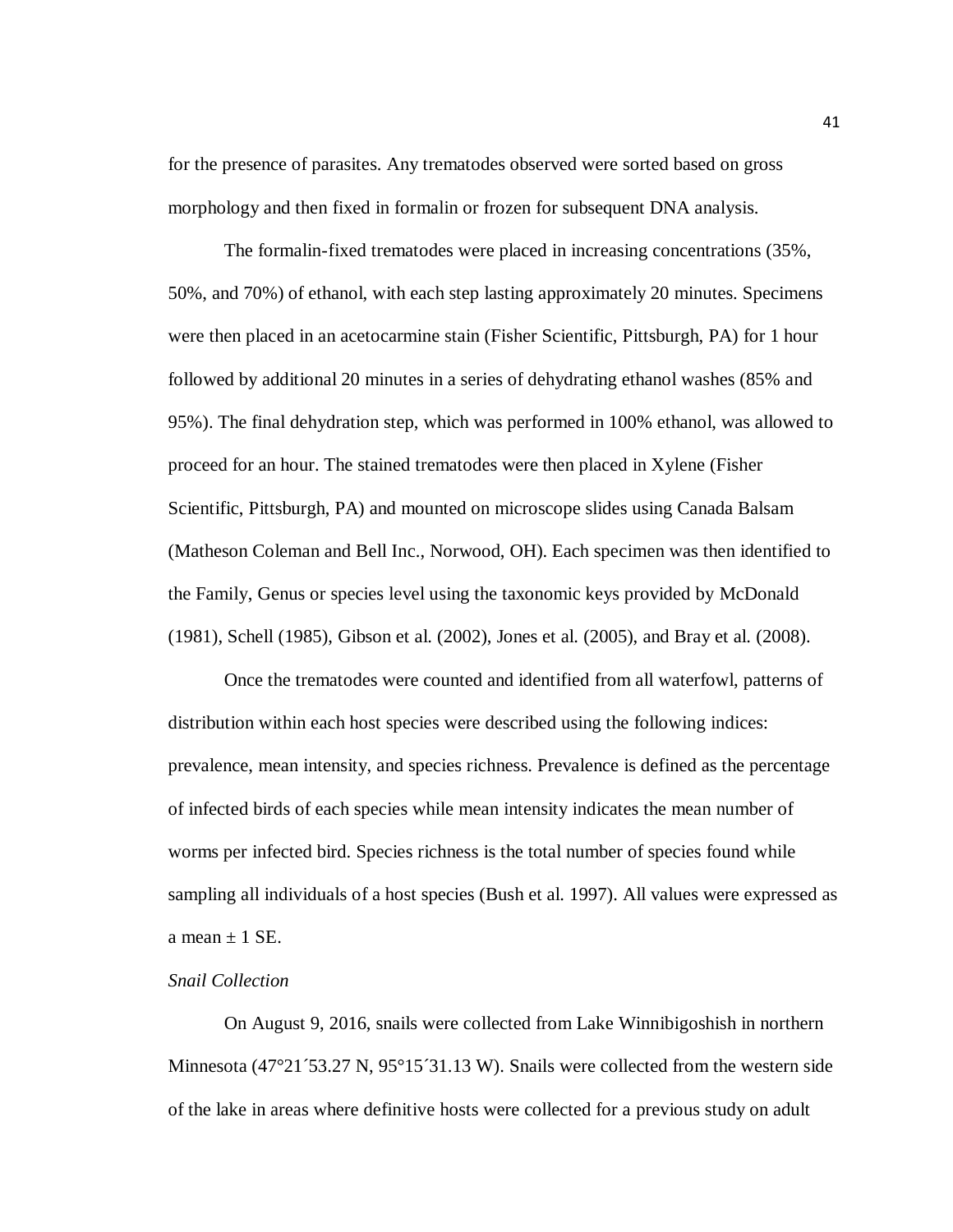trematode communities within waterfowl definitive hosts. Collection was conducted by hand sampling shoreline littoral locations during 30-minute search periods or by a benthic grab sampler (Wildco Petite Ponar, Buffalo, New York, USA) in the limnetic zone of the lake adjacent to the shoreline sites. Snails were transported on ice back to the laboratory at Minnesota State University, Mankato and were placed under incandescent light for 12 hr to observe the presence of cercarial shedding. Individuals that did not shed cercariae were dissected in order to search for metacercarial stages within the snail tissue. Identification of larval stages was based upon the descriptions of Khan (1962), Schell (1985), and references therein. Finally, cercariae types that were shed from collected snails were compared to cercariae types that give rise to adult trematodes from previously studied waterfowl.

#### *Data Analysis:*

Data were pooled from all waterfowl species for each collection season to assess patterns in distribution across the two migration seasons. Differences in mean trematode intensity and mean trematode species richness were assessed using a Mann-Whitney Utest. A statistical significance of  $P \le 0.05$  was used for all analyses.

#### **RESULTS**

#### *Trematodes from Waterfowl:*

A total of 42,118 trematodes were recovered from the intestinal tracts of 38 birds collected during the fall migration season. This included 14 species of trematodes, 12 that were identified as: *Cyathocotyle bushiensis, Echinoparyphium recurvatum, Echinostoma revolutum, Hypoderaeum conoideum, Maritrema obstipum, Notocotylus attenuatus, Neopsilotrema affine, Neopsilotrema lakotae, Neopsilotrema lisitsynae,*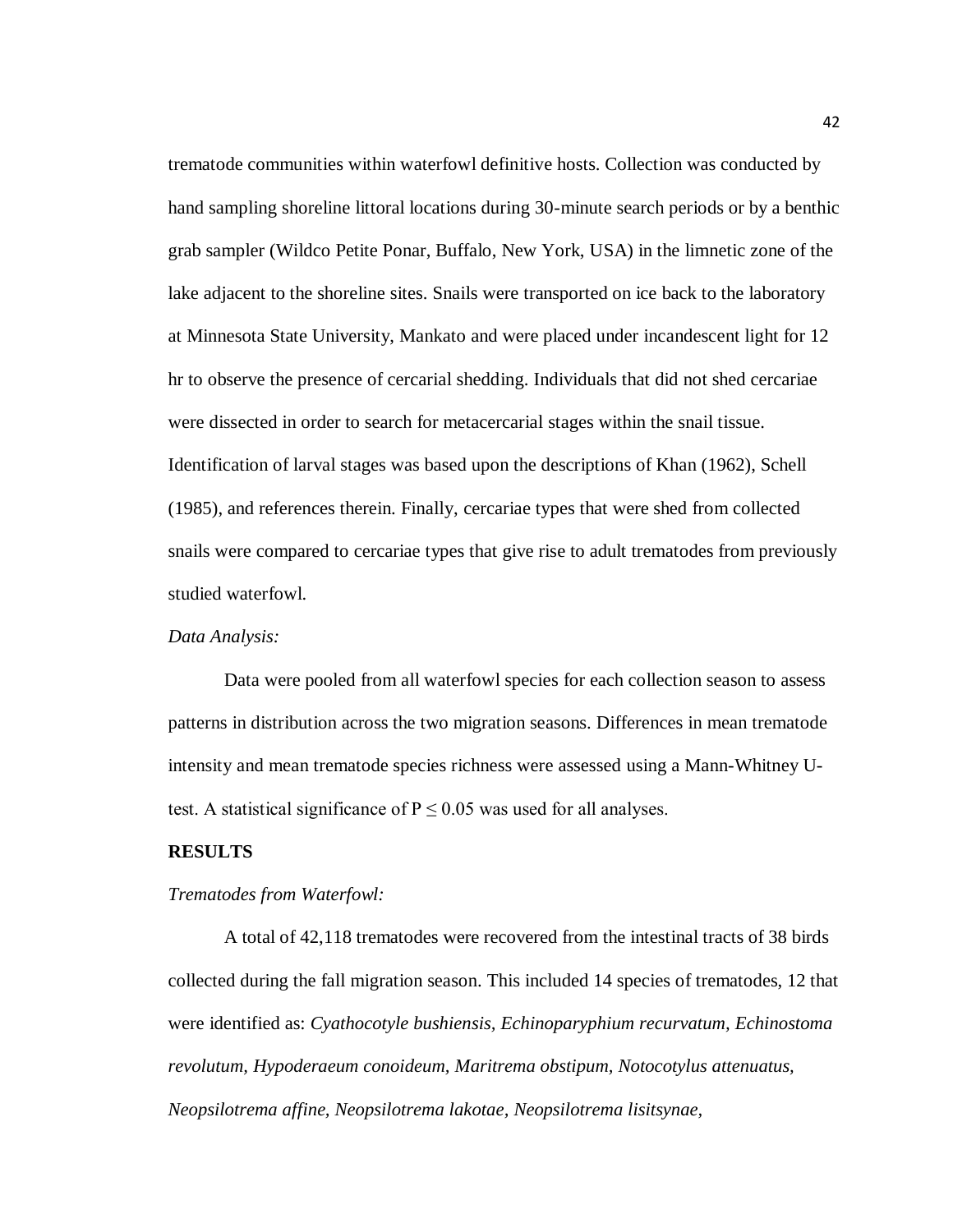*Ornithodiplostomum ptychocheilus, Sphaeridiotrema pseudoglobulus*, and *Zygocotyle lunata*, while 2 species were limited to Family-level identification (Family Psilostomidae and Family Strigeidae) due to a lack of diagnostic morphological traits. During the spring migration, 316 individual trematodes, representing 10 species, 8 of which were identified as: *Diplostomum spathaceum*, *E. recurvatum*, *E. revolutum*, *M. obstipum*, *N. attenuatus*, *N. lisitsynae*, *S. pseudoglobulus*, *Z. lunata*, while the remaining two species were members of the Family Psilostomidae and Family Strigeidae. The prevalence and mean intensity values for each trematode species are reported in Tables 1 and 2 respectively. Relative to parasites collected from birds during the fall and spring migration, 9 trematode species were found in both seasons. Specifically, for birds collected during the fall and spring (namely: blue-winged teal, lesser scaup, wood duck, and bufflehead) all of the trematode species that were collected during the fall migration were also found in the spring migration with the exception of *N. attenuatus* in wood duck.

Among all of the birds sampled during the fall migration, lesser scaup were the most heavily infected and also harbored the greatest trematode species richness of all the birds (Chapter 1). During the spring collection, a single lesser scaup was harvested and it provided the highest total number of trematodes and species richness when compared to the other birds (Table 1). In addition, wood duck also displayed a low mean trematode intensity and low species richness during the spring season when compared to bluewinged teal. These patterns remain similar to those observed in Chapter 1, where wood duck displayed a lower mean trematode intensity and low species richness when compared to blue-winged teal and lesser scaup.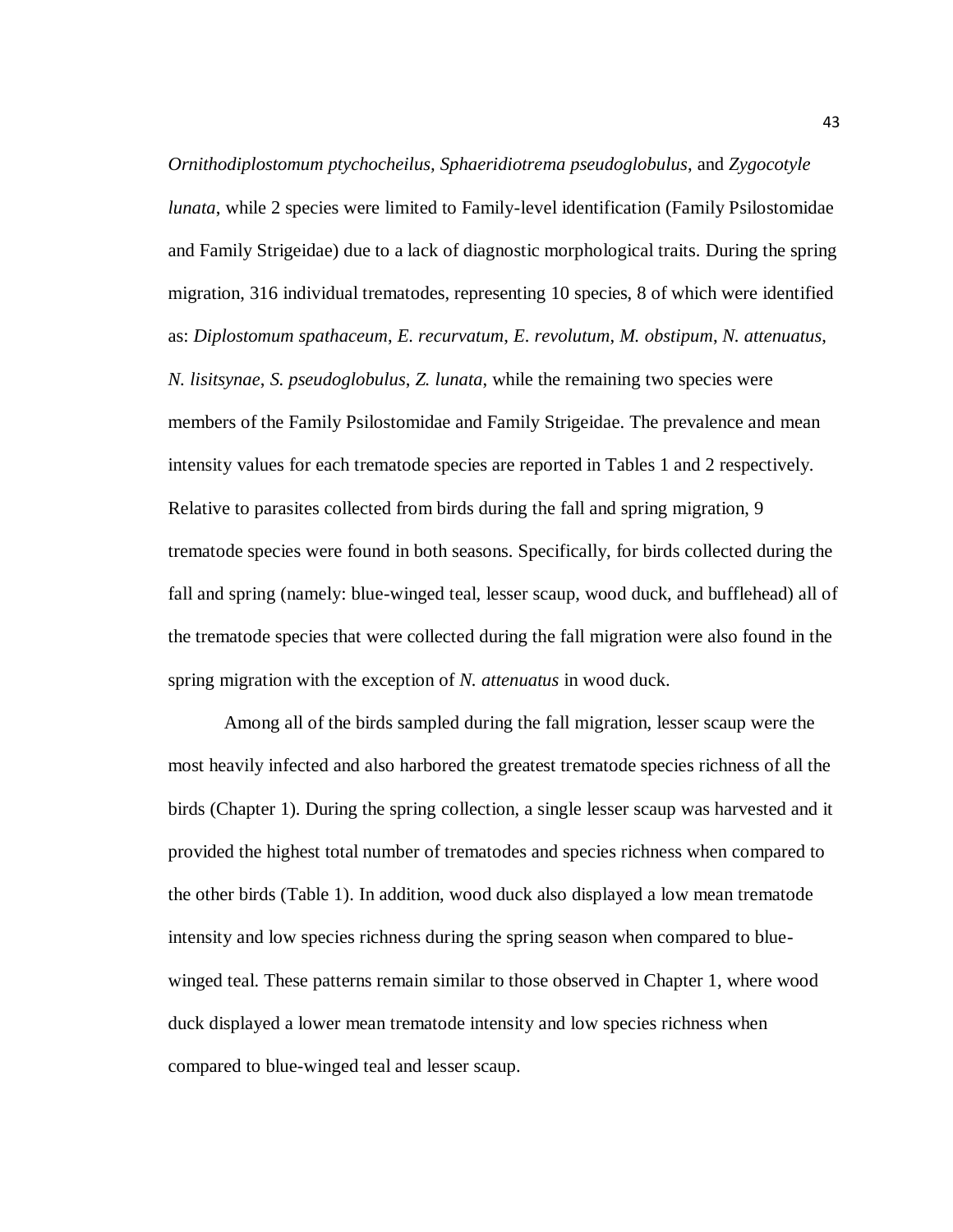A significant difference ( $U = 66.500$ ;  $P = 0.000296$ ) of the mean trematode intensity between the fall and the spring migration was found, with the fall birds possessing more trematodes when all birds independent of species were pooled together. When mean intensity was analyzed on an individual species level, 7 out of the 11 instances where the same trematode was found in the same host species during both migration periods showed higher mean intensities during the fall as compared to the spring. Also, a significant difference in mean trematode species richness was found between the birds collected during fall and the spring ( $U = 82.000$ ;  $P = 0.001$ ). This finding indicates that the birds collected during the fall possessed significantly more trematodes and greater species richness than birds collected during the spring. *Trematodes from Snails:*

Overall, 1,613 snails comprised of 6 different species were collected from Lake Winnibigoshish (Table 3). The snails collected from the limnetic zone were *Bithynia tentaculata*, *Viviparus georgianus*, and *Cipangopaludina chinensis*, while those from the littoral zone were *Lymnaea stagnalis*, *Helisoma trivolvis*, and *Lymnaea elodes*. The most common snail collected from the limnetic zone was *B. tentaculata*, whereas *L. stagnalis* was the most abundant during the littoral zone collections. In addition, the least abundant snail species collected from the limnetic zone was *C. chinensis* while *L. elodes* was the least common snail during littoral zone collections (Table 3).

Three out of the six snail species were infected as either first or second intermediate hosts by six different types of trematodes. Interestingly, each snail species also had 2 distinct trematode types. Snails from the limnetic zone showed different patterns of infections as compared to those recovered from the littoral zone. Specifically,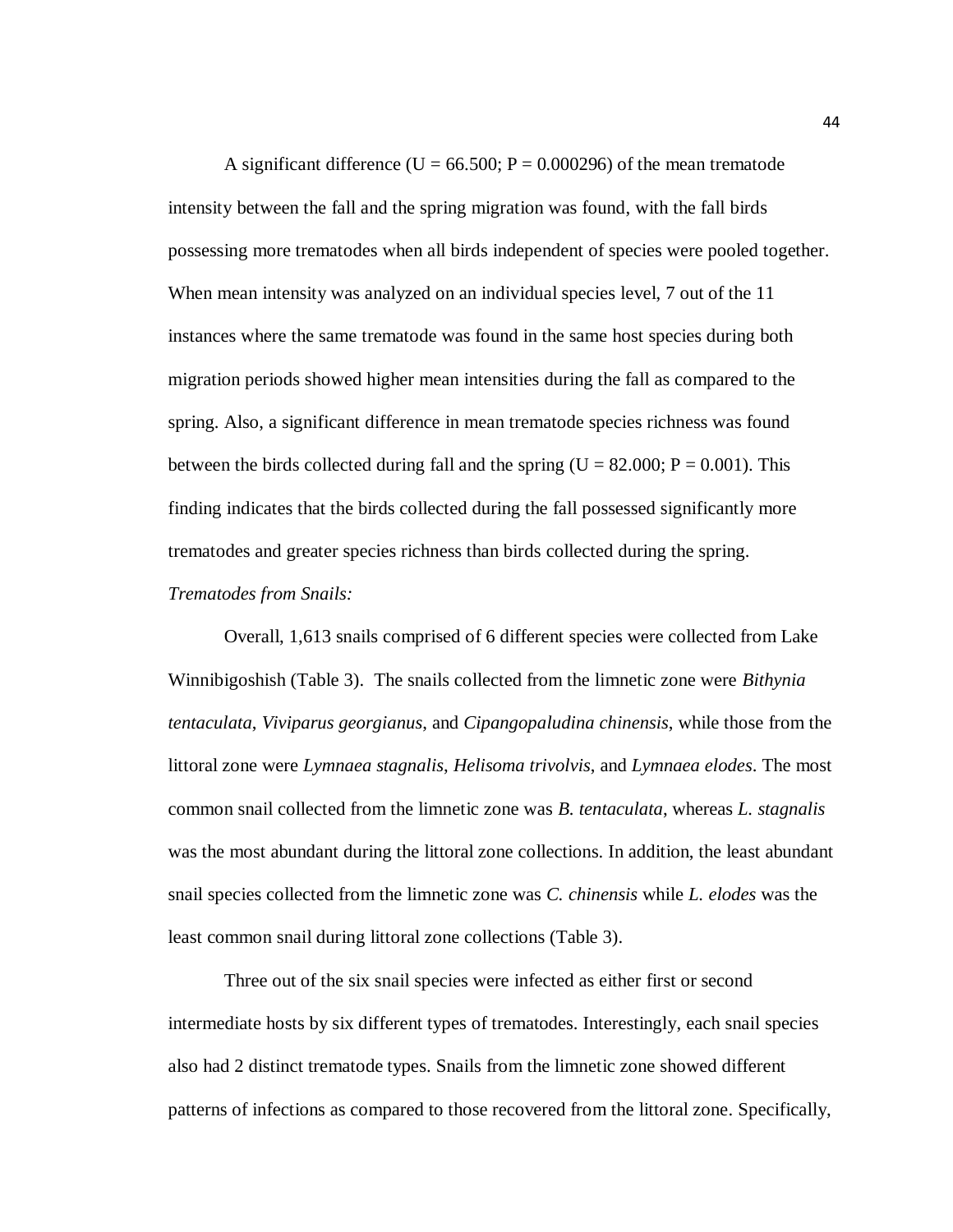*B. tentaculata*, which was collected only in the limnetic zone, served as a first and second intermediate host for two trematode species (*Cyathocotyle bushiensis* and *Sphaeridiotrema pseudoglobulus*), with the prevalence of second intermediate hosts being higher than that of first intermediate hosts. Among the infected snails from the littoral zone, *L. stagnalis* was a first intermediate host for 2 trematode types and was both a first and second intermediate host for 1 of these trematodes (Table 4). Contrary to the pattern in *B. tentaculata*, prevalence of first intermediate hosts from the littoral zone was higher than that of second intermediate hosts for trematodes that were present as first and second intermediate host stages.

#### **DISCUSSION**

The aims of the current investigation were two-fold. The first objective was to determine if the trematode communities found within waterfowl collected from Lake Winnibigoshish were different between the fall and spring migratory seasons. Secondly, the study focused on examining trematode life cycles within snail hosts from the same lake to determine whether or not the previously surveyed waterfowl could have been infected during their time at Lake Winnibigoshish. Our findings indicate that differences in mean trematode intensity and trematode species richness occur in waterfowl during their fall and spring migrations. With regard to the second objective, *C. bushiensis* and *S. pseudoglobulus*, two pathogenic trematode species, were maintained likely to be maintained at Lake Winnibigoshish given that waterfowl were infected with the adult forms of the abovementioned species and the snails examined, specifically *B. tentaculata*, were found to serve as both the first and second intermediate hosts.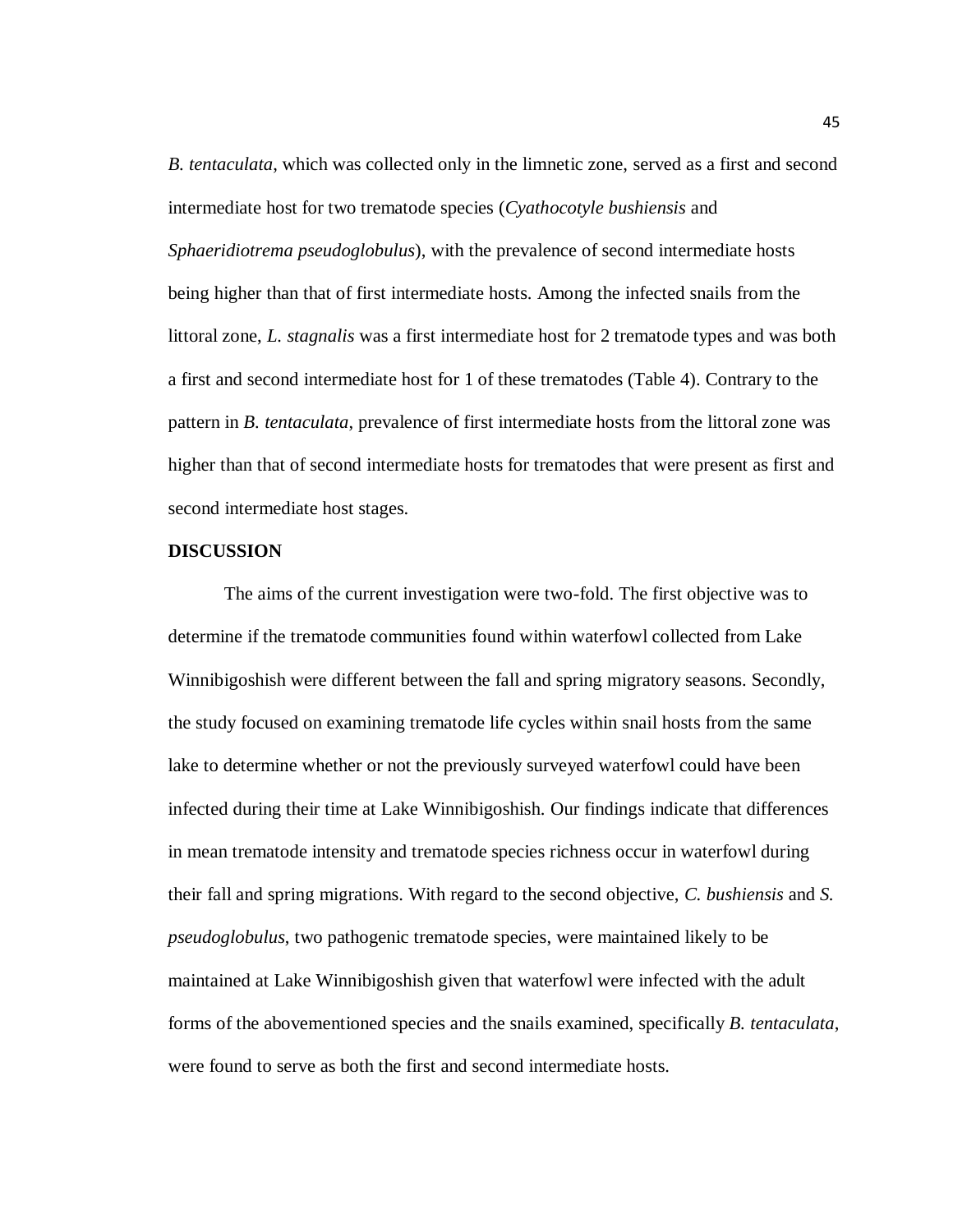In the 52 birds examined in the present study, variation in the number of trematodes as well as the trematode species present was observed among the 9 different species of waterfowl. These differences were also noted among the waterfowl collected during each migration season. For instance, when the trematodes from the birds collected during the fall were compared to those harvested during the spring, the greatest mean intensity (Table 2) and species richness (14 vs. 8 for the fall and spring migratory seasons, respectively) was found in the collection of fall-harvested birds. This finding is not surprising given that Buscher (1965) also noted differences in the helminth communities of waterfowl based on the timing of their migration. It is interesting to note among the 38 fall-harvested birds examined in this study, 5 trematodes species, namely *C. bushiensis, H. conoideum*, *N. affine*, *N. lakotae*, and *O. ptychocheilus*, were unique to this group whereas only 1 species, *D. spathaceum*, was exclusive to the group of waterfowl collected during the spring.

According to Buscher (1965), there is a reduction in helminth intensity in waterfowl depending on when the birds are collected during the migratory season. In the current investigation, the spring-harvested birds displayed a much lower rate of infection that those collected during the fall. The decreased trematode intensities and species richness of the 14 spring-harvested birds may be attributed to the fact that during the spring migration, the birds travel north (as opposed to the south in the fall), thus there is a greater distance before reaching Lake Winnibigoshish. Consequently, there may be a greater possibility of the birds shedding the trematodes in route and/or less availability of an intermediate host to obtain an infection.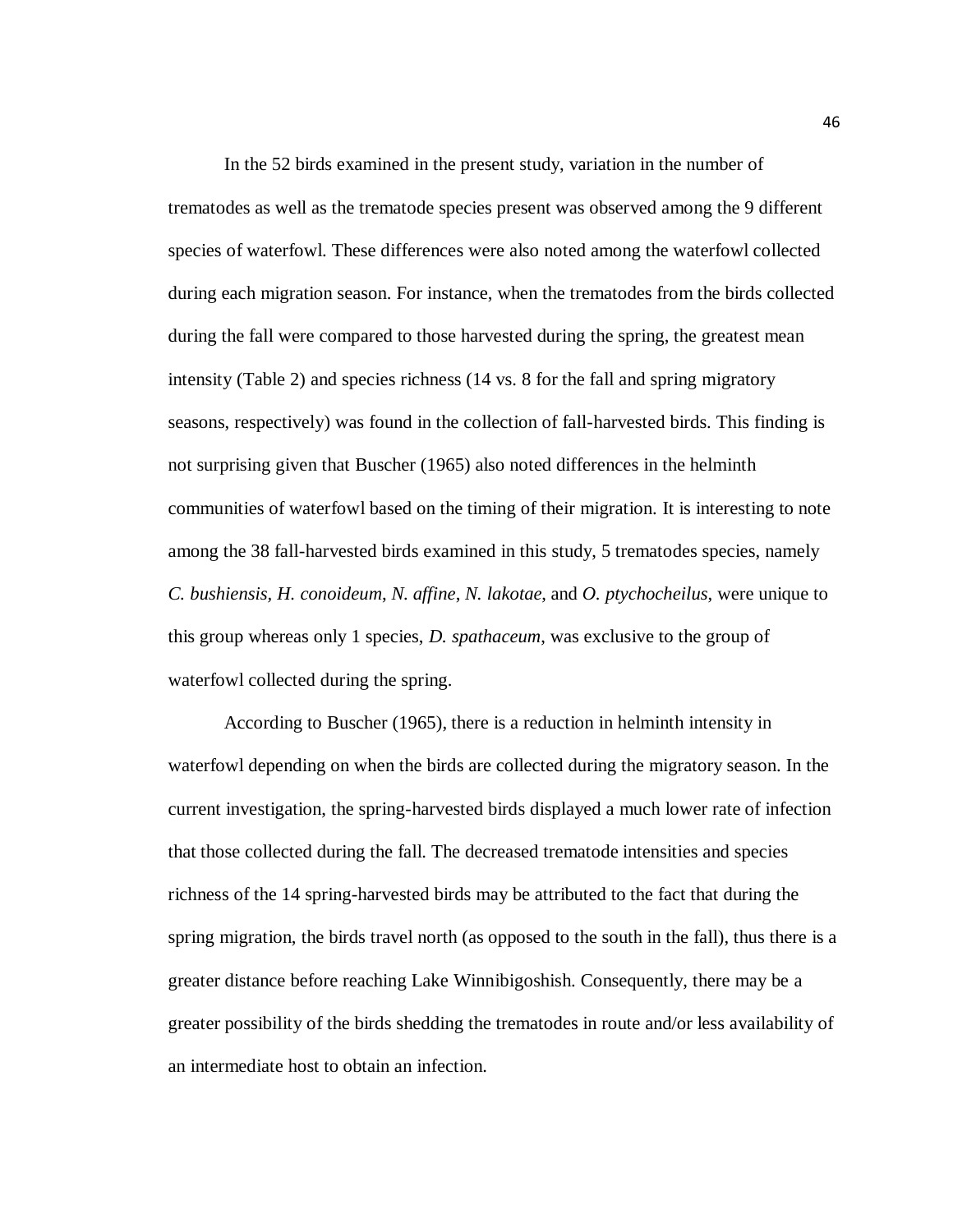Of the 1,613 snails examined in this work,  $\sim$  20 percent were infected by one or more trematode species. Interestingly, *B. tentaculata,* one of the 6 snail species observed, exhibited the highest rate of infection, a finding that is consistent with those presented in other published reports (Herrmann and Sorensen 2009). It should also be noted that during sample collection, this species of snail was found to exhibit a clustered distribution in the limnetic zone, meaning that many individuals were isolated in a small sample location. In contrast, *H. trivolvis* and *L. stagnalis*, the other two commonly infected snail species, were typically more dispersed throughout the littoral zone. This clustering pattern suggests that infected *B. tentaculata* snails will likely infect other snails as a second intermediate host at a higher rate than would infected *H. trivolvis* and *L. stagnalis*.

Subsequent comparisons of the adult and larval trematode species suggested that in our sample the proper larval stage and intermediate host was not present at Lake Winnibigoshish, with the exception of two trematode species, *C. bushiensis* and *S. pseudoglobulus*, which were present in both the snails (larval) and the birds (adult) examined. This suggests that these two trematode species permanently reside in the snail population at Lake Winnibigoshish and that these snails provide a source for subsequent infections of migrating waterfowl.

Altogether, the results of this study indicate that multiple factors could be involved in the patterns observed in the trematode communities found within Lake Winnibigoshish. The differences noted between the fall- and spring-harvested birds is likely attributed to the timing of collection (which would allow for potential exposure to intermediate hosts), potential loss of trematodes, and/or differences in host feeding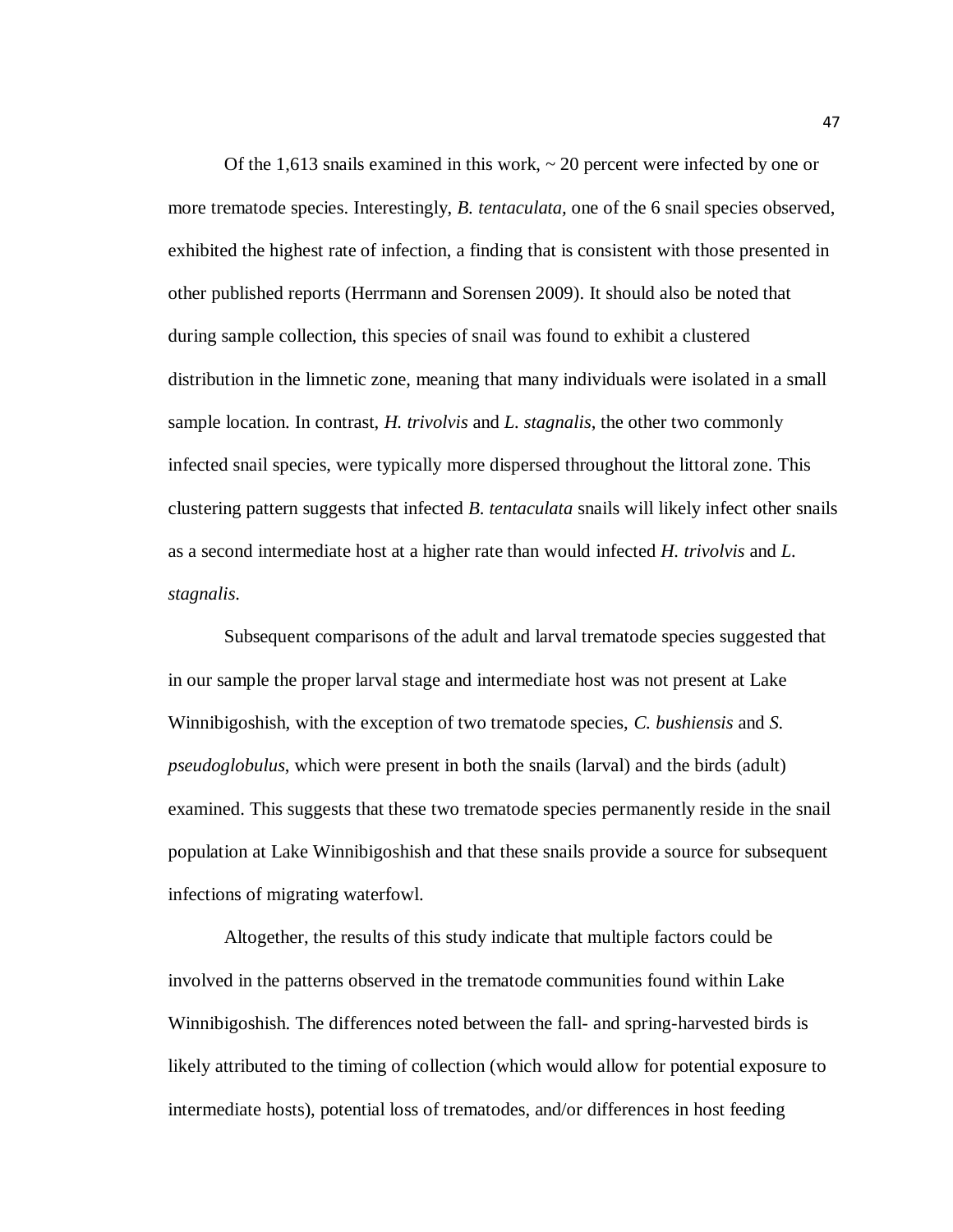ecology. This variation in trematode diversity between the fall and spring migratory seasons may provide important clues to other scientists examining trematode communities within waterfowl. Finally, this study illustrates that larval stages can successfully be used to determine if infections could have originated in a particular ecosystem, such as the one studied in this report.

#### **ACKNOWLEDGMENTS**

Waterfowl collections would not have been possible without assistance from Holly Bloom, graduate students at Minnesota State University-Mankato, and the Minnesota Department of Natural Resources. Snail collections from Lake Winnibigoshish were also made possible by the Minnesota Department of Natural Resources. Additionally, the author would like to thank Ashley Adam, Bailey Ludwig, Jake Iverson, Ross Buttleman, and Tashinga Mupambo for their assistance on this project. This work was also supported in part by a grant from the Department of Biological Sciences at Minnesota State University-Mankato.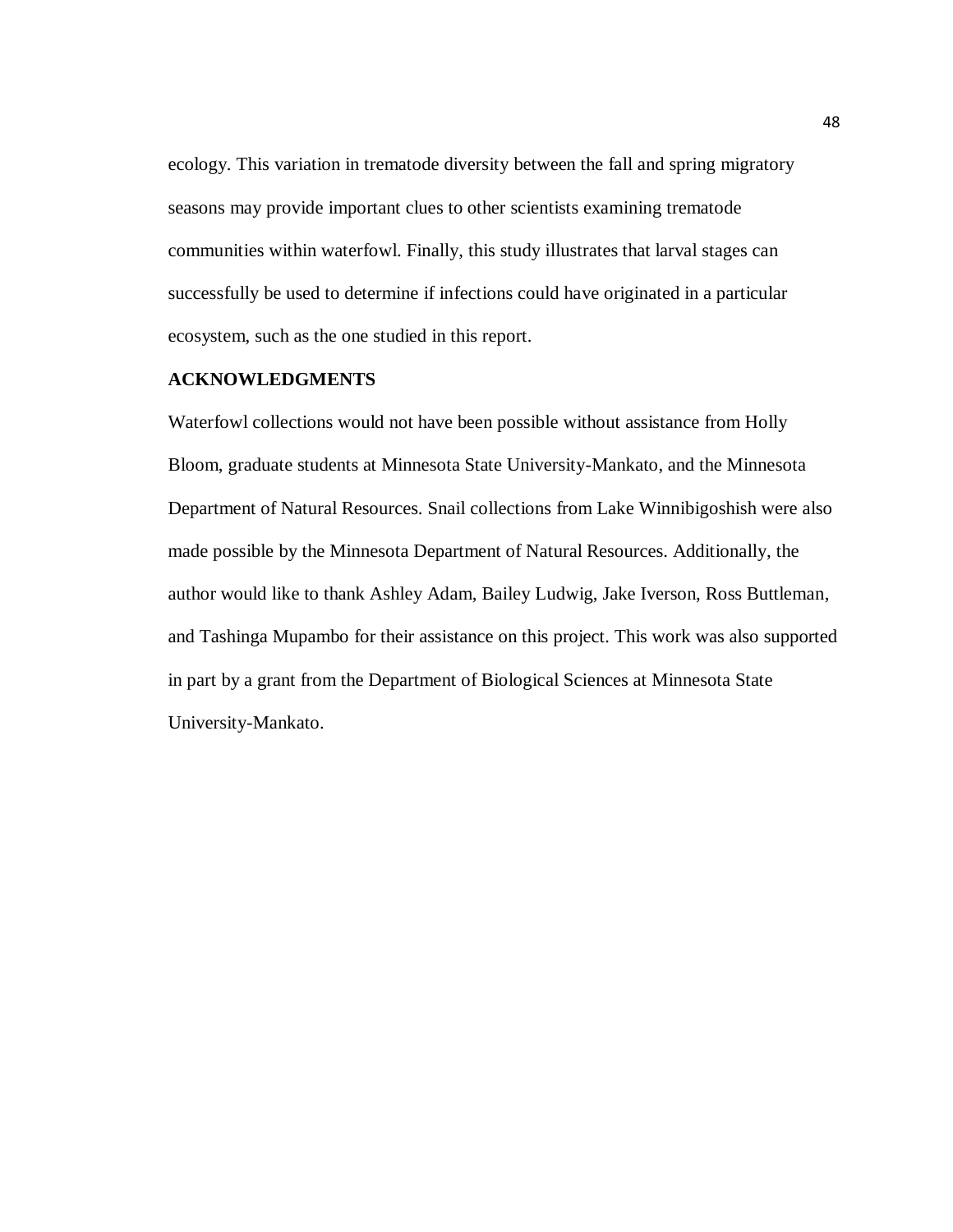#### **LITERATURE CITED**

- Ankney, C.D., A.D. Afton, and R.T. Alisauskas. 1991. The role of nutrient reserves in limiting waterfowl reproduction. Condor **93:** 1029–1032.
- Bray, R.A., D.I. Gibson, and A. Jones. 2008. Keys to the Trematoda. Volume 3. CAB International Publishing and the Natural History Museum, Wallingford, Oxfordshire, U.K. 824 p.
- Broderson, D., A.G. Canaris, and J.R. Bristol. 1977. Parasites of waterfowl from Southwest Texas: II. The shoveler, *Anas clypeata*. Journal of Wildlife Diseases **13**: 435-439.
- Brooks, D. R. 1979. Testing the context and extent of host-parasite coevolution. Systematic Biology **28:** 299-307.
- Bush, A. O., K. D. Lafferty, J. M. Lotz, and A. W. Shostak. 1997. Parasitology meets ecology on its own terms: Margolis et al. revisited. Journal of Parasitology **83:** 575–583.
- Buscher, H. N. 1965. Dynamics of the intestinal helminth fauna in three species of ducks. The Journal of Wildlife Management 772-781.
- Canaris, A. G., A.C. Mena, and J.R. Bristol. 1981. Parasites of waterfowl from southwest Texas: III. The green-winged teal, *Anas crecca*. Journal of Wildlife Diseases **17:** 57-64.
- Esch, G. W., and J.C. Fernandez. 1994. Snail-trematode interactions and parasite community dynamics in aquatic systems: A review. American Midland Naturalist 209-237.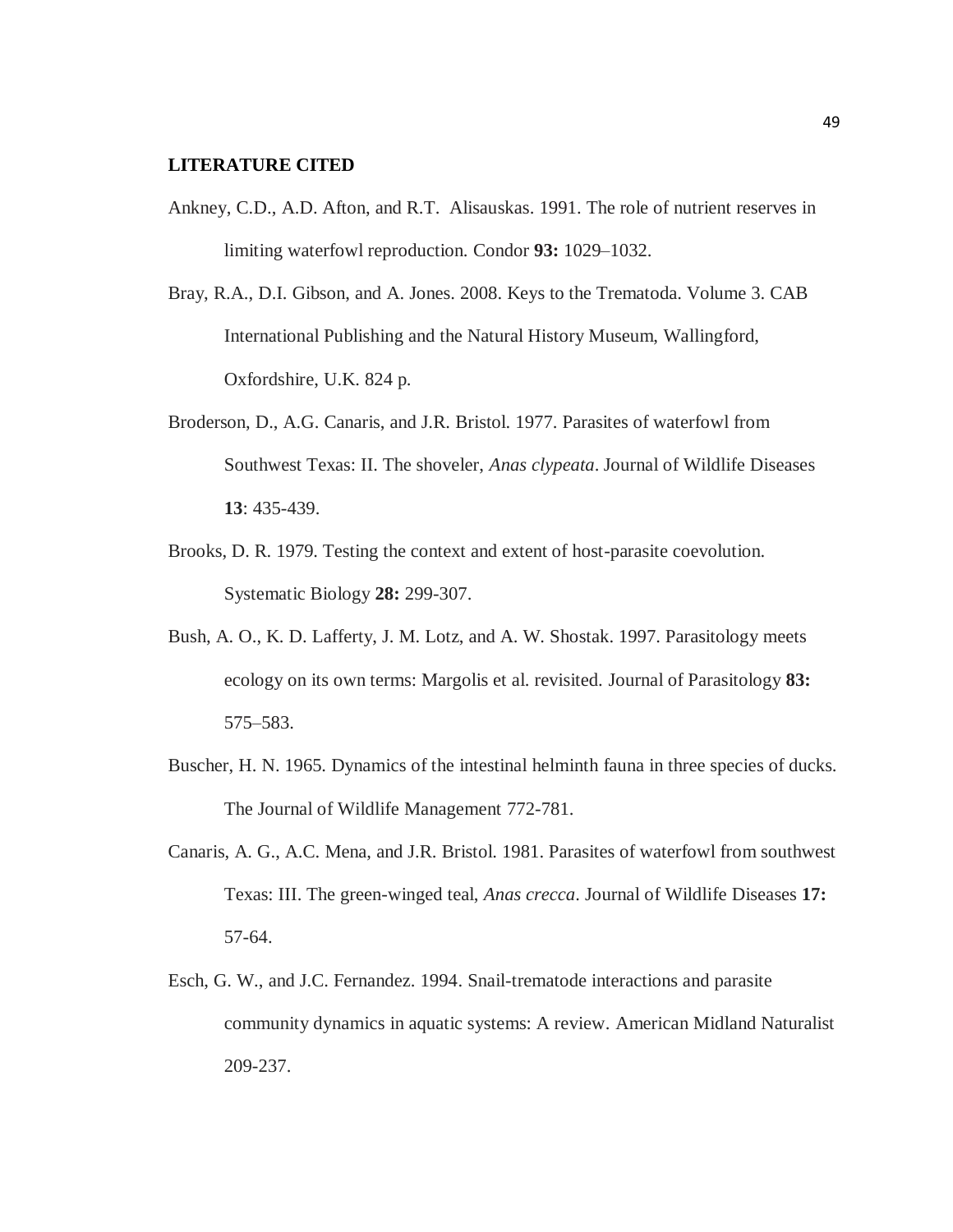- Fedynich, A. M., D.B. Pence, P.N. Gray, and J.F. Bergan. 1996. Helminth community structure and pattern in two allopatric populations of a nonmigratory waterfowl species (*Anas fulvigula*). Canadian Journal of Zoology **74:** 1253-1259.
- Gibson, D.I., A. Jones, and R.A. Bray. 2002. Keys to the Trematoda. Volume 1. CAB International Publishing and the Natural History Museum, Wallingford, Oxfordshire, U.K., 544 p.
- Herrmann, K. K., and R.E. Sorensen. 2009. Seasonal dynamics of two mortality-related trematodes using an introduced snail. Journal of Parasitology **95:** 823-828.
- Hoye, B. J. 2011. Host-Pathogen interactions on the move: Migratory waterfowl and avian influenza viruses. Ph.D. Thesis. Utrecht University, Utrecht, The Netherlands, 304 p.
- Jones, A., R.A. Bray, and D.I. Gibson. 2005. Keys to the Trematoda. Volume 2. CAB International Publishing and the Natural History Museum, Wallingford, Oxfordshire, U.K., 745 p.
- Khan, D. 1962. Studies on larval trematodes infecting freshwater snails in London (U.K.) and some adjoining areas. Part VI. The cercariae of the ''Vivax'' group and the life history of *Cercaria bushiensis* n. sp. (= *Cyathocotyle bushiensis* n. sp.). Journal of Helminthology **36:** 67–94.
- Loehle C. 1995. Social barriers to pathogen transmission in wild animal populations. Ecology **76:** 326–335.
- McDonald, M.E. 1981 Key to trematodes reported in waterfowl. Resource Publication 142. Washington DC, United States Department of the Interior. 156p.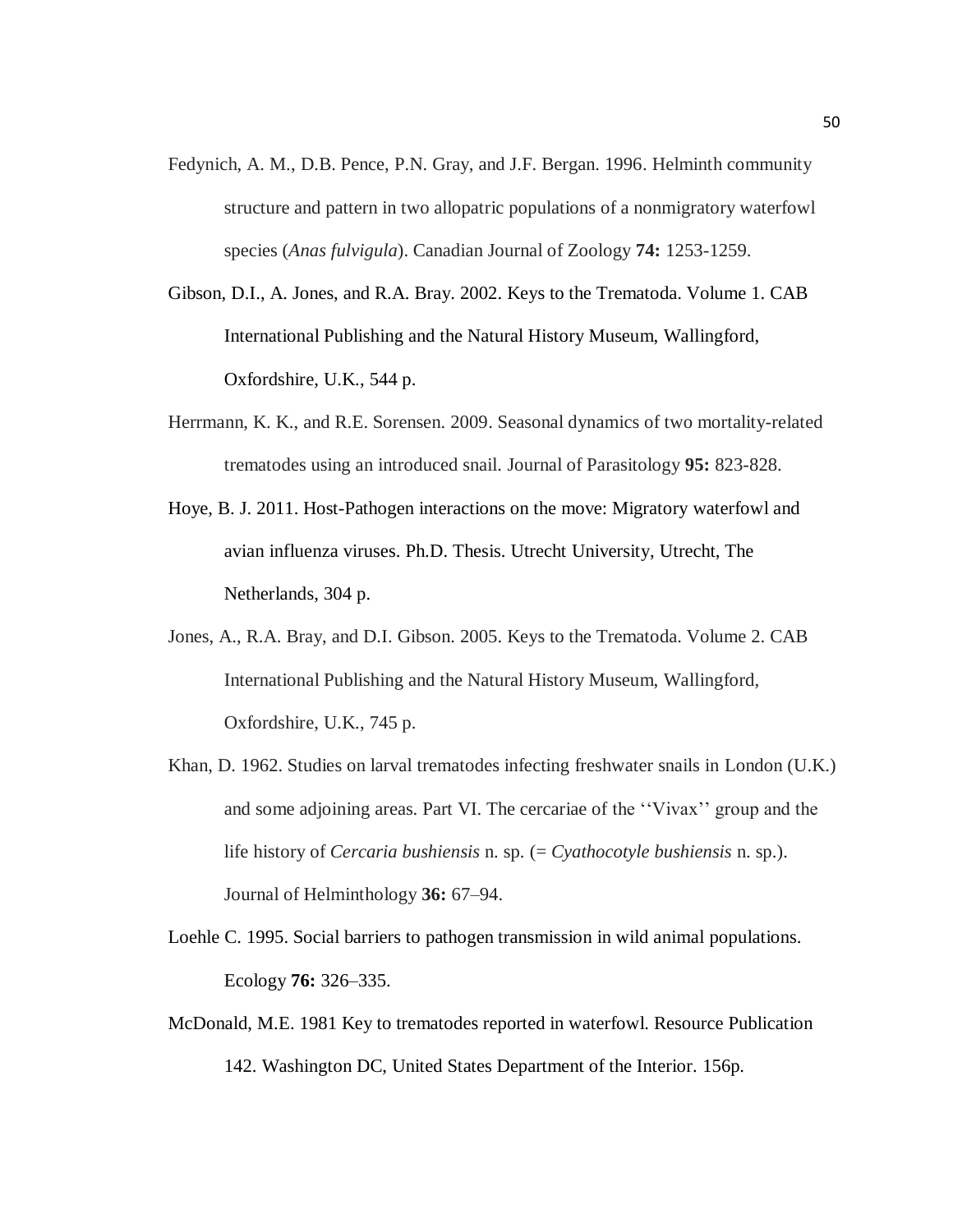- Schell, S.C. 1985. Trematodes of North America, north of Mexico. University Press of Idaho, Moscow, Idaho, 263p.
- Stafford, J. D., Janke, A. K., M.J. Anteau, A.T. Pearse, A.D. Fox, J. Elmberg, J.N. Straub, M.W. Eichholz, and C. Arzel. 2014. Spring migration of waterfowl in the northern hemisphere: a conservation perspective. Wildfowl 70-85.
- Vickery, W. L., and R. Poulin. 1998. Parasite extinction and colonisation and the evolution of parasite communities: a simulation study. International Journal for Parasitology **28:** 727-737.
- Waldenstrom, J., S. Bensch, S. Kiboi, D. Hasselquist, and U. Ottosson. 2002. Crossspecies infection of blood parasites between resident and migratory songbirds in Africa. Molecular Ecology **11:** 1545–1554.
- Wallace, B. M., and D.B. Pence. 1986. Population dynamics of the helminth community from migrating blue-winged teal: loss of helminths without replacement on the wintering grounds. Canadian Journal of Zoology **64:** 1765-1773.
- Wilkinson, J.N., Canaris, A.G., and Broderson, D. 1977. Parasites of waterfowl from southwest Texas: I. The northern cinnamon teal, *Anas cyanoptera septentrionalium*. Journal of Wildlife Diseases **13:** 62-63.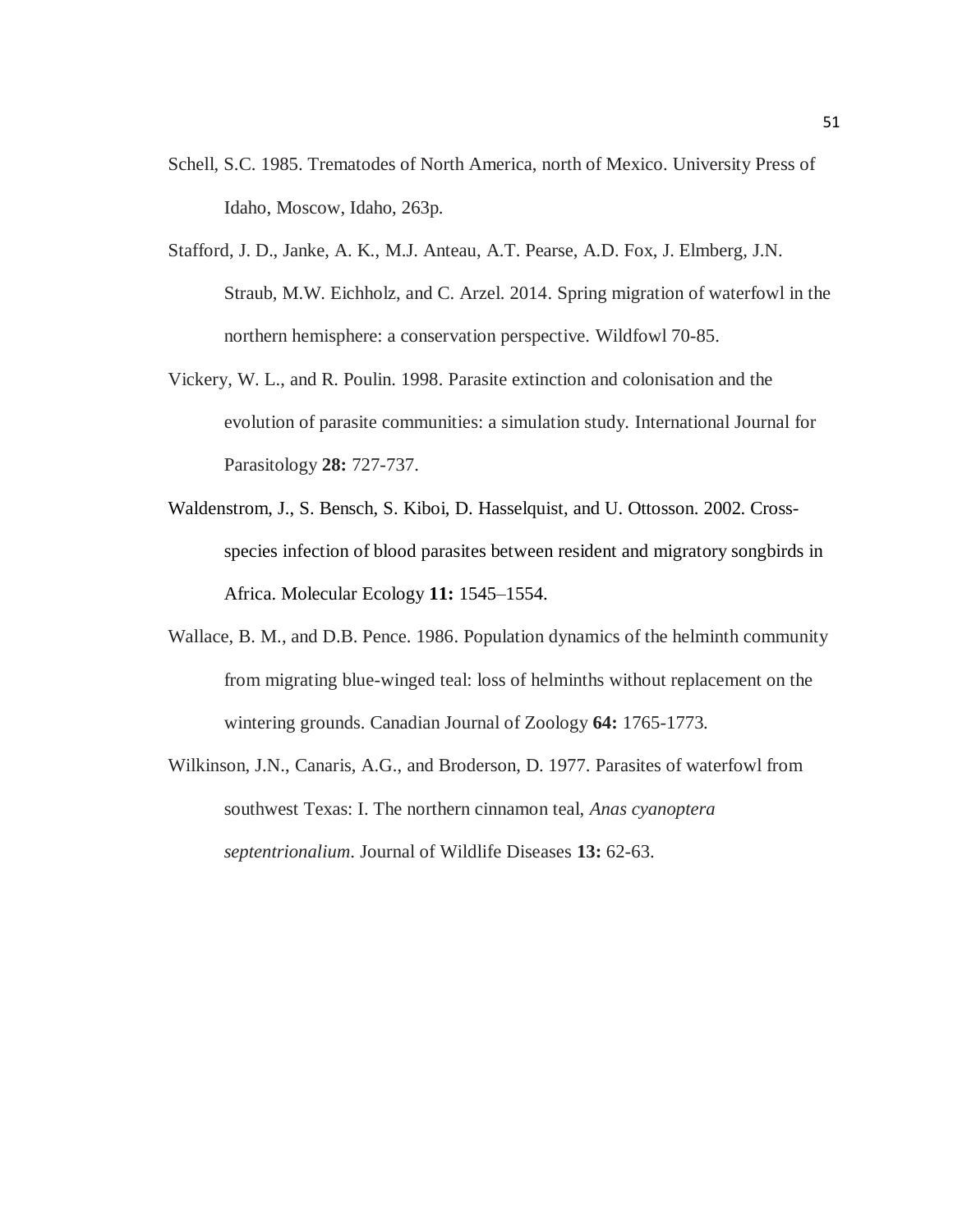| Species              | <b>BWT</b><br>(F)        | <b>BWT</b><br>(S)        | LS<br>(F) | LS<br>(S)                | <b>WD</b><br>(F)         | <b>WD</b><br>(S)         | B<br>(F)                 | B<br>(S) | CG<br>(S) | <b>GS</b><br>(S) | <b>GWT</b><br>(S)        | <b>NP</b><br>(F)         | $\mathbb{R}$<br>(F)      |
|----------------------|--------------------------|--------------------------|-----------|--------------------------|--------------------------|--------------------------|--------------------------|----------|-----------|------------------|--------------------------|--------------------------|--------------------------|
| C. bushiensis        |                          |                          | 90(9)     |                          |                          |                          |                          |          |           |                  |                          |                          |                          |
| D. spathaceum        | $\overline{\phantom{a}}$ |                          |           |                          |                          |                          |                          | $\sim$   | 25(1)     |                  |                          |                          |                          |
| E. recurvatum        | 12.5(2)                  | $\sim$                   | 100(10)   | 100(1)                   | $\overline{\phantom{a}}$ | ٠                        |                          |          | Ξ.        | 100(1)           | $\overline{\phantom{a}}$ | $\overline{\phantom{0}}$ | $\overline{\phantom{0}}$ |
| E. revolutum         | 18.8(3)                  | 50(1)                    | 30(3)     | 100(1)                   |                          | $\overline{a}$           |                          |          |           |                  |                          | $\blacksquare$           | 100(1)                   |
| Family Psilostomidae |                          |                          |           |                          | 57.1(4)                  |                          | $\sim$                   | 50(1)    | 25(1)     | $\overline{a}$   | $\overline{\phantom{a}}$ | 100(1)                   |                          |
| Family Strigeidae    | 75(12)                   | 100(2)                   | 80(8)     |                          |                          |                          |                          |          |           |                  | $\sim$                   | 100(1)                   |                          |
| H. conoideum         | 6.3(1)                   | $\overline{\phantom{a}}$ | 30(3)     |                          |                          |                          |                          |          |           |                  |                          |                          |                          |
| M. obstipum          | 12.5(2)                  | $\sim$                   | 40(4)     | 100(1)                   |                          | $\overline{\phantom{0}}$ | 66.7<br>(2)              | 50(1)    | 25(1)     |                  |                          |                          |                          |
| N. affine            | $\overline{\phantom{a}}$ | $\sim$                   | 10(1)     |                          |                          |                          |                          |          |           |                  |                          |                          |                          |
| N. lakotae           |                          | $\sim$                   | 10(1)     |                          |                          |                          |                          |          |           |                  |                          |                          |                          |
| N. lisitsynae        | 81.3(13)                 | $\overline{\phantom{a}}$ | 70(7)     | 100(1)                   |                          |                          |                          |          |           |                  |                          |                          |                          |
| N. attenuatus        | 37.5(6)                  | $\overline{\phantom{a}}$ | 20(2)     | $\overline{\phantom{a}}$ | $\sim$                   | 33.3(1)                  | $\overline{\phantom{0}}$ | $\sim$   | 25(1)     |                  |                          | ۰                        |                          |
| O. ptychocheilus     | $\overline{\phantom{a}}$ | $\sim$                   | 20(2)     |                          |                          |                          |                          |          |           |                  |                          |                          |                          |
| S. pseudoglobulus    | 31.3(5)                  | $\overline{\phantom{a}}$ | 80(8)     | 100(1)                   |                          | $\overline{\phantom{0}}$ | 33.3(1)                  |          |           |                  |                          | $\blacksquare$           | 100(1)                   |
| Z. lunata            | 31.3(5)                  | 50(1)                    | 50(5)     | 100(1)                   | 85.7(6)                  | 33.3(1)                  |                          |          |           |                  |                          | $\blacksquare$           | 100(1)                   |

Table 1. Prevalence values for collected trematode species from waterfowl harvested during the fall (F) or spring (S) migration.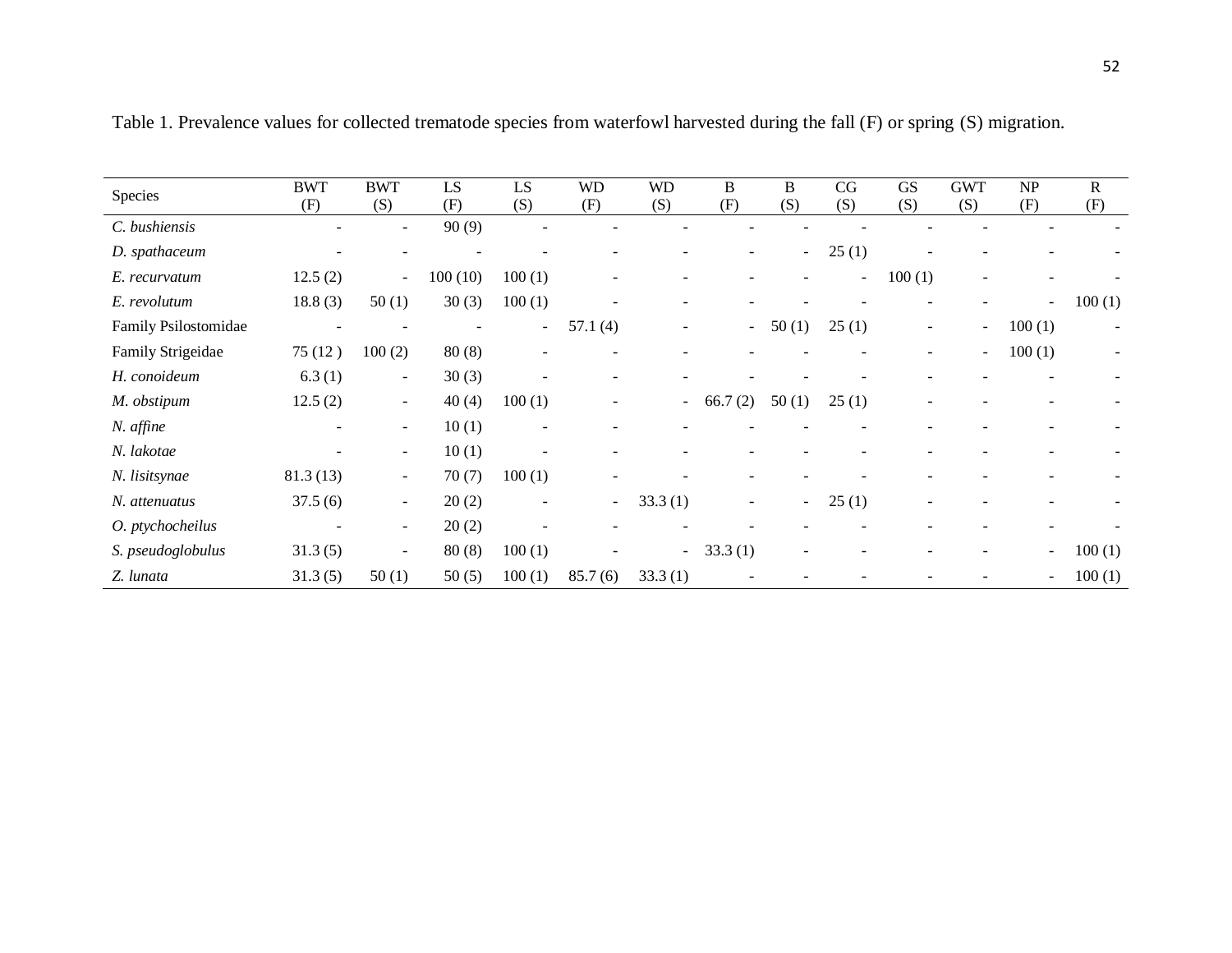| Species                 | <b>BWT</b><br>(F) | <b>BWT</b><br>(S)        | LS<br>(F)         | LS<br>(S)                | <b>WD</b><br>(F)  | <b>WD</b><br>(S) | $\, {\bf B}$<br>(F)      | $\, {\bf B}$<br>(S) | CG<br>(S)                | <b>GS</b><br>(S) | <b>GWT</b><br>(S) | $\ensuremath{\mathbf{NP}}\xspace$<br>(F) | ${\bf R}$<br>(F) |
|-------------------------|-------------------|--------------------------|-------------------|--------------------------|-------------------|------------------|--------------------------|---------------------|--------------------------|------------------|-------------------|------------------------------------------|------------------|
| C. bushiensis           |                   | $\sim$                   | $107.7 + 93.7$    |                          |                   |                  |                          |                     |                          |                  |                   |                                          |                  |
| D. spathaceum           |                   |                          |                   |                          |                   |                  |                          |                     | 1                        |                  |                   |                                          |                  |
| E. recurvatum           | $130.5 + 8.1$     | $\sim$                   | $116 \pm 47.3$    | 32                       |                   |                  |                          |                     | $\overline{\phantom{a}}$ | 21               |                   |                                          |                  |
| E. revolutum            | $20.6 \pm 14.9$   |                          | $5 + 1.7$         | 35                       |                   |                  |                          |                     |                          |                  |                   | $\sim$                                   | 26               |
| Family<br>Psilostomidae | $9.3 \pm 2.4$     | $2.5 \pm 2.1$            |                   | $\sim$                   | $18.5 \pm 9.9$    |                  |                          | 37                  | 2                        |                  |                   | 3                                        |                  |
| Family Strigeidae       | $\overline{4}$    | $\sim$                   | $18.6 \pm 4.6$    |                          |                   |                  |                          |                     |                          |                  | $\blacksquare$    | 15                                       |                  |
| H. conoideum            | $7 + 6.0$         | $\overline{\phantom{a}}$ | $5.7 + 2.7$       | 200                      | $\qquad \qquad -$ |                  |                          |                     | 1                        |                  |                   |                                          |                  |
| M. obstipum             |                   |                          | $11 + 3.7$        |                          |                   | $\sim$           | $144 + 2.8$              | 100                 |                          |                  |                   |                                          |                  |
| N. affine               |                   |                          | $8\pm0.0$         | $\overline{\phantom{0}}$ |                   |                  |                          |                     |                          |                  |                   |                                          |                  |
| N. lakotae              | $525.6 \pm 25.9$  |                          | $4\pm0.0$         | $\tau$                   | $\blacksquare$    |                  |                          |                     |                          |                  |                   |                                          |                  |
| N. lisitsynae           | $1\pm 0$          | $\sim$                   | $151 \pm 73.4$    |                          | $\blacksquare$    | 3                | $\overline{\phantom{a}}$ |                     |                          |                  |                   |                                          |                  |
| N. attenuatus           |                   |                          | $214 \pm 23$      |                          |                   |                  |                          |                     |                          |                  |                   |                                          |                  |
| O. ptychocheilus        |                   |                          | $2.5 \pm 1.5$     |                          |                   |                  |                          |                     |                          |                  |                   |                                          |                  |
| S. pseudoglobulus       | $45.4 \pm 9.0$    |                          | 3688.5±1303<br>.7 |                          |                   |                  | 52                       |                     |                          |                  |                   | $\overline{\phantom{0}}$                 | 1033             |
| Z. lunata               | $2.4 \pm 0.68$    | 4                        | $5 + 1.7$         |                          | $1.7 + 0.3$       |                  |                          |                     |                          |                  |                   |                                          |                  |

## Table 2. Mean intensity of trematodes collected from waterfowl harvested during the fall (F) or spring (S) migration season.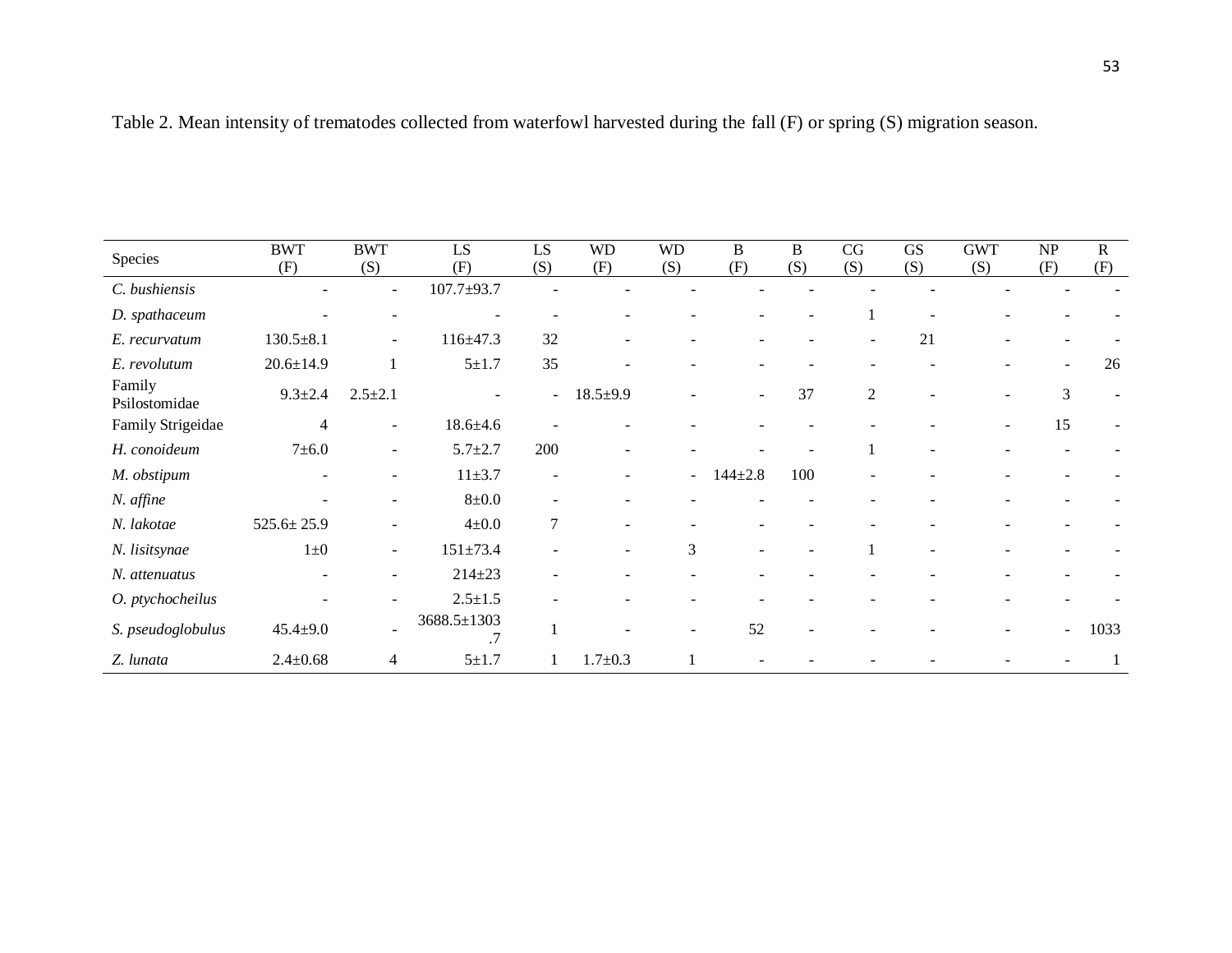| <b>Snail Species</b>               | Zone     | Total |
|------------------------------------|----------|-------|
| Bithynia tentaculata               | Limnetic | 760   |
| Viviparus georgianus               | Limnetic | 284   |
| Cipangopaludina chinensis Limnetic |          | 13    |
| Lymnaea stagnalis                  | Littoral | 401   |
| Helisoma trivolvis                 | Littoral | 145   |
| Lymnaea elodes                     | Littoral | 10    |

Table 3. Total number of snails collected from Lake Winnibigoshish, Minnesota.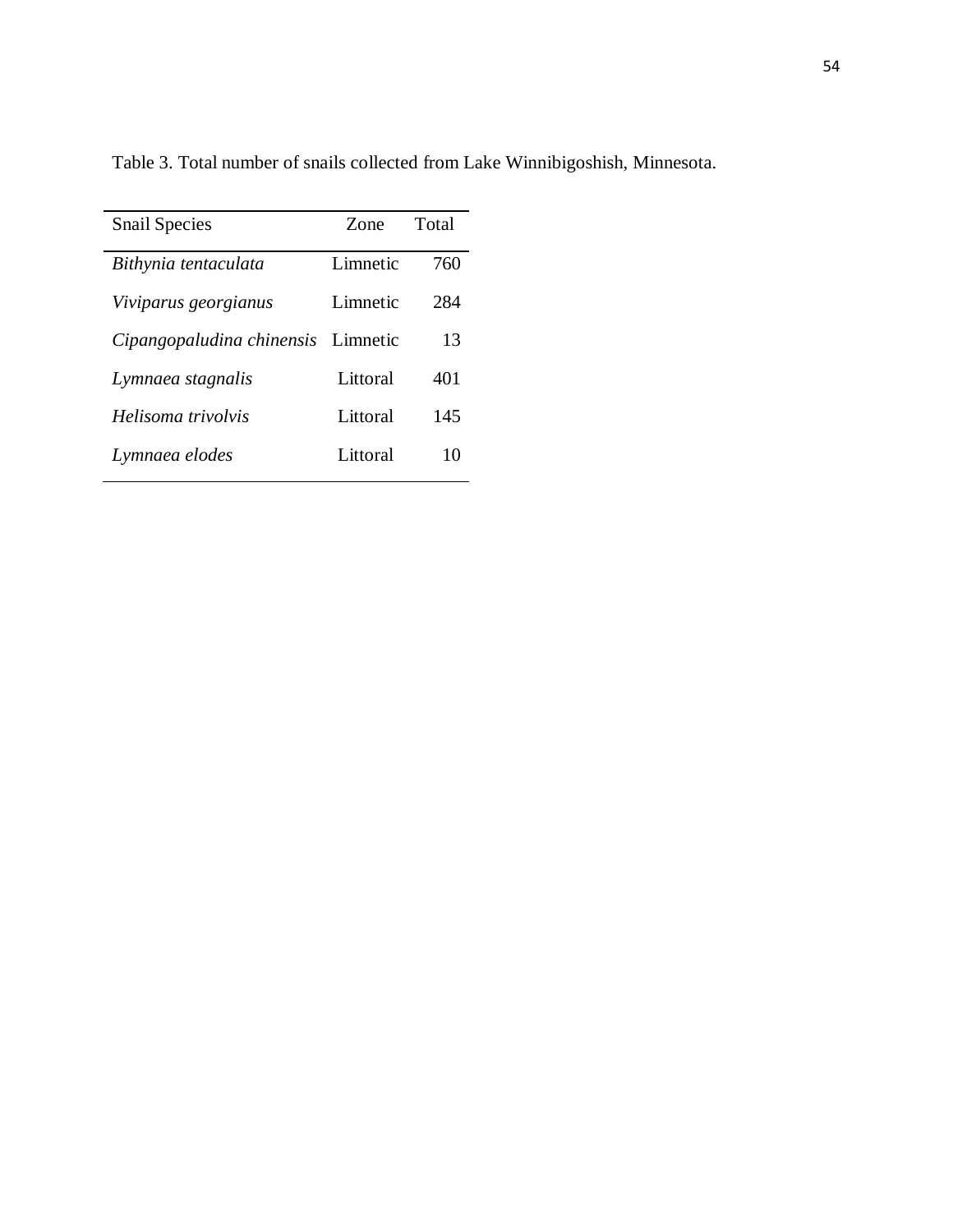|                          | <b>Snail Species</b> |                       |              |                          |              |         |  |  |  |
|--------------------------|----------------------|-----------------------|--------------|--------------------------|--------------|---------|--|--|--|
|                          |                      | <b>B.</b> tentaculata | H. trivolvis |                          | L. stagnalis |         |  |  |  |
| <b>Larval Trematodes</b> | 1st                  | 2nd                   | 1st          | 2nd                      | 1st          | 2nd     |  |  |  |
| C. bushiensis            | 0.13%                | 23.4%                 |              |                          |              |         |  |  |  |
| E. trivolvis             |                      |                       | 12%          |                          |              |         |  |  |  |
| Family Echinostomatidae  |                      |                       |              | 2.1%                     |              |         |  |  |  |
| Family Schistosomatidae  |                      |                       |              | $\overline{\phantom{0}}$ | 4.7%         |         |  |  |  |
| <b>Family Strigeidae</b> |                      |                       |              |                          | 4.2%         | $2.2\%$ |  |  |  |
| Magnacauda Cercariae     |                      |                       | 1.4%         |                          |              |         |  |  |  |
| S. pseudoglobulus        | በ 66%                | 12.1%                 |              |                          |              |         |  |  |  |

Table 4. Prevalence of snail species infected as either a  $1<sup>st</sup>$  or  $2<sup>nd</sup>$  intermediate host.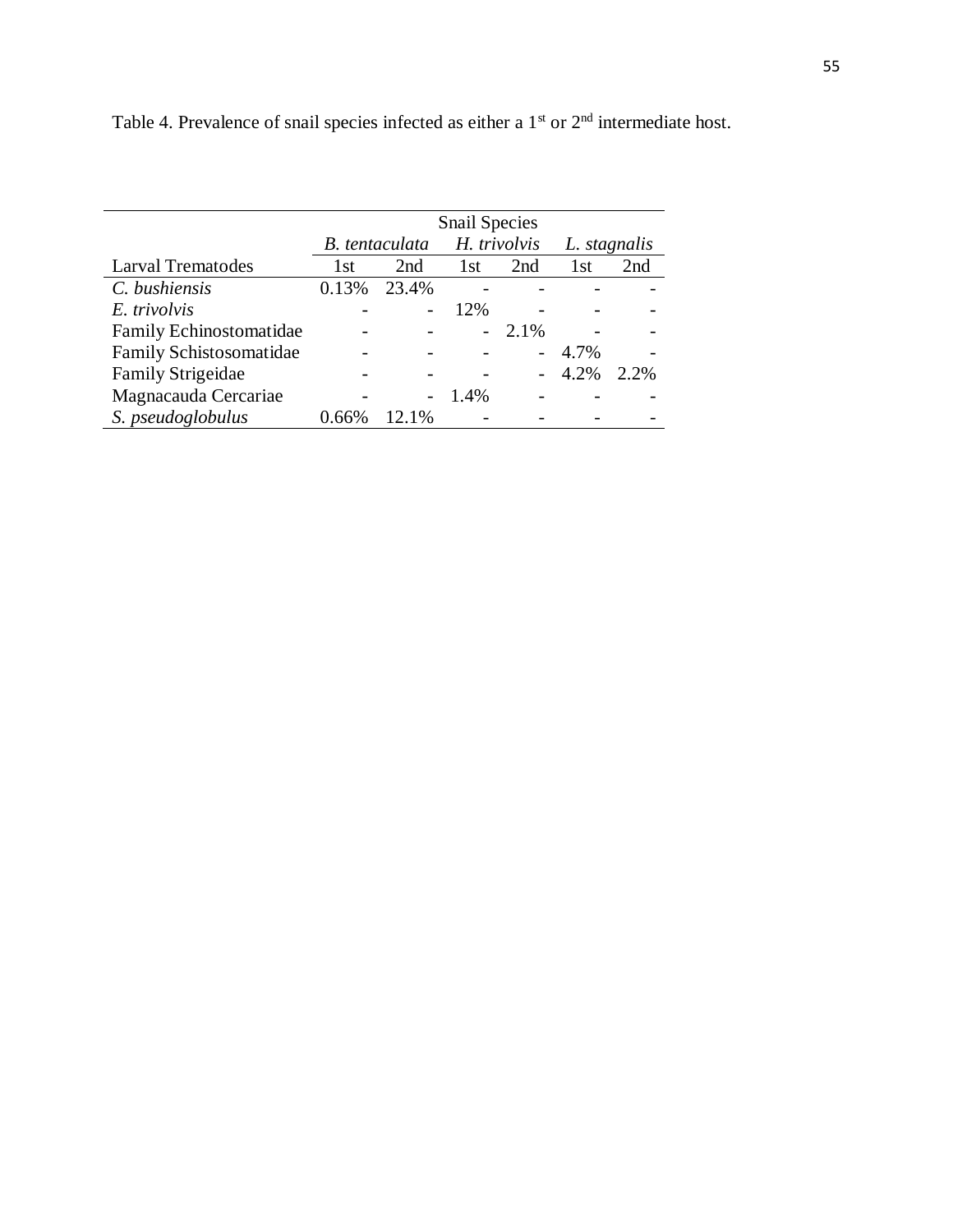#### **CONCLUSION**

Trematode communities of waterfowl examined during this study exhibited a total of 14 trematode species. Seasonally, trematode populations and communities were highly variable during the fall and spring migration and were also variable within host species that were sampled during the fall and spring migration. Within the 3 waterfowl species used for community analysis, statistically significant differences in mean trematode intensity and mean trematode species richness were detected. Overall, lesser scaup were found to have significantly higher number of trematodes and species richness when compared to blue-winged teal and wood duck. These results could be attributed to lesser scaup feeding on more abundant invertebrate species, which would increase the likelihood for a trematode infection.

Furthermore, results from the comparison of fall migration to spring migration found significant differences in the mean trematode intensity and mean species richness between waterfowl hosts collected during those periods with the fall migration period having significantly higher mean trematode intensity and mean trematode species richness. Additionally, when larval trematode stages were compared to adult stages that were found in waterfowl, 2 trematode species were found to have potential infections occur at Lake Winnibigoshish. Overall, this thesis presents a comprehensive study on the trematode communities found within waterfowl definitive hosts as well as larval trematode communities that are essential for wildlife researchers as work is being performed on both this system and other large lake systems. Due to the large amount of trematode diversity found within this study in both intermediate and definitive hosts, wildlife researchers will be able to use this information to aid in the identifications of trematodes at this location including the patterns of trematode community structure which could change over time at this location. Future experiments will need to look at the various life cycles of these